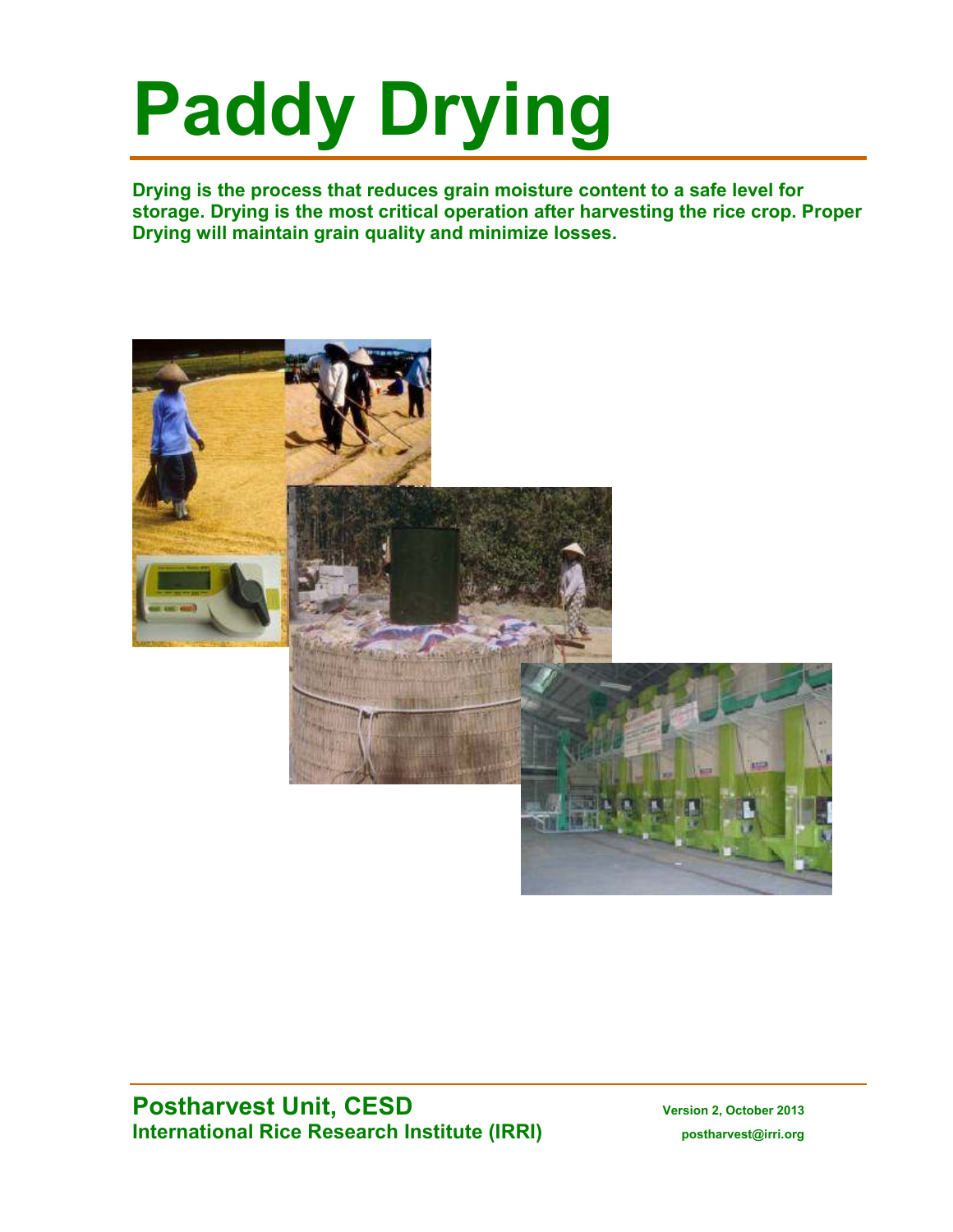# **Table of Contents**

| 1 |                           |                                                                          |  |
|---|---------------------------|--------------------------------------------------------------------------|--|
| 2 |                           |                                                                          |  |
| 3 |                           |                                                                          |  |
|   | 3.1                       |                                                                          |  |
|   |                           |                                                                          |  |
|   | 3.2 <sub>2</sub><br>3.2.1 | Equilibrium Moisture Content and Equilibrium Relative Humidity  8        |  |
|   | 3.2.2                     |                                                                          |  |
|   | 3.3                       |                                                                          |  |
|   | 3.3.1                     |                                                                          |  |
|   | 3.3.2<br>3.3.3            |                                                                          |  |
|   | 3.3.4                     |                                                                          |  |
| 4 |                           |                                                                          |  |
|   | 4.1                       |                                                                          |  |
|   | 4.2                       |                                                                          |  |
|   | 4.2.1                     |                                                                          |  |
|   | 4.2.2                     |                                                                          |  |
|   | 4.3                       |                                                                          |  |
|   | 4.4                       |                                                                          |  |
|   | 4.4.1                     |                                                                          |  |
|   | 4.4.2<br>4.4.3            |                                                                          |  |
|   | 4.4.3.1                   |                                                                          |  |
|   | 4.4.3.2                   |                                                                          |  |
|   | 4.5                       |                                                                          |  |
|   | 4.6                       |                                                                          |  |
| 5 |                           |                                                                          |  |
|   | 5.1                       |                                                                          |  |
|   | 5.2                       |                                                                          |  |
|   | 5.3                       |                                                                          |  |
|   | 5.3.1                     |                                                                          |  |
|   | 5.3.2                     | Air ducts, false floors and air-sweep floors for fixed-bed drying bins29 |  |
|   | 5.3.3                     |                                                                          |  |
|   | 5.4<br>5.4.1              |                                                                          |  |
|   | 5.4.2                     |                                                                          |  |
|   | 5.4.3                     |                                                                          |  |
|   | 5.4.4                     |                                                                          |  |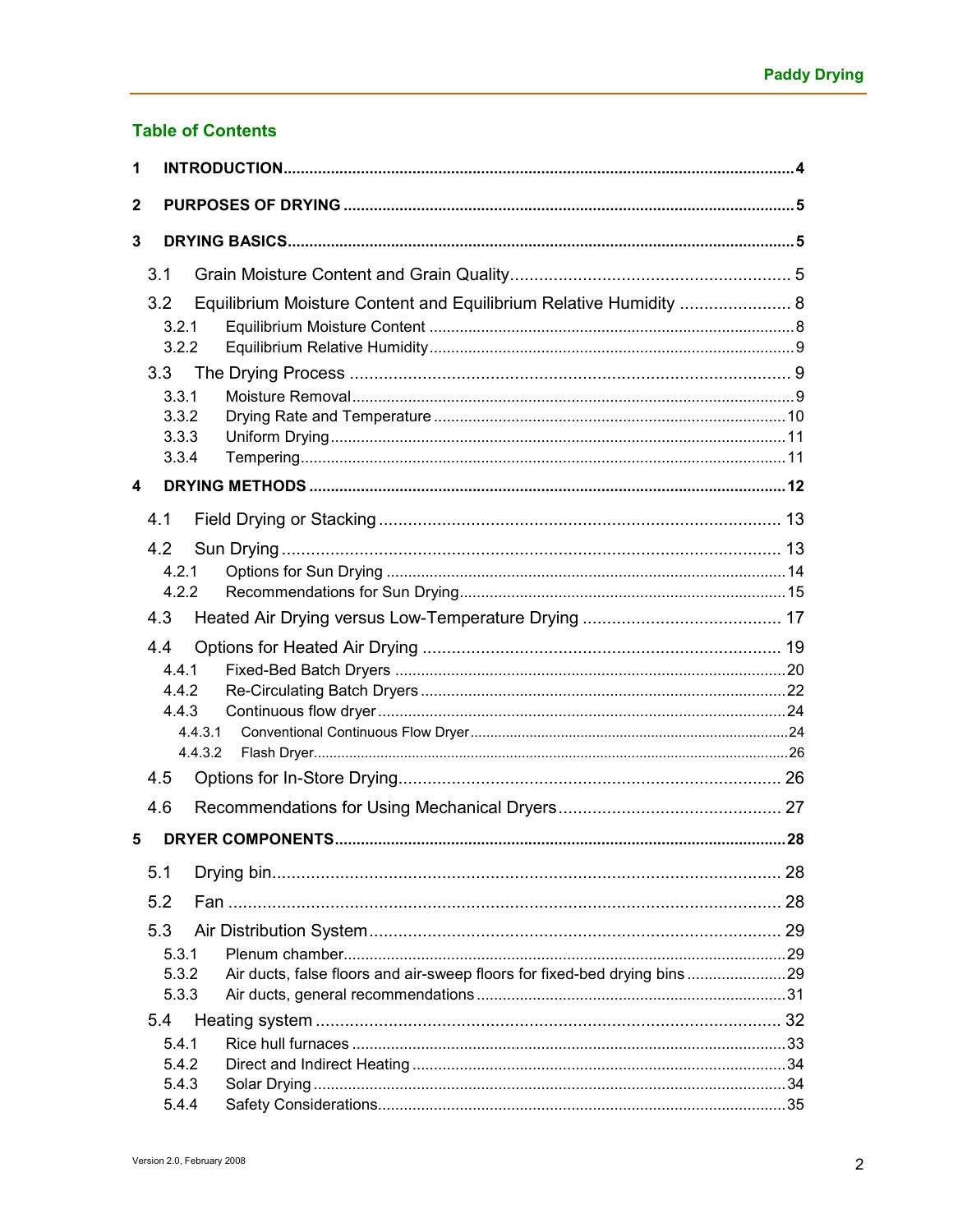| 6              |  |
|----------------|--|
| $\overline{7}$ |  |
| 7.1            |  |
| 7.2            |  |
| 7.3            |  |
| 8              |  |
| 8.1            |  |
| 8.1            |  |
| 8.2            |  |
| 8.2.1          |  |
| 8.2.2          |  |
| 8.2.3<br>8.2.4 |  |
| 8.3            |  |
| 9              |  |
| 10             |  |
| 11             |  |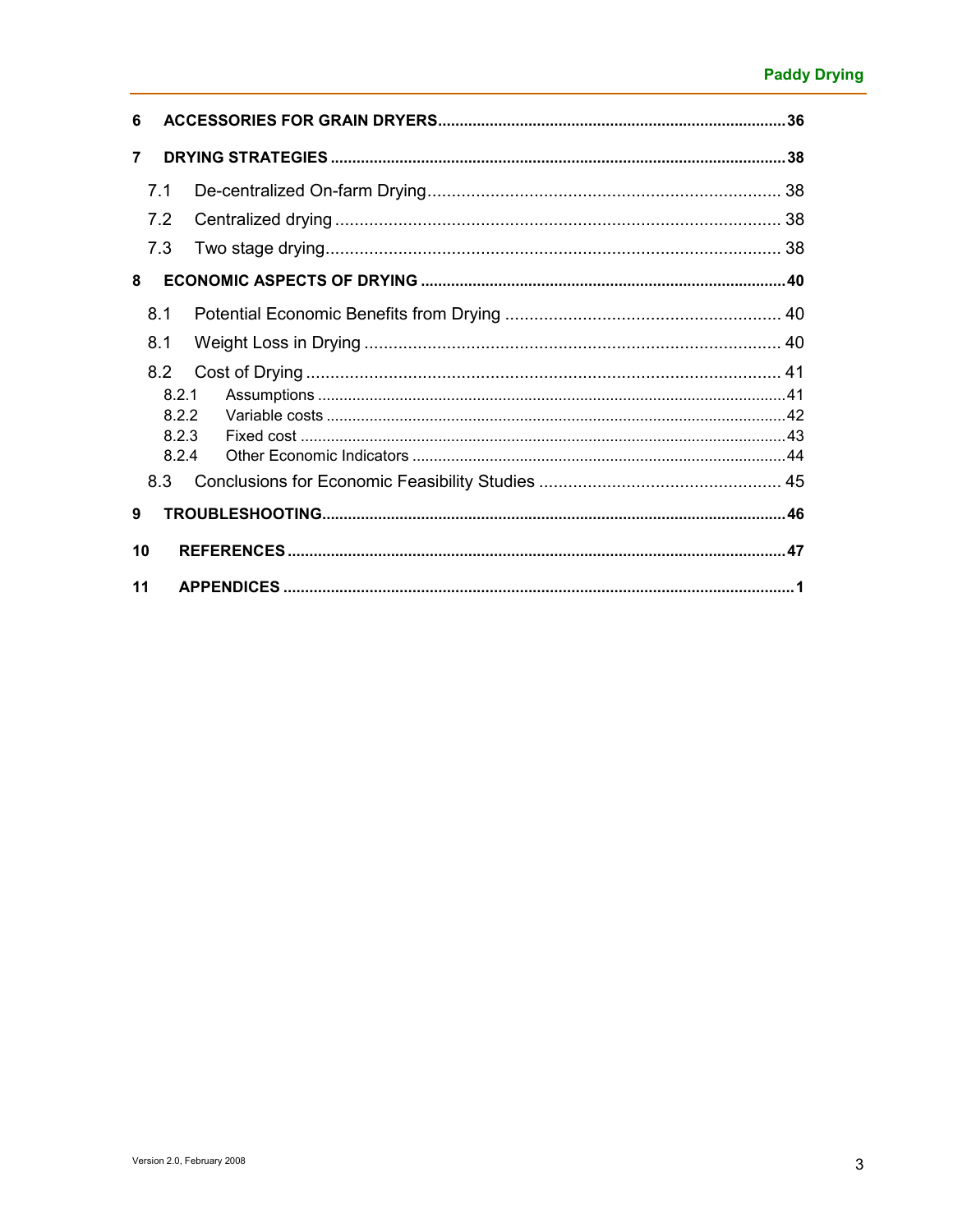## **1 Introduction**

Dying is the process that reduces grain moisture content to level where it is safe for storage. Drying is the most critical operation after harvesting a rice crop. Delays in drying, incomplete drying or ineffective drying will reduce grain quality and result in losses.

Drying and Storage are related processes and can sometimes be combined in piece of equipment (instore drying). Storage of incompletely dried grain with a higher than acceptable moisture content will lead to failure regardless of what storage facility is used. In addition, the longer the desired grain storage period, the lower the required grain moisture content must be.



Figure 1: Sun drying pavement at a rice mill (left); farm level dryer in Vietnam (center); and re-circulating batch dryers at a rice mill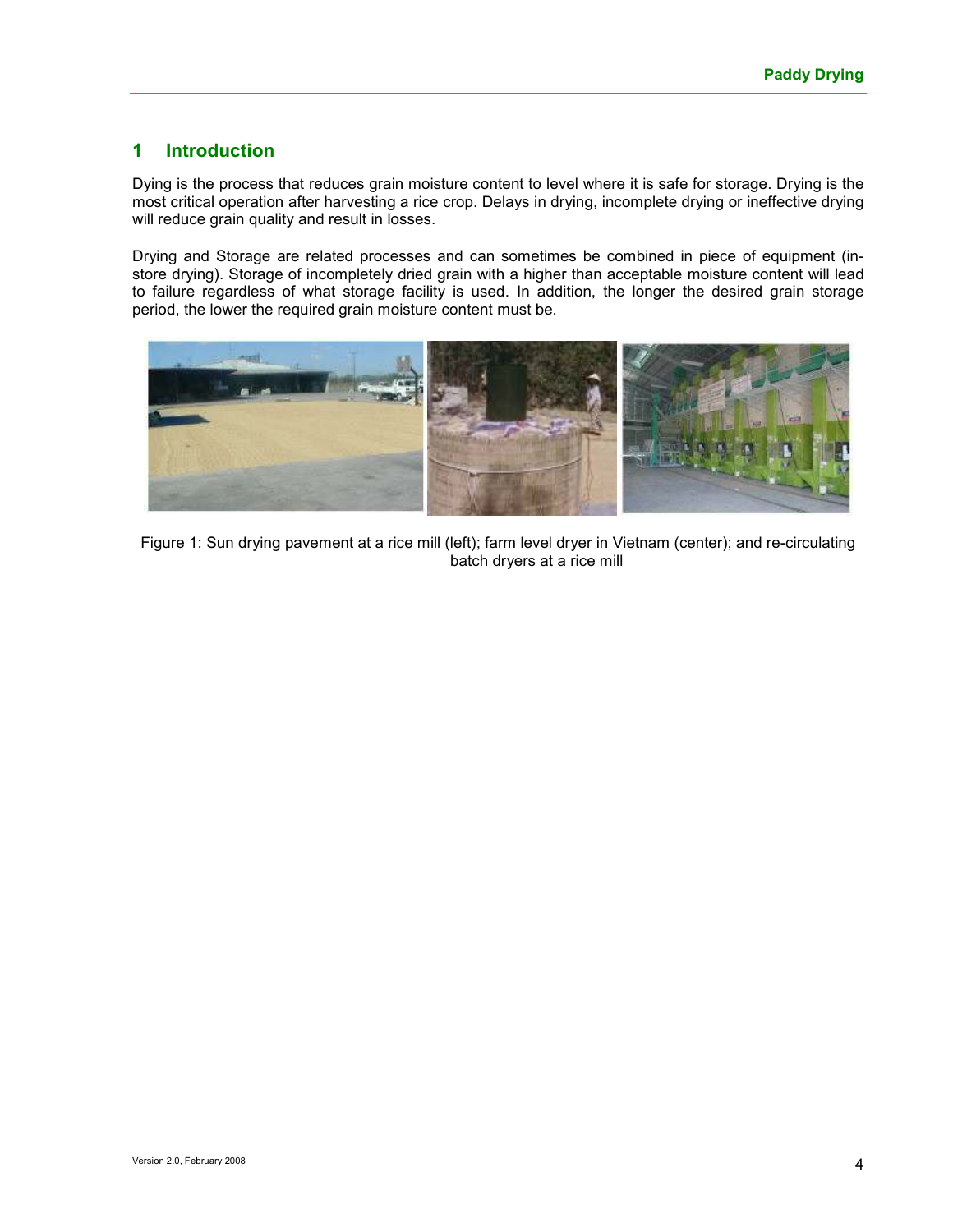# **2 Purposes of Drying**

At harvest time rice grain contains 20-25% moisture. At high grain moisture contents there is natural respiration in the grain that causes deterioration of the rice. High moisture promotes the development of insects and molds that are harmful to the grain. High moisture in grain also lowers the germination rate of rice. Therefore, drying of rice is critical to prevent insect infestation and quality deterioration of rice grain and seed.

The purpose of drying is to reduce the moisture content of rough rice to a level safe for storage. As even short term storage of high moisture paddy rice can cause quality deterioration, it is important to dry rice grain as soon as possible after harvesting - ideally within 24 hours. The following table shows the recommended moisture content (MC) for storage of paddy grain and seed, and potential problems when the moisture content exceeds these limits:

| <b>Purpose</b>                   | <b>Required MC for safe</b><br>storage | <b>Potential problems</b>                                                     |
|----------------------------------|----------------------------------------|-------------------------------------------------------------------------------|
| Weeks to a few months<br>storage | 14 % or less                           | Molds, discoloration, respiration loss,<br>insect damage, moisture adsorption |
| 8 to 12 months storage           | 13 % or less                           | Insect damage                                                                 |
| Farmer's seeds                   | 12% or less                            | Loss of Germination                                                           |
| Storage for more than 1 year     | 9 % or less                            | Loss of germination                                                           |

Table 1: Moisture contents required for safe storage for different storage periods

The purpose of storage is to provide the dried grain with protection against insects, molds, rodents and birds, and to prevent moisture from re-entering the grain. Therefore, "safe" storage of paddy grain for longer periods is possible if three conditions are met:

- 1. Grain is dried down to 14% MC or lower (see Table 1).
- 2. Grain is protected from insects and rodents.
- 3. Grain is protected from re-wetting by surrounding air or rain.

The longer the grain needs to be stored, the lower the required moisture content of the grain. Seed stored at moisture contents higher than 14% will experience growth of molds and rapid loss of viability.

# **3 Drying Basics**

Drying of grain involves exposing grain to ambient air with low relative humidity or to heated air. This will evaporate the moisture from the grain and then the drying air will remove the moisture from the grain. Since drying practices can have a big impact on grain or seed quality, it is important to understand some fundamentals of grain drying.

#### **3.1 Grain Moisture Content and Grain Quality**

The amount of water in rice grain is represented by the moisture content of the grain. In post-harvest handling, grain moisture content is generally stated on a wet weight basis.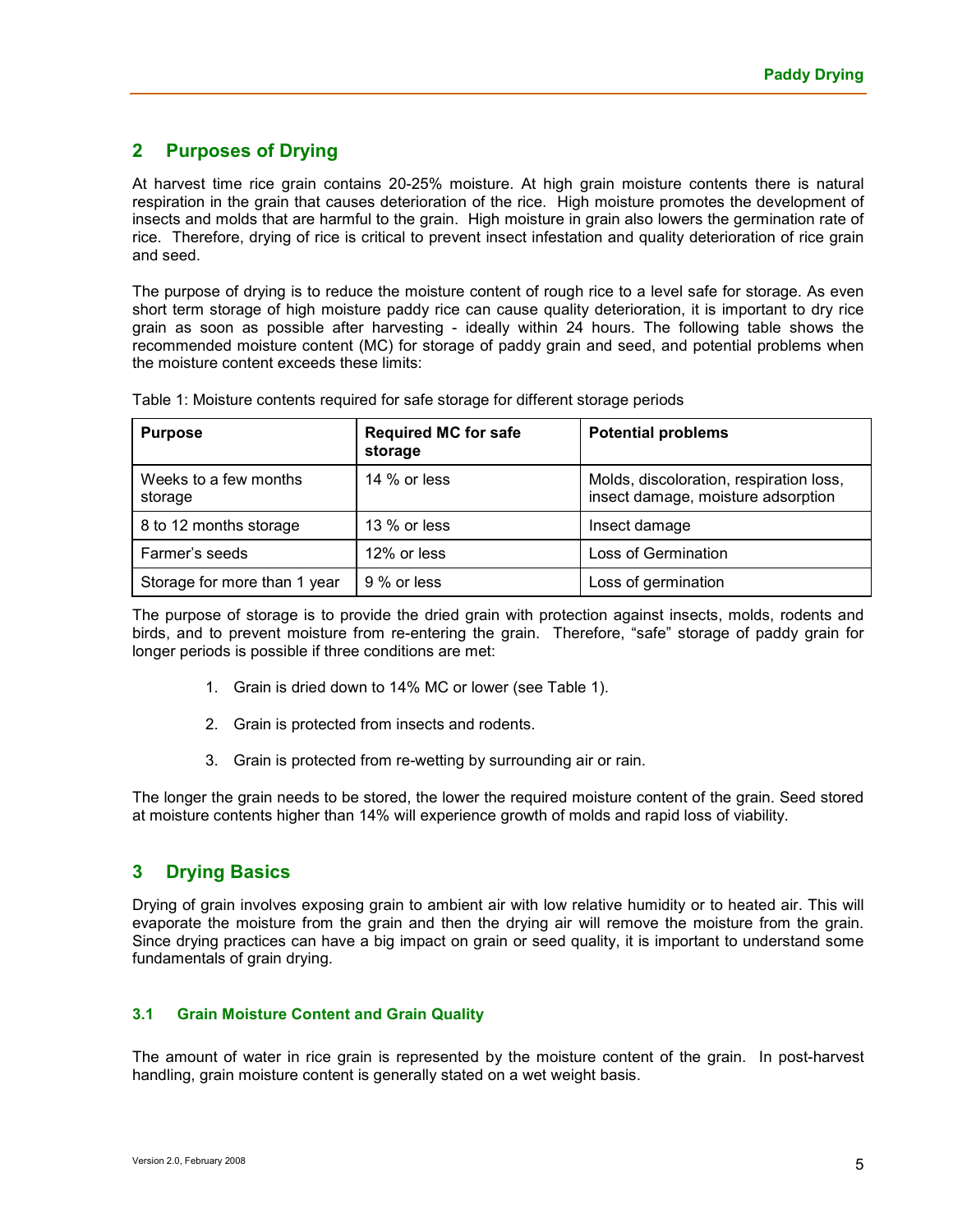|                                                                                                                                                                                                                                                                                                                                                                                                                                                         | <b>Moisture content calculations</b>                |                                                     |                                                                                                    |  |  |  |  |
|---------------------------------------------------------------------------------------------------------------------------------------------------------------------------------------------------------------------------------------------------------------------------------------------------------------------------------------------------------------------------------------------------------------------------------------------------------|-----------------------------------------------------|-----------------------------------------------------|----------------------------------------------------------------------------------------------------|--|--|--|--|
|                                                                                                                                                                                                                                                                                                                                                                                                                                                         | <b>Formulas</b>                                     |                                                     |                                                                                                    |  |  |  |  |
| MC <sub>wb</sub><br>Moisture content wet basis<br>[%]<br>MC <sub>db</sub><br>[%]<br>$\equiv$<br>Moisture content dry basis<br>MC <sub>i</sub><br>[%]<br>$=$<br>Initial moisture content, w.b.<br>$MC_f$<br>[%]<br>$\equiv$<br>Final moisture content, w.b.<br><b>EMC</b><br>[%]<br>Equilibrium moisture content<br>$\equiv$<br>Initial weight<br>[g]<br>$\equiv$<br>$m_{i}$<br>Final weight<br>$\equiv$<br>[g]<br>$m_f$<br>Moisture ratio<br>MR.<br>$=$ |                                                     |                                                     | $MC_{wb} = \frac{m_i - m_f}{m_i} * 100$<br>[1]<br>$MC_{db} = \frac{m_i - m_f}{m_f} * 100$<br>$[2]$ |  |  |  |  |
|                                                                                                                                                                                                                                                                                                                                                                                                                                                         |                                                     | From $MC_{db}$ to $MC_{wb}$                         | From $MCwb$ to $MCdb$                                                                              |  |  |  |  |
|                                                                                                                                                                                                                                                                                                                                                                                                                                                         |                                                     | $MC_{wb} = \frac{100 * MC_{db}}{100 + MC_{db}}$ [3] | $MC_{db} = \frac{100 * MC_{wb}}{100 - MC_{wb}}$                                                    |  |  |  |  |
|                                                                                                                                                                                                                                                                                                                                                                                                                                                         |                                                     | <b>Weight loss during drying</b>                    |                                                                                                    |  |  |  |  |
|                                                                                                                                                                                                                                                                                                                                                                                                                                                         | $m_f = m_i \cdot \frac{100 - MC_i}{100 - MC_c}$ [5] |                                                     |                                                                                                    |  |  |  |  |

Often, improper drying and storage practices lead to low grain or seed quality after storage. Some problems related to incomplete or untimely drying and improper storage are:

Heat build-up in the grain: Natural respiration of stored, wet grain will generate heat, in particular when it is stored in sacks or in bulk. Heat will provide excellent growth conditions for molds and insects and thus deterioration in quality.

Mold development: Molding of grain will propagate diseases in the grain and may release toxins into the grain. Although some molds may be present in the grain at harvest time, proper drying and storage measures can reduce further propagation of these molds.

Insect infestation: Insect infestation is always a problem in stored grain in tropical climates, even if the grain is completely dried. However, the less moisture in the grain, the fewer the expected insect problems. A combination of proper drying procedures and storage practices, including storage hygiene, will keep insect infestation at acceptable levels.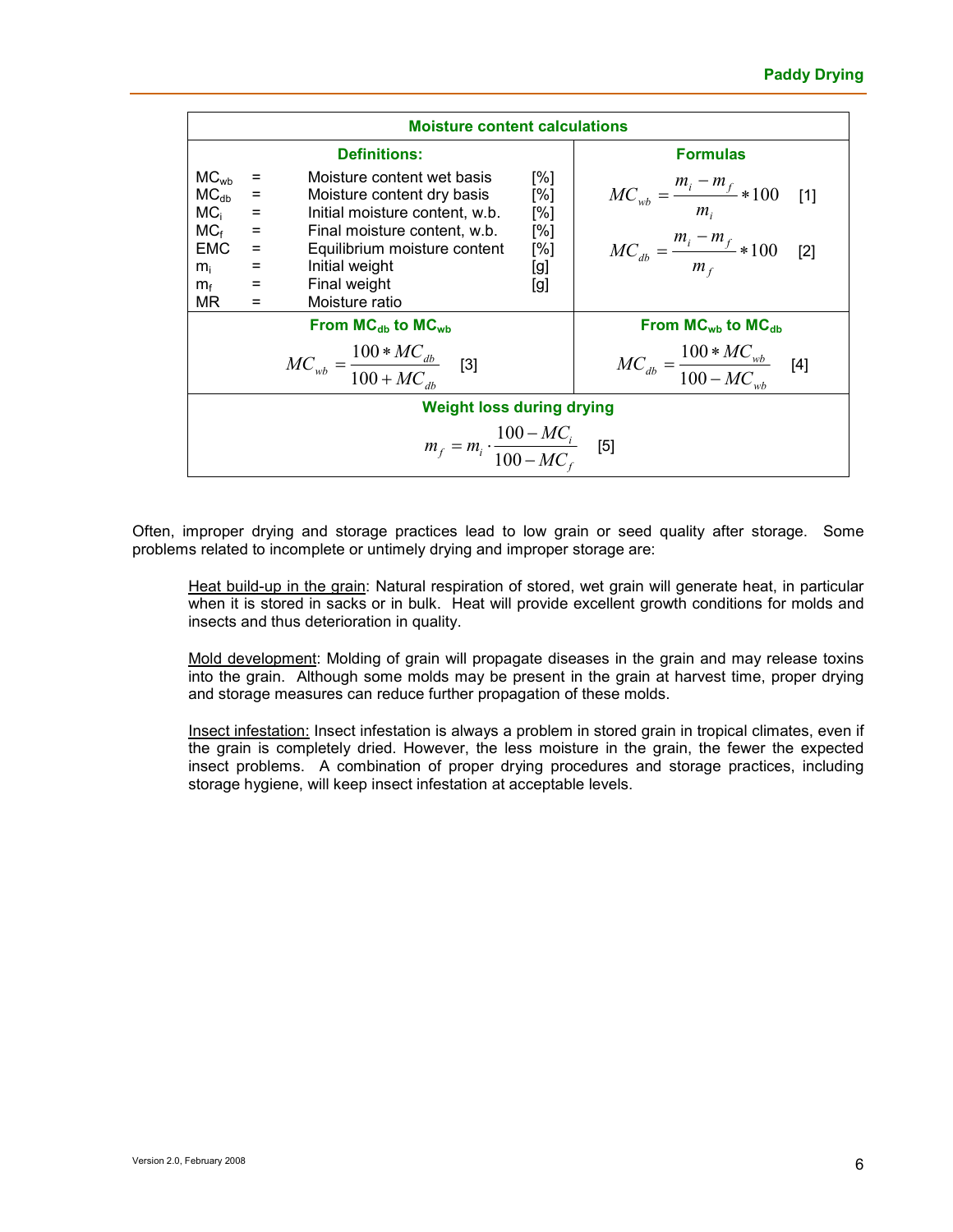

Figure 2: Damaged grains

Discoloration/Yellowing: A general yellowing of the rice grain is a result of heat build-up in the paddy grain before drying. Discolored grain drastically reduces the market value of rice since whiteness is an important quality characteristic for rice consumers. Although discoloration is a complex biochemical process, it can be easily avoided by timely drying of paddy after harvest.



Figure 3: Discolored grains

Loss of germination and vigor: Moisture in grain will gradually reduce germination ability of the seed during storage. Active respiration of the grain during storage will deplete the nutrition reserves that the seed uses to germinate or sprout. Molds and diseases can also reduce the ability of the seed to germinate. The lower the moisture content of seed at the beginning of storage, the longer the seed remains viable

Loss of freshness/odor development: Deterioration of quality or aging of stored rice results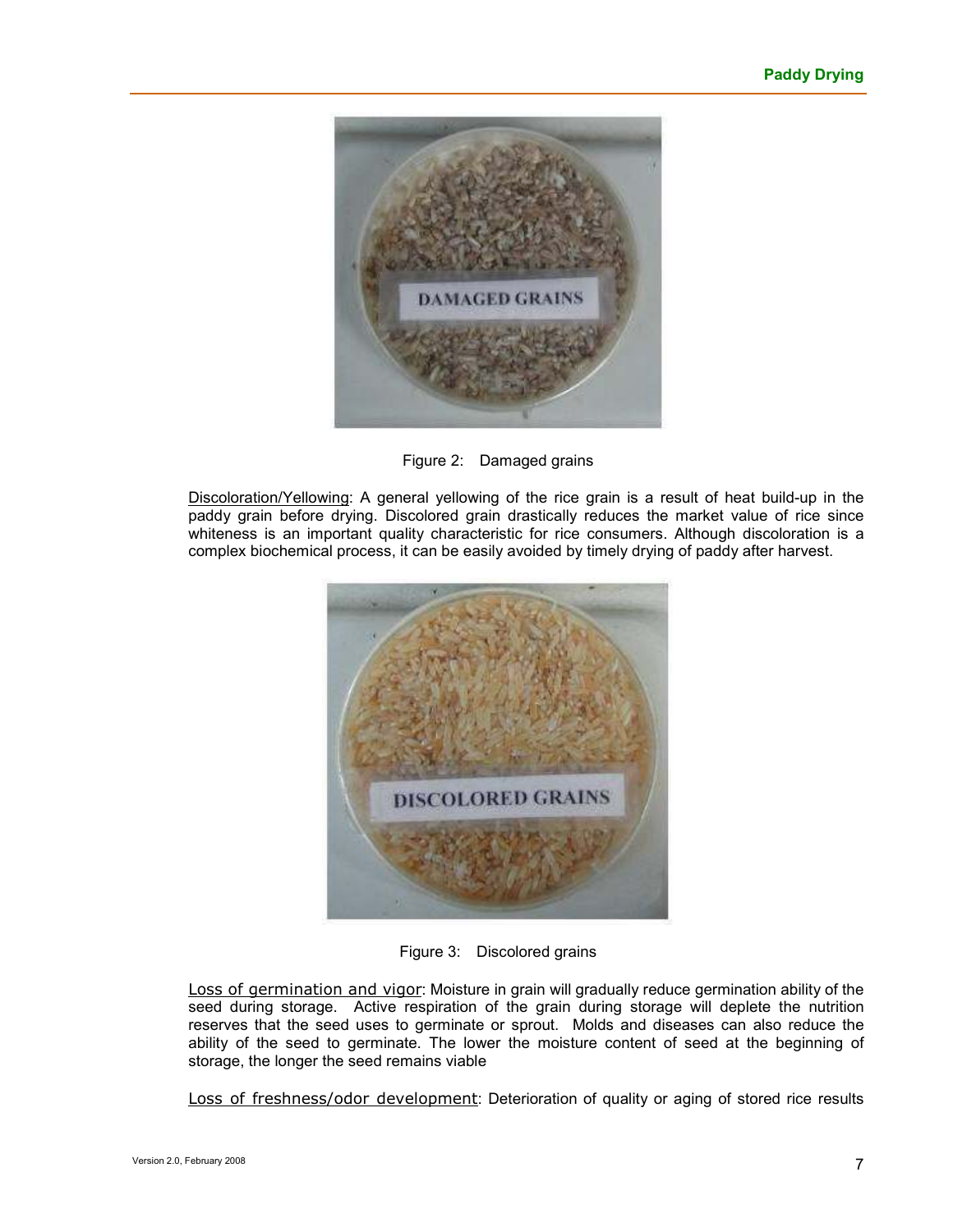from a combination of a change in the chemical components (increase in fatty acids and decrease in sugars) and changes of rice kernel characteristics (such as kernel hardness). Heat build up in the grain (above 55ºC) due to insects, molds or high humidity will often lead to a musty odor in rice. Therefore, rice stored for longer periods under adverse conditions (high grain moisture content and/or high temperatures) can develop odors, which reduce the market value of rice considerably. In particular, molds (fungi) that grow on rice can produce offensive odors due to deterioration of chemical components in the rice. If the fungi are of the mycotoxin-producing family, rice is unsafe for nourishment and might be totally unusable for food or livestock feed purposes.

Reduced head rice yield: A major cause for fissuring of rice kernels is the moisture adsorption of individual dry grains with moisture contents below 16%. This can happen either when wet grain is mixed with dry grain (in storage, in the dryer or after drying in a batch dryer with a resulting moisture gradient) or when dry grain is exposed to humid ambient air with a relative humidity higher than the equilibrium relative humidity at the corresponding grain moisture content. Fissures in rice kernels usually lead to cracking of the grain during the milling process and thus reduce the head rice recovery.

#### **3.2 Equilibrium Moisture Content and Equilibrium Relative Humidity**

#### *3.2.1 Equilibrium Moisture Content*

In storage, the final moisture content of rice depends on the temperature and relative humidity of the air that surrounds the grain. The final grain moisture content resulting from storage is called the 'equilibrium moisture content' or EMC. The following table shows the EMC of paddy under different storage conditions. The underlined & colored areas represent the desirable environmental conditions for storage of paddy for food purposes in the tropics. If grain is not protected against humidity in the air, in particular in the rainy season when the relative humidity may reach 95%-100%, grain moisture content will rise leading to quality deterioration.

|  | Table 2: Equilibrium Moisture Contents (EMC) of paddy at different storage temperatures and RH |  |  |  |  |
|--|------------------------------------------------------------------------------------------------|--|--|--|--|
|--|------------------------------------------------------------------------------------------------|--|--|--|--|

|                          | Storage Temperature ("Celcius) |      |      |                |      |      |              |
|--------------------------|--------------------------------|------|------|----------------|------|------|--------------|
| <b>Relative Humidity</b> | 22°C                           | 24°C | 28°C | $32^{\circ}$ C | 36°C | 40°C | 44°C         |
| 50%                      | 11.2                           | 10.9 | 10.7 | 10.5           | 10.2 | 10.0 | 9.9          |
| 55%                      | 11.7                           | 11.5 | 11.2 | 11.0           | 10.8 | 10.6 | 10.4         |
| 60%                      | 12.3                           | 12.0 | 11.8 | 11.6           | 11.4 | 11.2 | 11.0         |
| 65%                      | 12.7                           | 12.6 | 12.4 | 12.2           | 12.0 | 11.8 | 11.6         |
| 70%                      | 13.5                           | 13.3 | 13.1 | 12.8           | 12.6 | 12.5 | 12.3         |
| 75%                      | 14.3                           | 14.0 | 13.8 | 13.6           | 13.4 | 13.2 | 13.0         |
| 77%                      | 14.6                           | 14.3 | 14.1 | 13.9           | 13.7 | 13.5 | 13.4         |
| 79%                      | 14.9                           | 14.7 | 14.5 | 14.3           | 14.1 | 13.9 | 13.7         |
| 81%                      | 15.3                           | 15.1 | 14.9 | 14.6           | 14.5 | 14.3 | <u> 14.1</u> |
| 83%                      | 15.7                           | 15.7 | 15.3 | 15.1           | 14.9 | 14.7 | 14.5         |
| 85%                      | 16.1                           | 15.9 | 15.7 | 15.5           | 15.3 | 15.1 | 15.0         |
| 87%                      | 16.6                           | 16.4 | 16.2 | 16.0           | 15.8 | 15.6 | 15.5         |
| 89%                      | 17.2                           | 17.0 | 16.8 | 16.6           | 16.4 | 16.2 | 16.1         |
| 91%                      | 17.9                           | 17.7 | 17.5 | 17.3           | 17.1 | 16.9 | 16.7         |

For example, at 77% relative humidity and 32ºC air temperature, paddy will attain 13.9% moisture content (shown in red in the table above) that is safe for storage. If at the same temperature, the relative humidity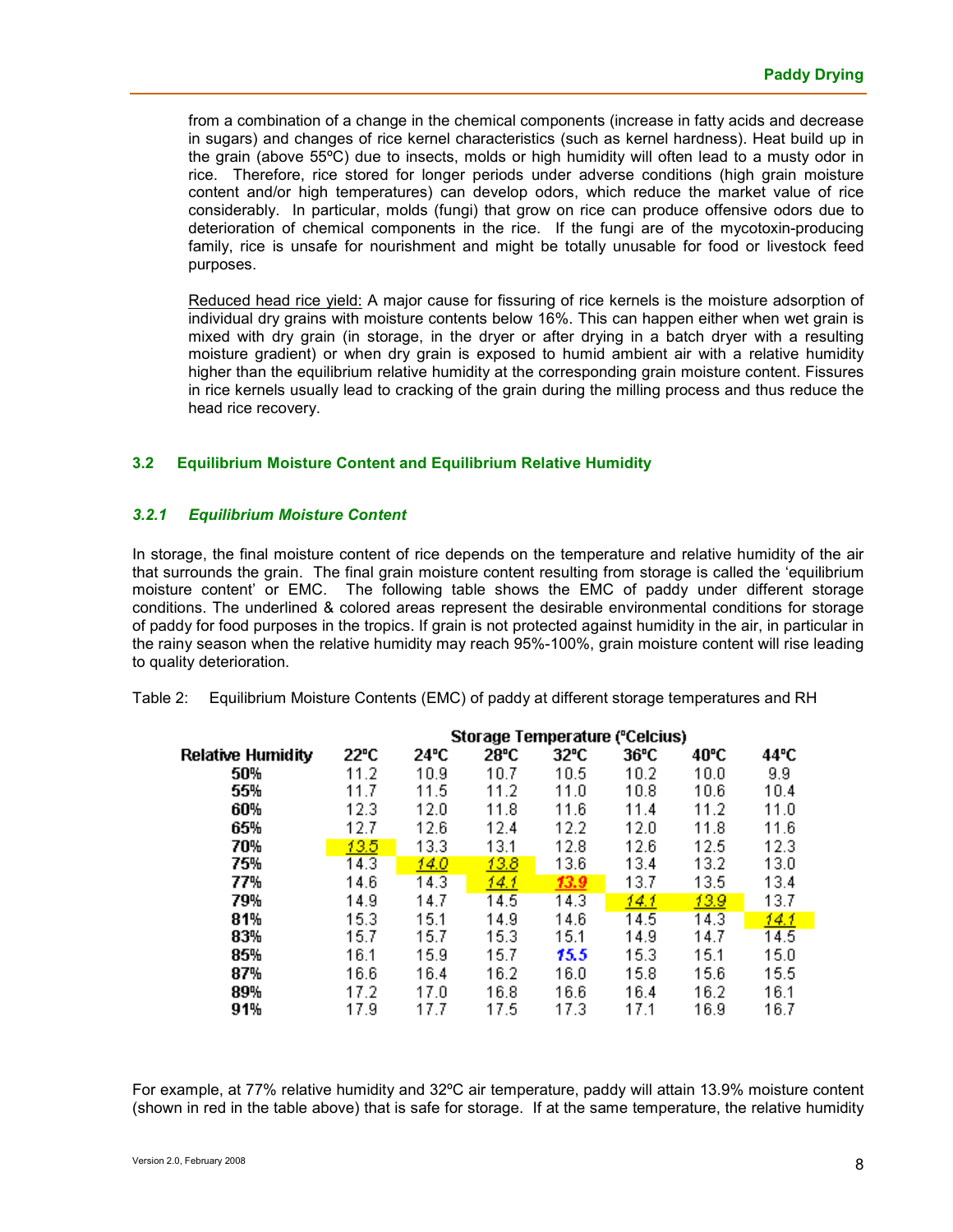rises to 85% or higher, grain exposed to the ambient air over time will reach an equilibrium moisture content of approximately 15.5% (shown in blue in the table above) making the grain prone to quality deterioration.

The grain moisture content of paddy stored in jute bags or clay pots will automatically increase in the rainy season to unsafe levels regardless of how well the grain was dried before storage. Therefore, for long term storage of grain or seed in tropical climates it is crucial to prevent re-wetting of grain by humid air. The lessons on storage devices and facilities give further information.

#### *3.2.2 Equilibrium Relative Humidity*

If the grain is stored in an enclosed storage environment (e.g. bag, silo, etc), the air surrounding the grain if it is well sealed is not in free contact with outside air. In this case, the relative humidity of the enclosed air will reach equilibrium with the moisture content in the grain. The final relative humidity of the enclosed air is often expressed by the 'equilibrium relative humidity'. The higher the grain moisture content of the stored grain, the higher the equilibrium relative humidity, and the higher the chances of mold development or loss of germination. In general, an equilibrium relative humidity inside the storage of 65% or less is considered a safe prevention against the development of molds.

#### **3.3 The Drying Process**

#### *3.3.1 Moisture Removal*

In paddy grain, moisture is present at two places: at the surface of the grain, *surface moistur*' and in the kernel, *internal moisture*. Surface moisture will readily evaporate when grain is exposed to hot air. Internal moisture evaporates much slower because it first has to move from the kernel to the outside surface. As a result, surface moisture and internal moisture evaporate at a different rate. This difference results in a different *drying rate*; the rate at which grain moisture content declines during the drying process. The drying rate is normally expressed in %/hr. Typical drying rates of grain dryers are in the 0.5%/hr to 1%/hr range.

A drying curve, as illustrated in the figure below, shows how the grain moisture content changes over time and how grain temperature changes. As can be seen in the chart, the drying rate is not constant but changes over time. The temperature of the grain equally changes over time.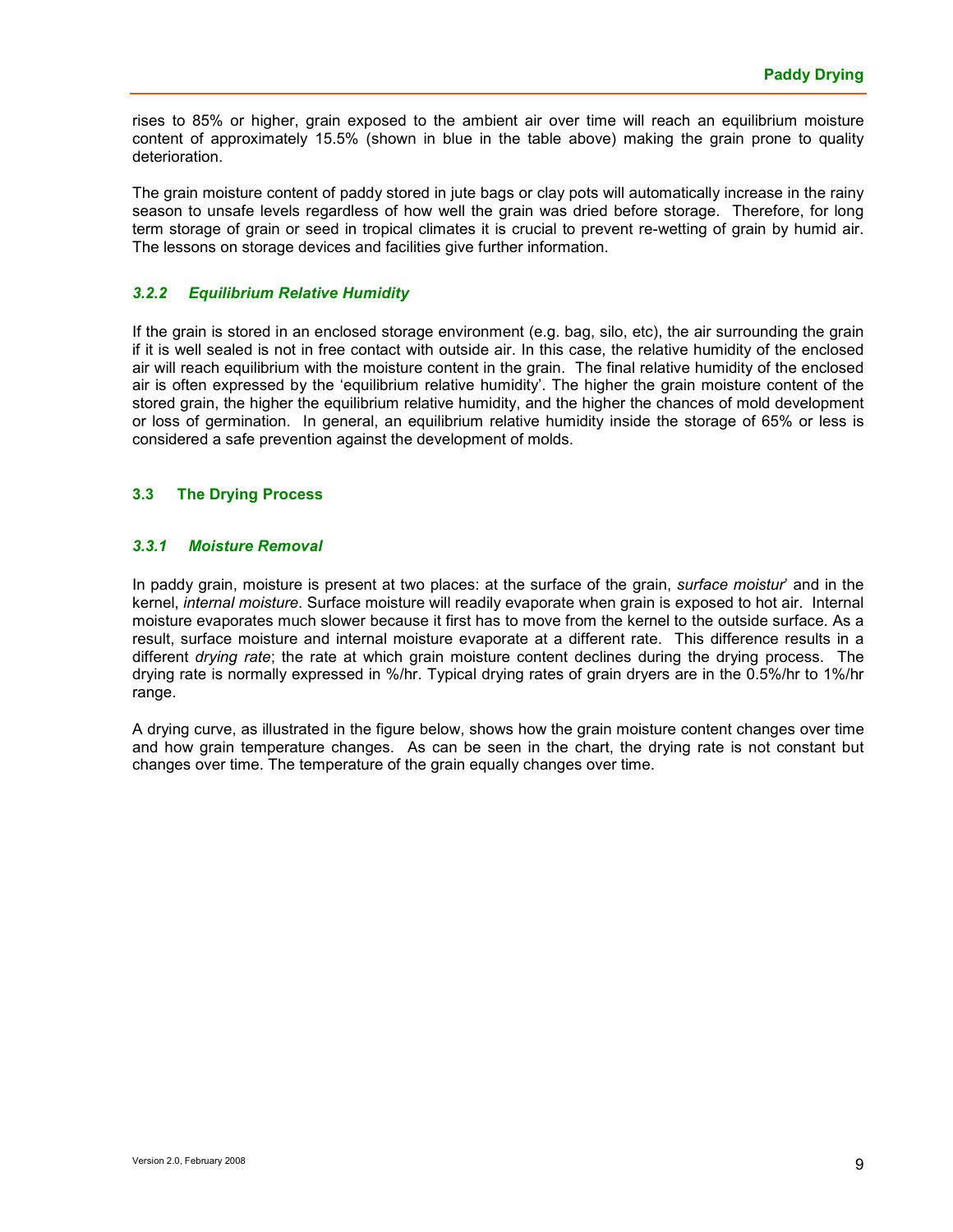

Figure 4: Theoretical drying curves (grain temperature red and moisture content blue) with different drying periods

There are three different periods which will occur consecutively in time:

- I. Preheating period (drying rate is slowly increasing): When wet grain is exposed to hot air, initially only a very slight change in MC is observed. This happens because all the heat provided in the drying air is used to heat up the grain to the drying air temperature.
- II. Constant-rate period (drying rate is constant in time): Once the grain is at the drying temperature, water starts to evaporate from the surface of the grain. During this period, all the heat from the drying air is used to evaporate surface moisture and the amount of moisture removed from the grain is constant in time. It is therefore called the constant-rate period. During this period, grain temperature is constant as well.
- III. Falling-rate period (drying rate declines over time): As time passes, it takes more time for internal moisture to appear at the surface, and evaporation of water is no longer constant in time. As a result, drying rate will decline, and some of the heat from the drying air will heat up the grain. For paddy grain, the falling-rate period typically occurs at around 18% grain moisture content.

By using the 18% MC and the drying curve as a guideline, a few recommendations can be made regarding grain drying procedures. These recommendations can be used regardless whether grain is dried in the sun or by using artificial grain dryers.

#### *3.3.2 Drying Rate and Temperature*

Above 18% MC the grain drying rate can be increased (that is, drying will occur faster) by providing a higher temperature without major changes in grain temperature. Below 18% MC increase in drying air temperature will not only increase the drying rate but will increase grain temperatures and potentially damage the grain. Therefore, higher drying air temperatures can be used to dry grain quickly down to 18% MC (to remove "surface moisture") but lower temperatures should be used to remove internal moisture from the grain.

For seed purposes, drying air temperatures should never exceed 43ºC, regardless of the MC, to avoid overheating of the grain which kills the germ. Exposing paddy to 60ºC for one hour can reduce the seed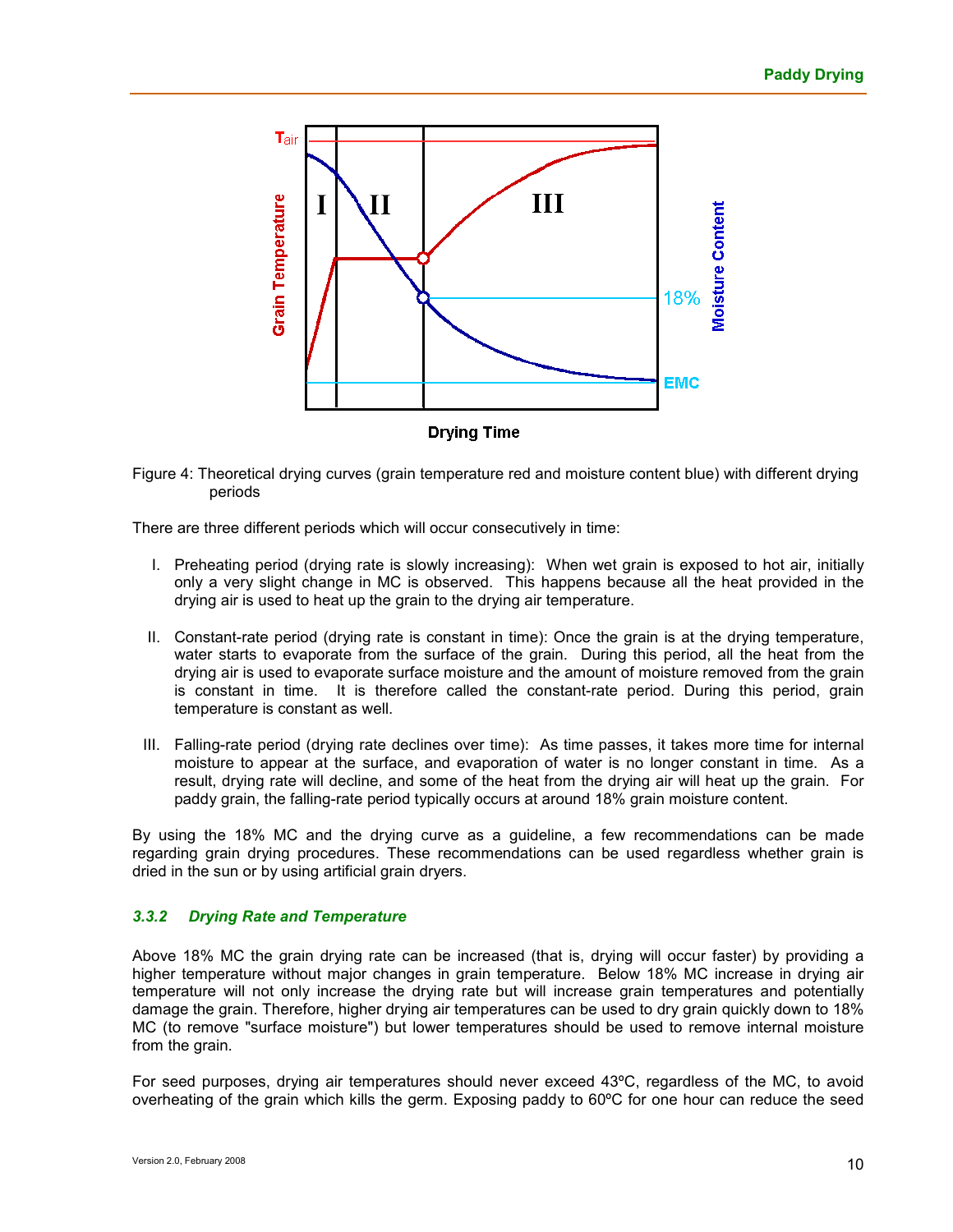germination rate from 95% to 30%. Two hours at 60ºC can reduce the germination rate to 5%.

#### *3.3.3 Uniform Drying*

During the drying process there is always variability in MC of individual grains. Especially in fixed-bed dryers the grains at the air inlet dry faster than at the air outlet resulting in a moisture gradient in the grain bulk at the end of the drying process. For production of good quality grain or seed, this variability should be kept as low as possible. Frequent stirring in sun drying, grain turning in fixed bed dryers or circulation in re-circulating batch dryers will improve uniformity of drying, minimize the re-wetting of dried grains and thus maintain grain quality.

#### *3.3.4 Tempering*

When the drying of grain is temporarily stopped the moisture within the grain equalizes due to diffusion. When drying is restarted, the drying rate becomes higher compared to continuous drying. The process of stopping intermittently is called tempering. In addition during tempering the moisture differences between grains equalize. Tempering therefore also ensures that moisture gradients in the grain bulk that develop during drying in certain dryer types are minimized.

To maintain grain quality, including a tempering period is recommended to allow for redistribution of internal moisture in the grain. In modern re-circulating grain dryers, grain is not dried continuously but goes through a cycle of drying followed by tempering. This improves drying rates, grain quality and reduces energy costs.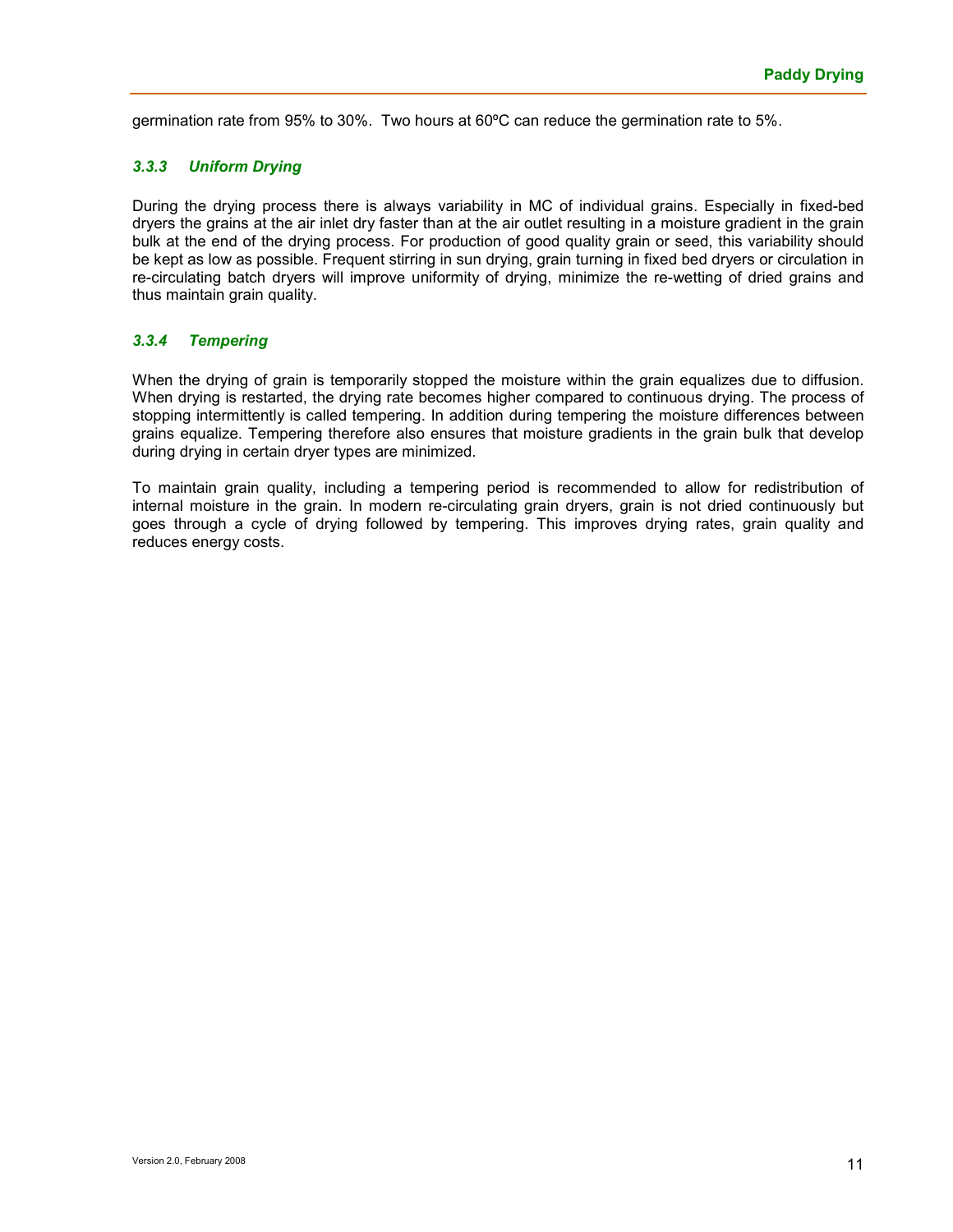# **4 Drying Methods**

There are many different drying methods used for drying rice. They involve various drying technologies of different scale and complexity. There is no ideal dryer for drying rice since each drying method has its own inherent advantages and disadvantages.

| <b>Method</b>           | Crop<br><b>Flow</b> | <b>Drying Technology</b>                                                                                         | Characterization                                                                                                                                                                                                           |  |
|-------------------------|---------------------|------------------------------------------------------------------------------------------------------------------|----------------------------------------------------------------------------------------------------------------------------------------------------------------------------------------------------------------------------|--|
| Field drying            |                     | Piles, racks                                                                                                     | ☺<br>Rapid quality reduction                                                                                                                                                                                               |  |
| Sun drying              | <b>Batch</b>        | Drying pavements or<br>mats                                                                                      | ☺<br>Cheap<br>☺<br>Labor intensive<br>☺<br>Typically poor milling quality                                                                                                                                                  |  |
| Heated<br>air<br>drying | <b>Batch</b>        | Fixed bed dryer<br>Example: Flat bed dryer                                                                       | $_{\odot}$<br>Inexpensive, small scale operation possible<br>☺<br>Local construction from various materials<br>$_{\odot}$<br>Operation with unskilled labor<br>☺<br>Moisture gradient<br>☺<br>Labor intensive              |  |
|                         |                     | Re-circulating<br>batch<br>dryer                                                                                 | $\odot$<br>Mixing of grain<br>☺<br>Large capacity range<br>☺<br>Good quality<br>☺<br>Skilled laborers required<br>☺<br>Medium capital investment<br>☺<br>After-sales service requirement<br>☺<br>Wear of moving components |  |
|                         | Continu<br>ous      | Continuous flow dryer                                                                                            | $\odot$<br>Large capacity<br>☺<br>Economics of scale<br>☺<br>High capital investment<br>☺<br>Not feasible for small batches of different<br>varieties<br>☺<br>Complicated                                                  |  |
| In-Store<br>Drying      | <b>Batch</b>        | bin<br>Storage<br>with<br>aeration<br>components<br>pre-heater<br>for<br>and<br>adverse weather and<br>nighttime | $_{\odot}$<br>Excellent grain quality<br>$_{\mathord{\odot}}$<br>Large capacity range<br>☺<br>Pre-drying of high moisture grain<br>☺<br>Risk of spoilage during power failure                                              |  |

|  | Table 3: Overview on different drying methods and technologies |  |
|--|----------------------------------------------------------------|--|
|  |                                                                |  |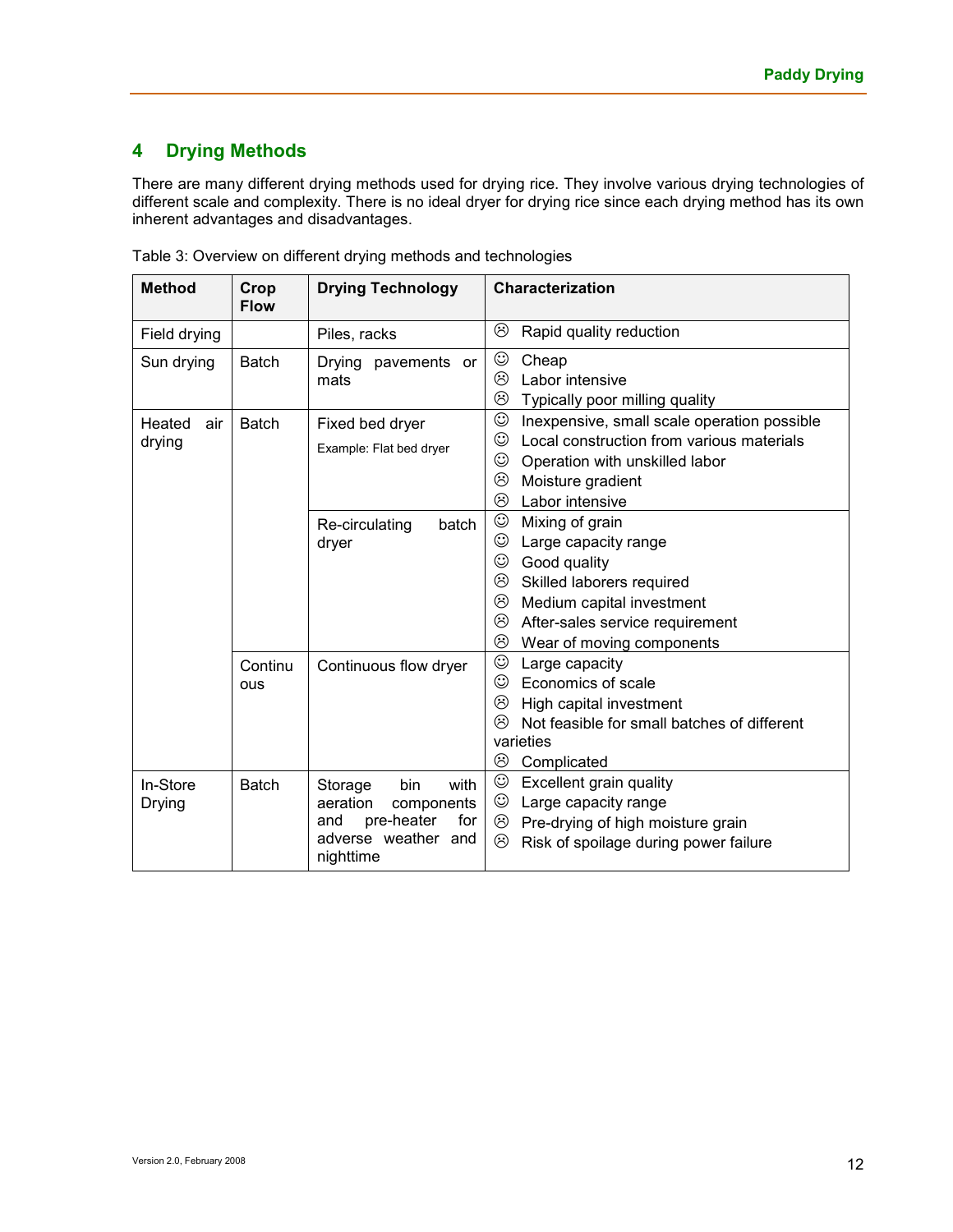#### **4.1 Field Drying or Stacking**

In many traditional harvesting systems farmers leave their harvested rice in the field for extended time because they are either waiting for the thresher or because they want to pre-dry the paddy. In this practice, often referred to as field drying, the rice plants are often stacked in piles with the panicles inside to protect them from rain, birds and rodents, a practice that can lead to massive heat build up inside the stacks. As a result molds grow quickly and infest the grains and discoloration usually develops within the first day of field drying. Another unwanted effect is that the relatively dry grains often absorb water from the wetter straw, which leads to fissuring of the dryer grains and thus reduces the potential head rice recovery.





Figure 5: Rice crop paced in the field after cutting for field drying

It is impossible to produce good quality grains with field drying practices and field drying should therefore be avoided.

Figure 6: Farmers stacking harvested rice crop for temporary field drying (Source: G. Hettel)

## **4.2 Sun Drying**

Sun drying is the traditional method for drying and is still preferred in Asia because of its low cost compared to mechanical drying. It requires little investment and is  $CO<sub>2</sub>$  neutral since it uses the sun as heat source. Sun drying has some limitations:

- It is not possible during rain and at night.
- Any delay leads to excess respiration and fungal growth causing losses and yellowing.
- It is labor intensive and has limited capacity.
- Temperature control is difficult. Overheating or re-wetting of grains can result in low milling quality as a result of cracks developing in the kernels.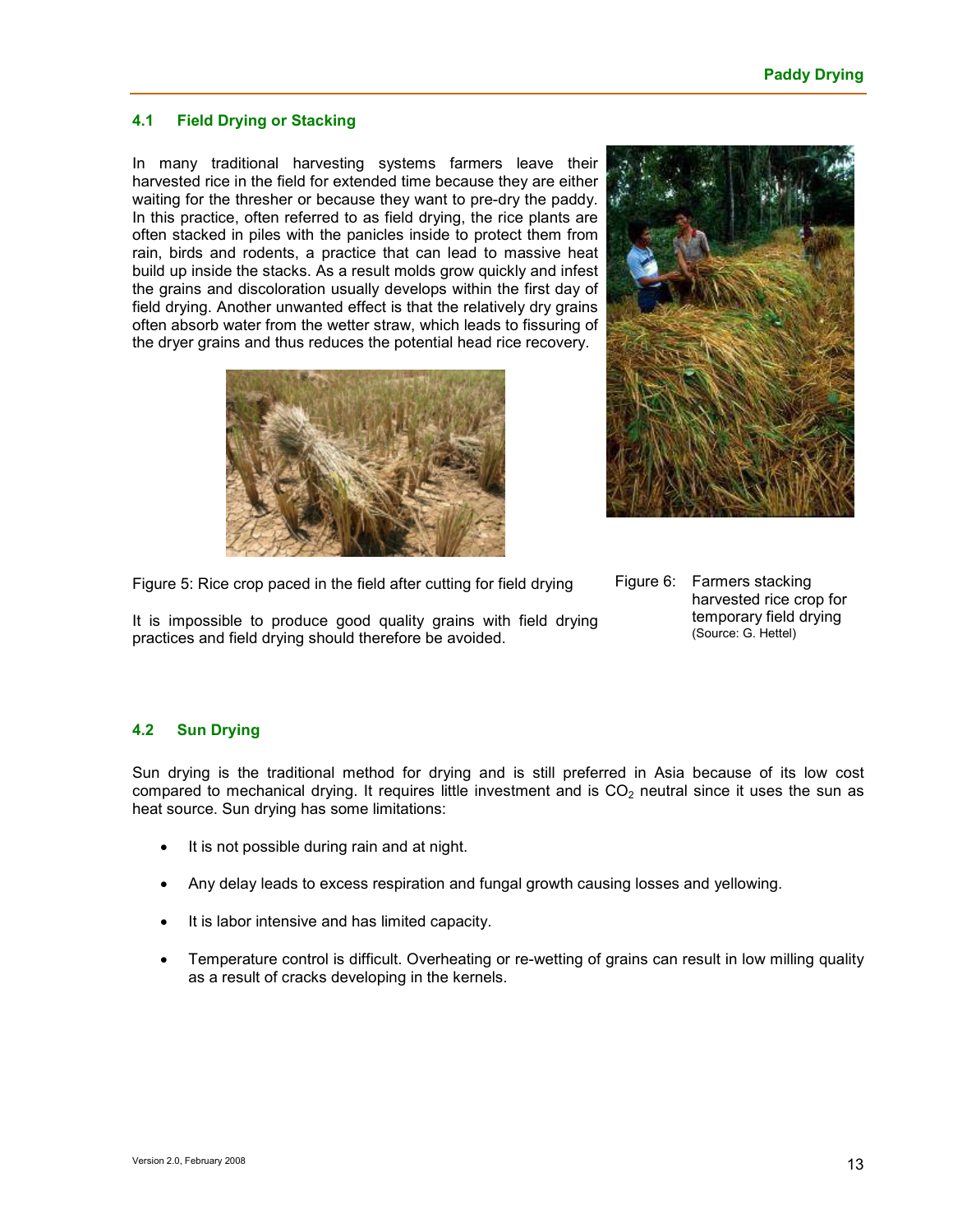#### *4.2.1 Options for Sun Drying*

#### **Panicle drying**

Drying of paddy grains that are still attached to the panicles is a traditional method for drying small amounts of paddy. The panicles are harvested with a small knife, bound together and carried to the drying location. The dried panicles are then stored in farmers' houses, for example by hanging them under the roof for protection from rodents.

For drying the tied bundles are placed on pavements or mats or hung from frames. The grains inside the panicle dry slower than the grains that are exposed directly to the sun. Turning of the panicles improves the drying process but "mixing" of the grains is not possible.



Figure 7: Panicles drying on road

#### **Drying on Nets, Mats or Canvas**



Small to medium amounts of paddy can be placed on nets, mats or plastic sheets (canvas). Except for nets (which allow dirt to enter the grain) this is the most hygienic method. Paddy dried on mats or canvas does not contain stones and other dirt, often found in paddy that was dried on roads. When drying is finished or in case of sudden rainfalls the grains can be collected quickly by lifting the mats at the edges. Mixing can also be done easily that way.

Drying of high moisture grain might initially be a bit faster on nets because the water can also migrate to the bottom instead of condensing on a waterproof plastic sheet. But at lower moisture contents there is the danger of re-wetting of the bottom grains from soil moisture when nets are used.

Figure 8: Sun drying on woven mat

Small capital is required for the mats but often they have multiple uses in farmers' households so that the cost is not only allocated to the drying operation.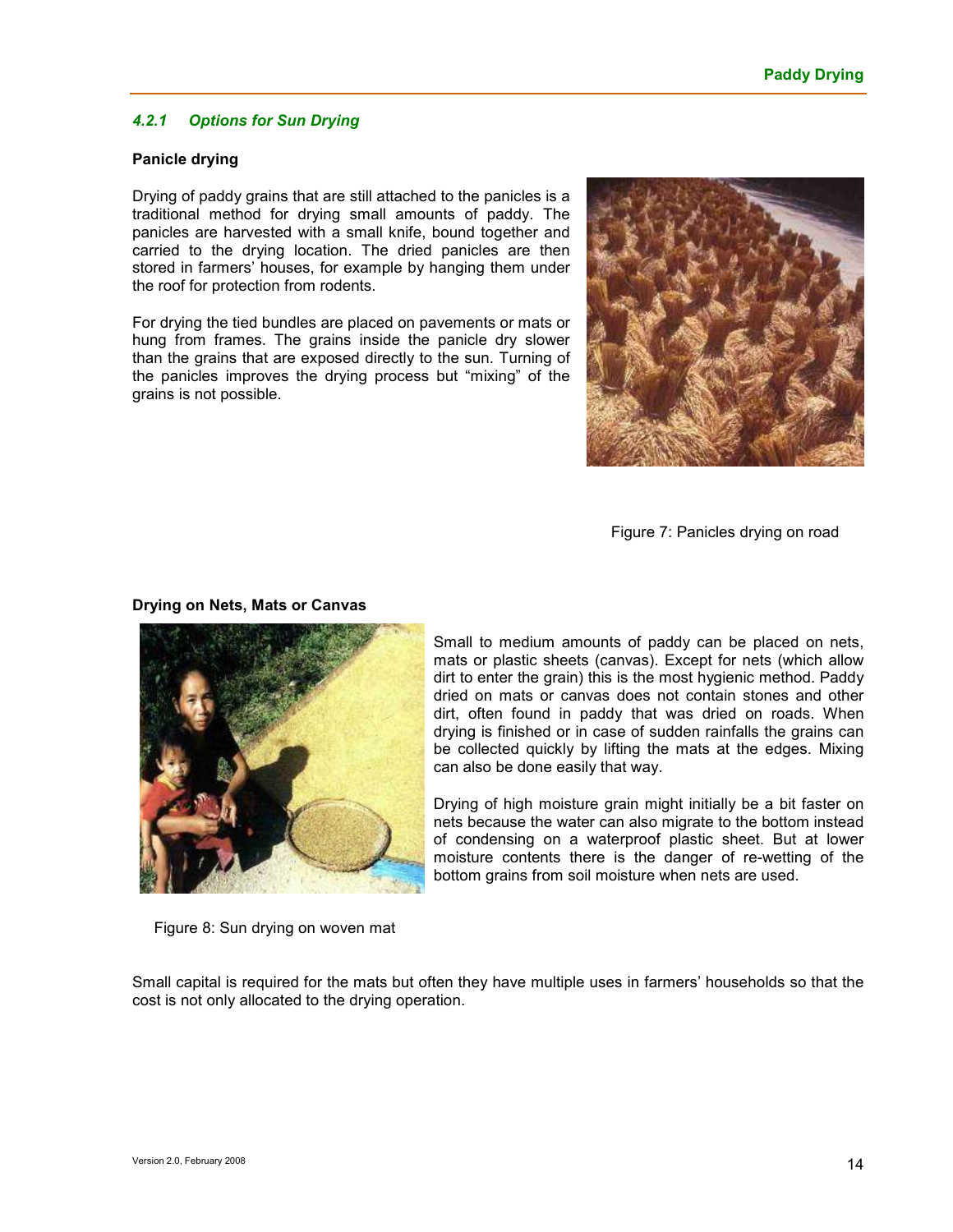#### **Pavement Drying**

Better-off farmers, grain collectors, traders and millers often dry their paddy on pavements, either specifically constructed for drying or also used for other purposes (e.g. as basketball court).

Sun drying pavements have the advantage of high capacity and thus economics of scale and the drying operation can be partially mechanized. Usually manual tools are used for mixing and grain collection but larger mills often use two or four wheel tractors for this purpose.

There is a significant capital requirements for the pavement and if cleanliness is not observed pollution with stones and dirt is common.



Figure 9: Collecting grain after sun drying on pavement

#### **Technology Options to Improve Sun Drying**

Sundrying is going to be practiced as long as there is a market for low quality paddy, because it is the cheapest drying method. As long as there is no quality-incentive for better quality rice it will be the preferred method whenever the weather allows. Traditional sundrying can be improved using simple tools and monitoring equipment.



In some areas pavements with elevations are used for reducing the effort in temporarily collecting the grain during rain. During rain or at night the paddy is moved to the elevations and covered with plastic sheets. Rain water flows down and drains in the submersions.

Tools or machines for mixing and collecting grains make labor more efficient. Essential tools for maintaining the quality of paddy are moisture meters and thermometers for monitoring temperature and finishing the drying process when the desired MC is reached.

Figure 10: Tools for improved sun drying

#### *4.2.2 Recommendations for Sun Drying*

If sun drying is managed properly it can produce good quality grain. General guidelines for proper sun drying are: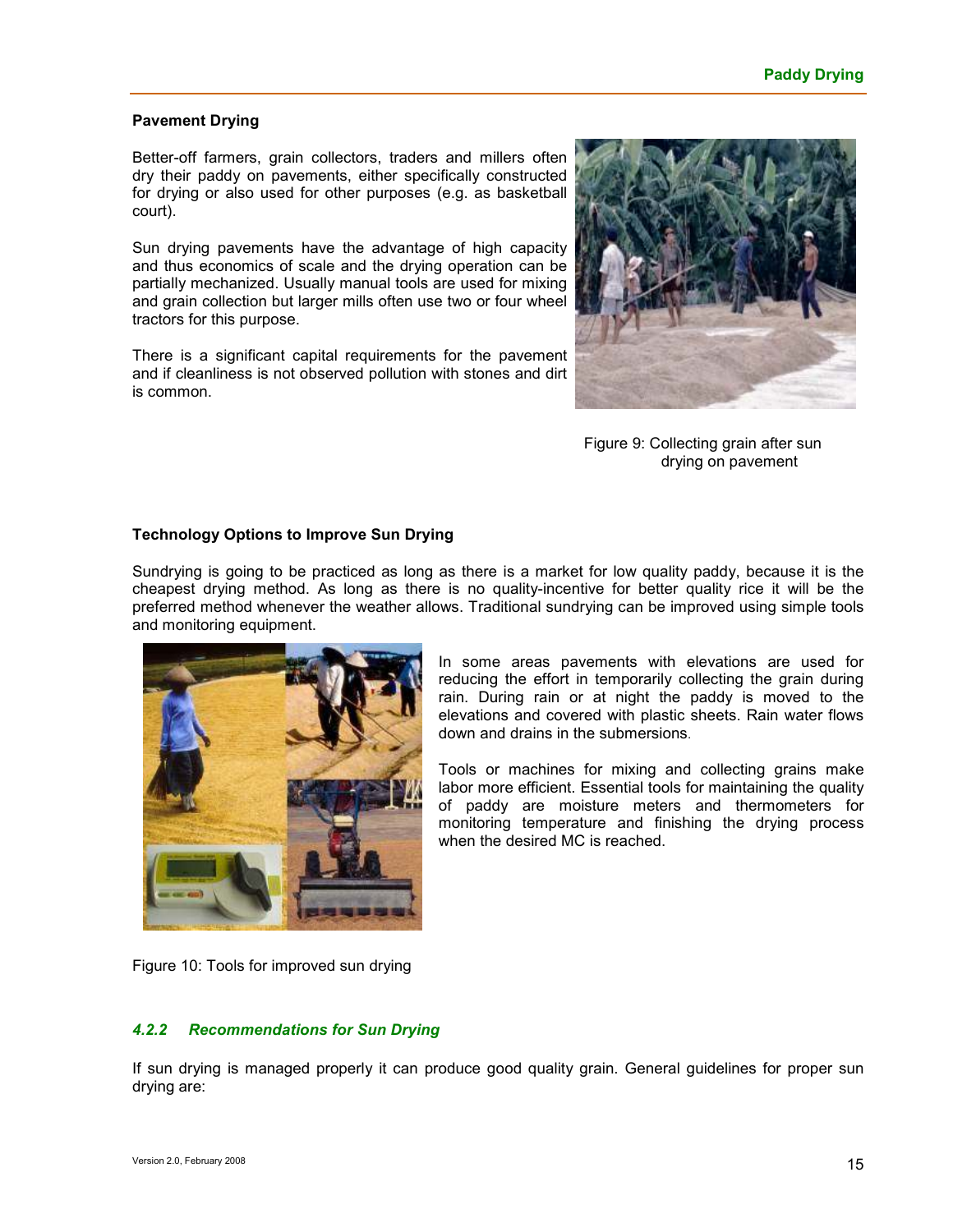#### **Layer Thickness**

Spread the grains in thin layers, ideally 2-4 cm.

Too thin layers tend to heat up very quickly with negative effect on the head rice recovery. If layers are too thick a large moisture gradient develops with dry grains on the top and wet grains on the bottom, which re-adsorbs moisture after mixing, thus resulting in cracked grains. The optimum layer thickness is somewhere between 2-4 cm.



Figure 11: Effect of layer thickness during sun drying on head rice recovery, milled rice recovery and drying time.

#### **Mixing**

During good weather conditions mixing or turning the grain is the most important activity for maintaining good quality

Turn or stir the grain at least once per hour, better every 30 minutes to achieve uniform MC. Variation in MC within the grain causes re-wetting and subsequent grain cracking of drier kernels.





#### **Protection**

Additional measures need to be taken for maintaining optimum quality during sun drying including:

- On hot days the grain temperature can rise above 50-60ºC. If that is the case cover the grain at mid-day to prevent over-heating;
- Cover the grain immediately if it starts raining. Re-wetting of grain causes fissured grains and high grain breakage during milling;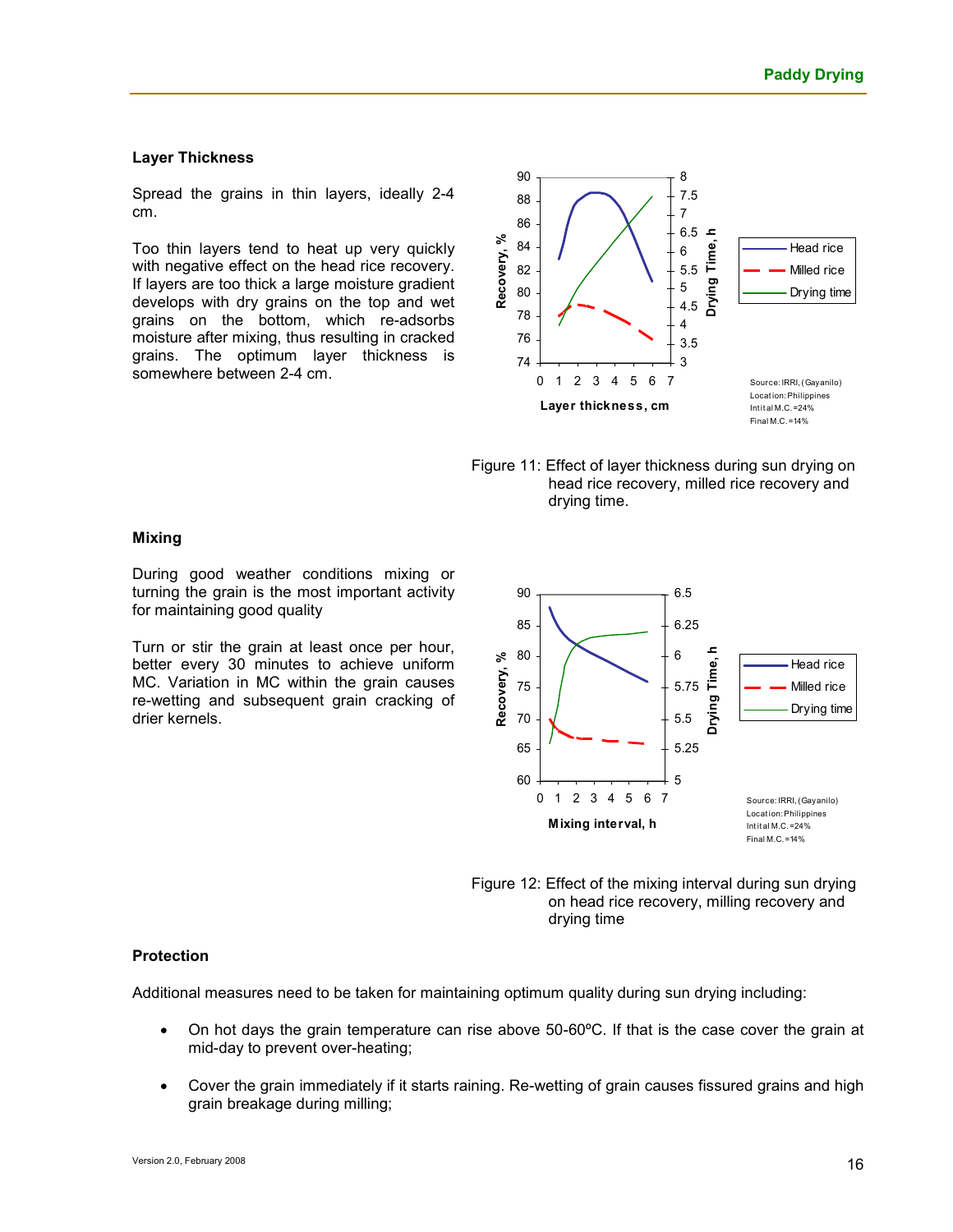- Prevent contamination of grain with other materials and keep animals off the grain; and
- Monitor grain moisture content and grain temperature.

#### **Additional Factors Affecting the Drying Rate**

Besides layer depth and mixing interval the drying rate of sun drying depends on other factors which are usually out of control of the operator:

- **Temperature and humidity of ambient air:** The rate at which rice dries is affected significantly by the temperature and humidity of the air that moves over or through the grain. For this reason, in most tropical, humid climates sun drying is only successful during a few hours in the mid-day.
- Initial moisture content of grain: Wet grains dry at a higher drying rate than comparatively dry grains.
- Air velocity: Natural convection is usually not enough to transport large amounts of evaporated moisture away from the grain. Therefore, drying rates of sun drying are higher on windy days compared to days without wind.

#### **Other Issues**

Often public roads are used for sundrying (highway drying). This pollutes the grain, hinders traffic and can cause accidents and therefore in different countries efforts are underway to abolish drying on public roads.

#### **4.3 Heated Air Drying versus Low-Temperature Drying**

Heated air drying and low-temperature drying (also sometimes referred to as near-ambient drying) employ two fundamentally different drying principles. Both have their own advantages and disadvantages and are sometimes used in combination (see Section 7.3 Two stage drying). Heated air drying employs high temperatures for rapid drying and the drying process is terminated when the average MC reaches the desired final MC. In low temperature drying the objective is to control the RH of the drying air so that all grain layers in the deep bed reach equilibrium moisture content (see also Section 3.2.1). Table 4 shows the major differences.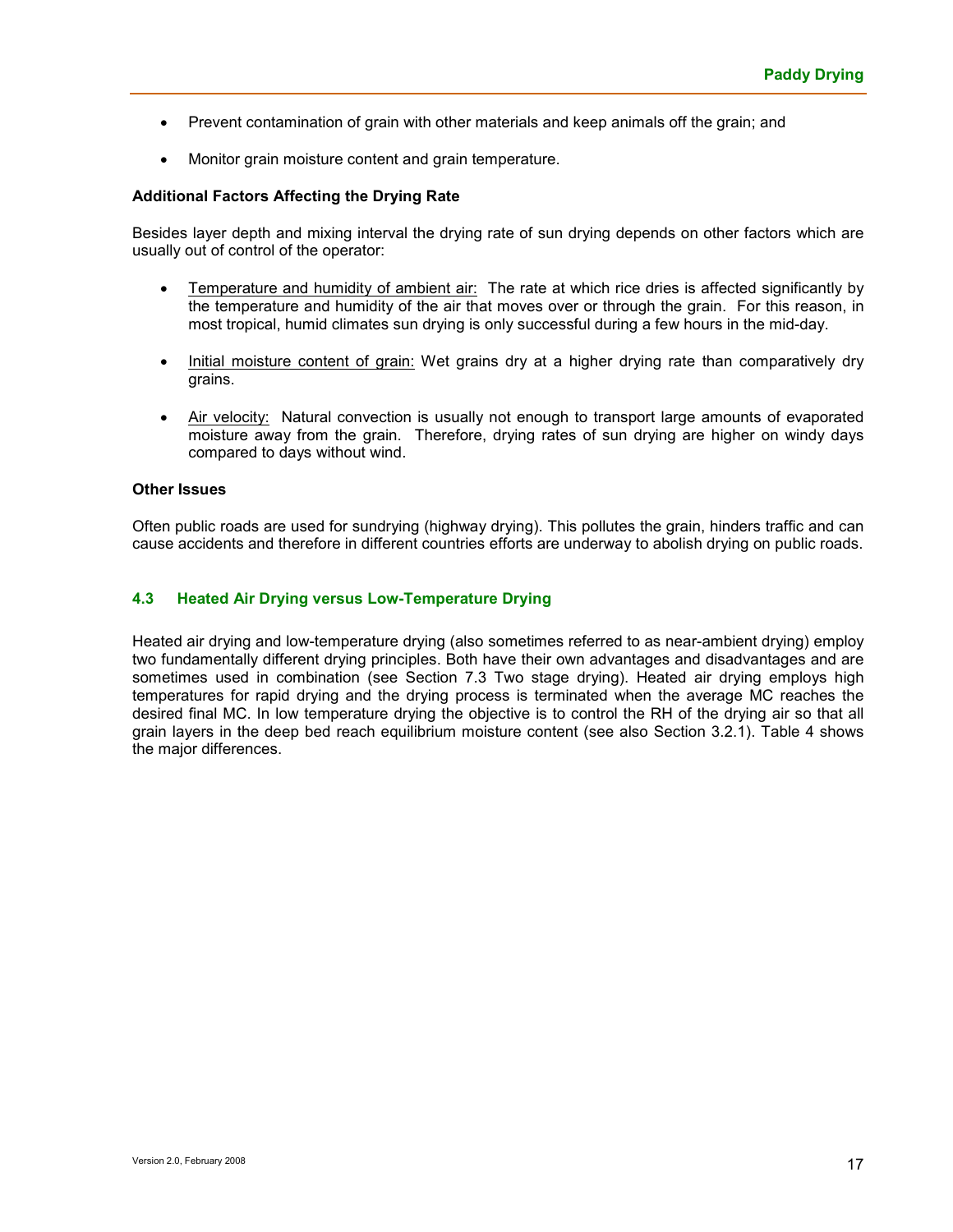

#### Table 4: Difference between Heated Air Drying and Low-Temperature Drying under humid tropical conditions (both fixed bed batch dryers)

In heated-air fixed-bed batch dryers the hot drying air enters the grain bulk at the inlet, moves through the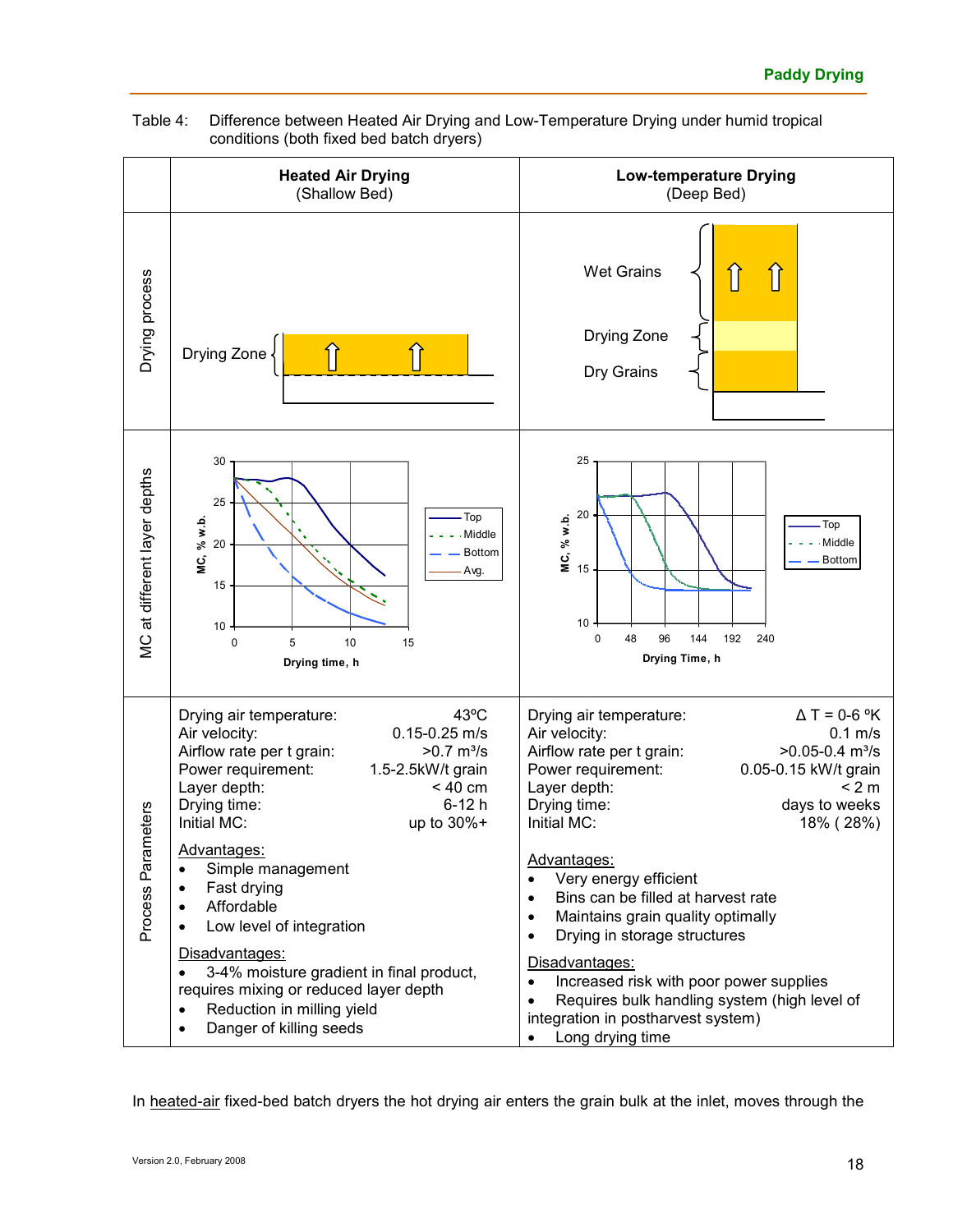grain while absorbing water and exits the grain bulk at the outlet. The grain dries faster at the inlet because in there the drying air has the highest water absorbing capacity. Because of the shallow bed and relatively high airflow rates, drying occurs in all layers of the grain bulk, but fastest at the inlet and slowest at the outlet (see drying curves in Table 4). As a result a moisture gradient develops, which is still present at the end of drying the drying process is stopped when the average moisture content of the grain (drying air inlet and drying air outlet) is equal with the desired final moisture content. When the grain is unloaded and filled in bags the individual grains equilibrates meaning that wetter grains release water which the dryer grains adsorb so that after some time all grains have the same MC. The re-wetting of the dryer grains, however, leads to fissuring causing the grains to break in the milling process. This explains why the milling recoveries and head rice recoveries of grains dried in fixed bed batch dryers is not optimal. One way to minimize the moisture gradient during drying is to mix the grains in the drying bin after around 60- 80% of the drying time has passed.

In low-temperature drying the objective of the dryer management is to keep the RH of the drying air at the equilibrium relative humidity (ERH, see Section 3.2.2) corresponding to the desired final moisture content of the grain. The effect of the temperature is minimal compared to the RH (Table 2). If for example a final MC of 14% is desired one should target an RH of the drying air of around 75%. In practice the ambient air can be used at daytime in the dry season. At night and during the rainy season slightly pre-heating of the ambient air by 3-6ºK is sufficient to drop the RH to appropriate levels

The drying air enters the grain bulk at the inlet and while moving through the grain bulk it dries the wet grains until the air is saturated. While absorbing the water the air cools down by a few degrees. On its further way through the grain bulk the air cannot absorb more water, since it is already saturated, but it picks up the heat created by respiration, insects and fungal growth and thus prevents heating up of the still wet grain section. A drying front of several centimeters depth develops and slowly moves towards the outlet leaving dried grain behind. After the drying front leaves the grain bulk the drying process is finished. Depending on initial moisture content, airflow rate, grain bulk depth and drying air properties this can take from 5 days to several weeks

The low temperature drying process is very gentle and produces excellent quality while maintaining high germination rates. Since very low air velocities are used (0.1 m/s) and pre-heating of the drying air is not always needed the specific energy requirement is lowest among all drying systems. Low-temperature drying is usually recommended as second stage drying for paddy with MC not larger than 18%. Research at IRRI has shown that with careful dryer management even freshly harvested grain with MC of 28% can be dried safely in single stage low-temperature dryers if bulk depth is limited to 2m and the air velocity is at least 0.1 m/s. However, in most developing counties, where power failures are still common, it constitutes a significant risk to put high moisture grains in bulk without a backup electricity supply to run the fans.

#### **4.4 Options for Heated Air Drying**

Unlike sun drying, heated air drying or mechanical drying has the advantage that suitable drying air conditions can be set, and that drying can be carried out any time of the day or night. Use of mechanical drying may also reduce the labor costs, especially if some form of mechanical turning or stirring of grain is practiced, as in the case of re-circulating dryers. In general, mechanically dried grain will produce better quality rice compared to sun drying. Mechanical drying will lead to more uniform drying of grain and higher milling yield and head rice recovery. Since rice quality is becoming more important to rice consumers, medium-sized grain dryers have become a common sight throughout Asia. For production of premium quality rice or seed, mechanical drying with heated air dryers is highly recommended. Grain re-circulation allows for uniformly dried grain and automatic drying air temperature control will maximize the drying rate and at the same time reduce over-heating or over-drying. The most common way of characterizing heated air drying systems is through the description of the way how the grain is being held in or flows through the system. Here we differentiate between fixed bed batch dryers, re-circulation batch dryers and continuous flow dryers (Figure 13).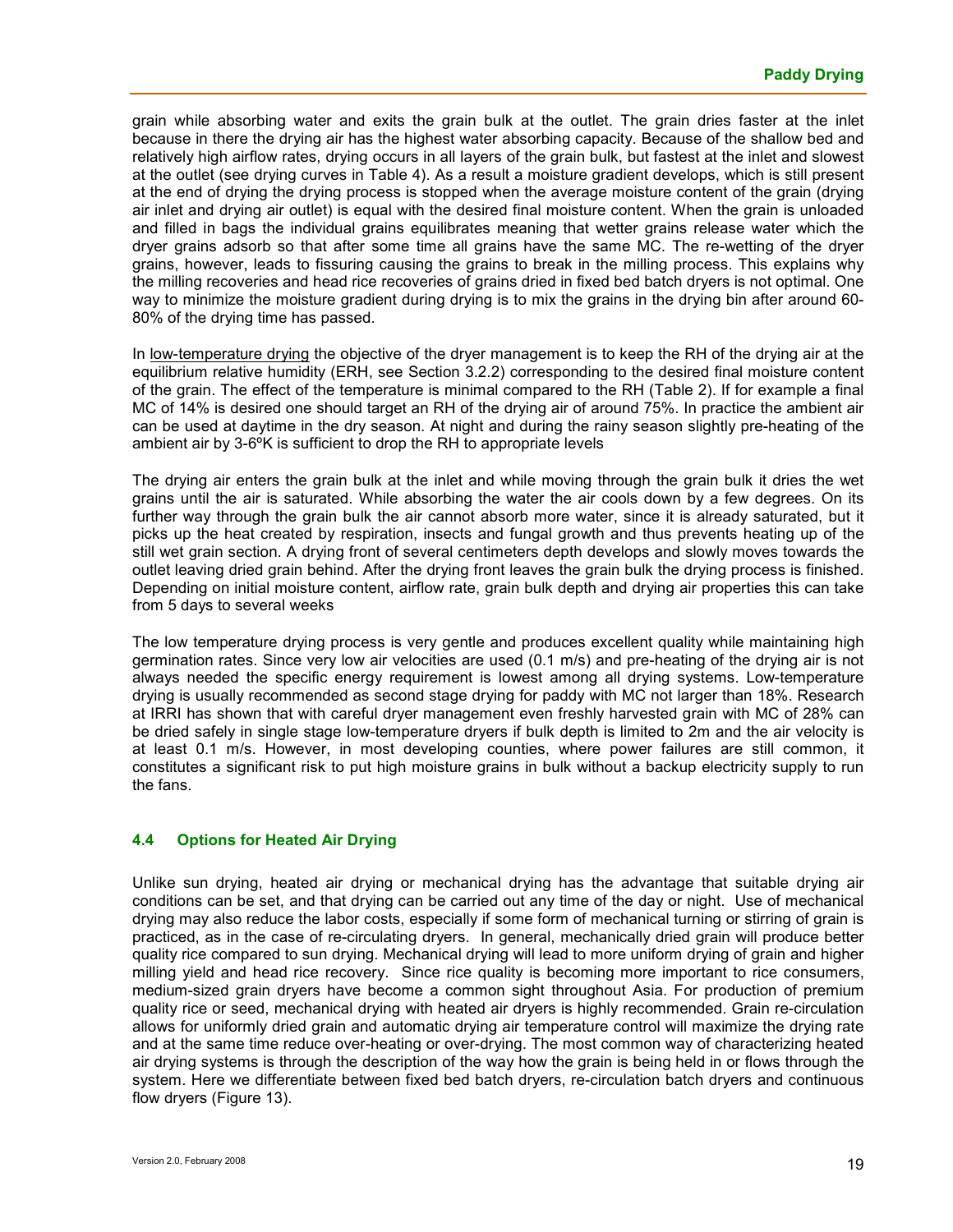

Figure 13: Dryer classification according to crop holding / crop flow

The most common types of grain dryers in Asia are the fixed bed dryer and the re-circulating batch dryer. They are both batch-fed dryers meaning that a certain quantity of grain is loaded and dried before the dryer is unloaded and a new batch can be dried.

#### *4.4.1 Fixed-Bed Batch Dryers*

Fixed bed batch dryers usually have rectangular bins with plenum chamber underneath (flat bed dryer, box dryer, inclined bed dryer) or circular bins with central duct (Vietnamese low-cost dryer).



Figure 14: Bed configuration of fixed bed batch dryers

The most common fixed bed dryers are flat bed dryers which have a very simple design. Grain is laid out on a perforated screen, and dried by forcing air from below. The air fan that provides the drying air is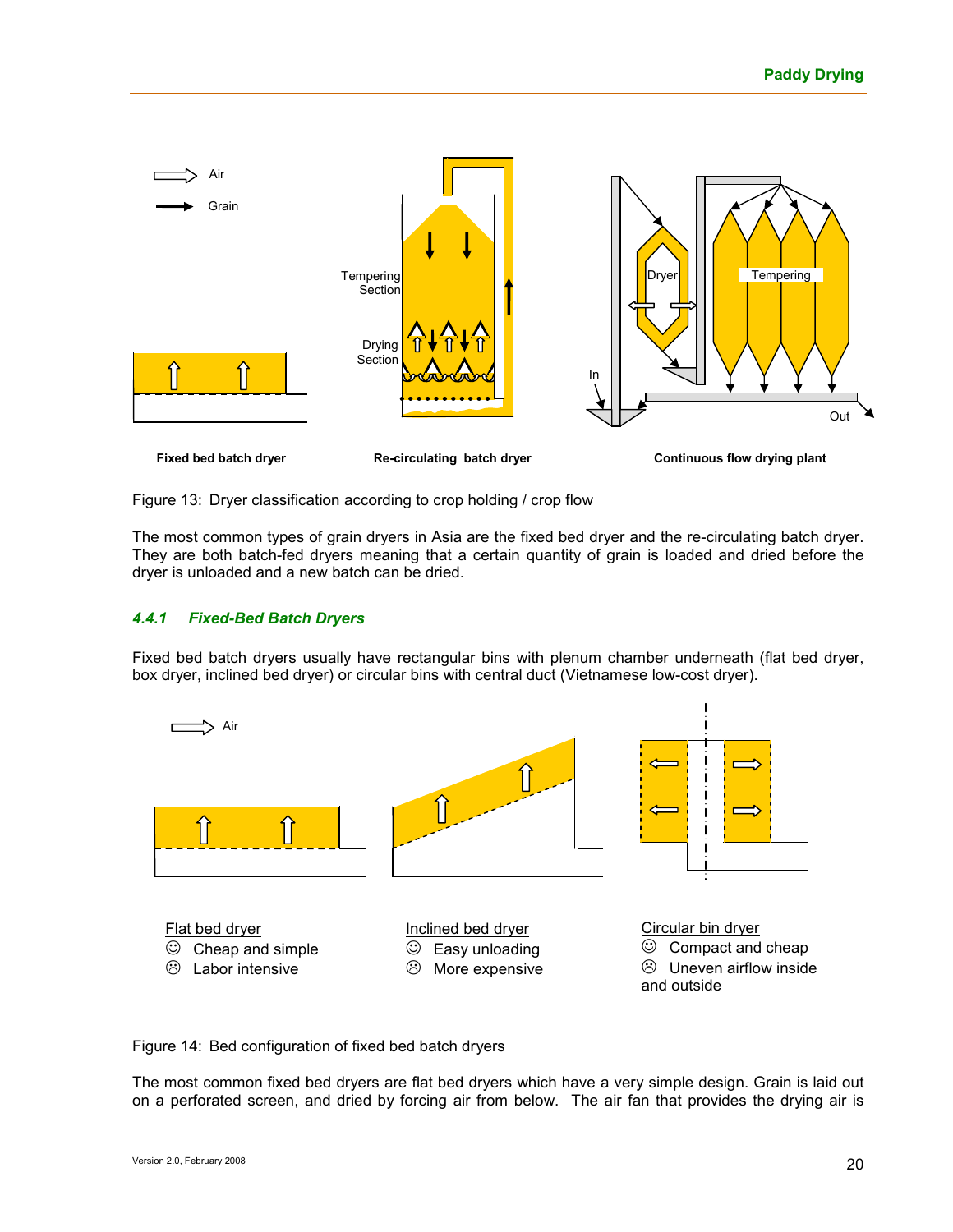usually a simple axial flow fan that is powered by a diesel engine or by an electric motor. A kerosene burner or a biomass stove provides drying heat. The capacity of the dryer varies from one to ten tons. Generally the drying floor is flat although dryers with reclining sections (to facilitate unloading) or vibrating sections (to facilitate stirring) exist as well. The height of the layer is usually 40 cm. The most common smaller dryers have a capacity of one to three tons per day with drying times of six to twelve hours. For drying of paddy in tropical areas, an air temperature of 40-45ºC is normally used with a heater capable of raising the air temperature 10-15º C above ambient. An air velocity 0.15-0.25m/s is required and typical fan power requirements are 1.5-2.5 kW /ton of paddy. The efficiency of these dryers as well as the head rice recovery is improved by stirring the grain during drying.



Figure 15: Kerosene fired tilted-bed dryer for easy unloading (left), drying bin with perforated false floor (right)

Other fixed bed dryers have a cylindrical duct made out of porous materials with a central duct for drying air delivery. These models save floor area and small scale units can be made out of very cheap materials such as woven bamboo mats thus keeping the dryer affordable for small farmers. However, an inherent problem of this dryer type lies in its circular design because the inner layers of the grain bulk contain less grain than the outer layers. Air velocities and thus drying potential are therefore larger close to the center of the dryer where the drying air enters the grain bulk and the air velocity decreases on its radial path through the grain. At the outlet, the drying rate which is already lower because of adsorbed water is further reduced by the lower specific air volume. This leads to even higher moisture gradients compared to flat bed dryers. Circular bin dryers made out of locally available materials, however, offer very affordable solutions to farm level drying, especially when they are used for ambient air drying with low temperatures where the moisture gradient is minimized.





Figure 16: Vietnamese low-cost dryer with circular drying bin made from locally available materials, schematic diagram (left) and dryer in operation on a Vietnamese farm (right)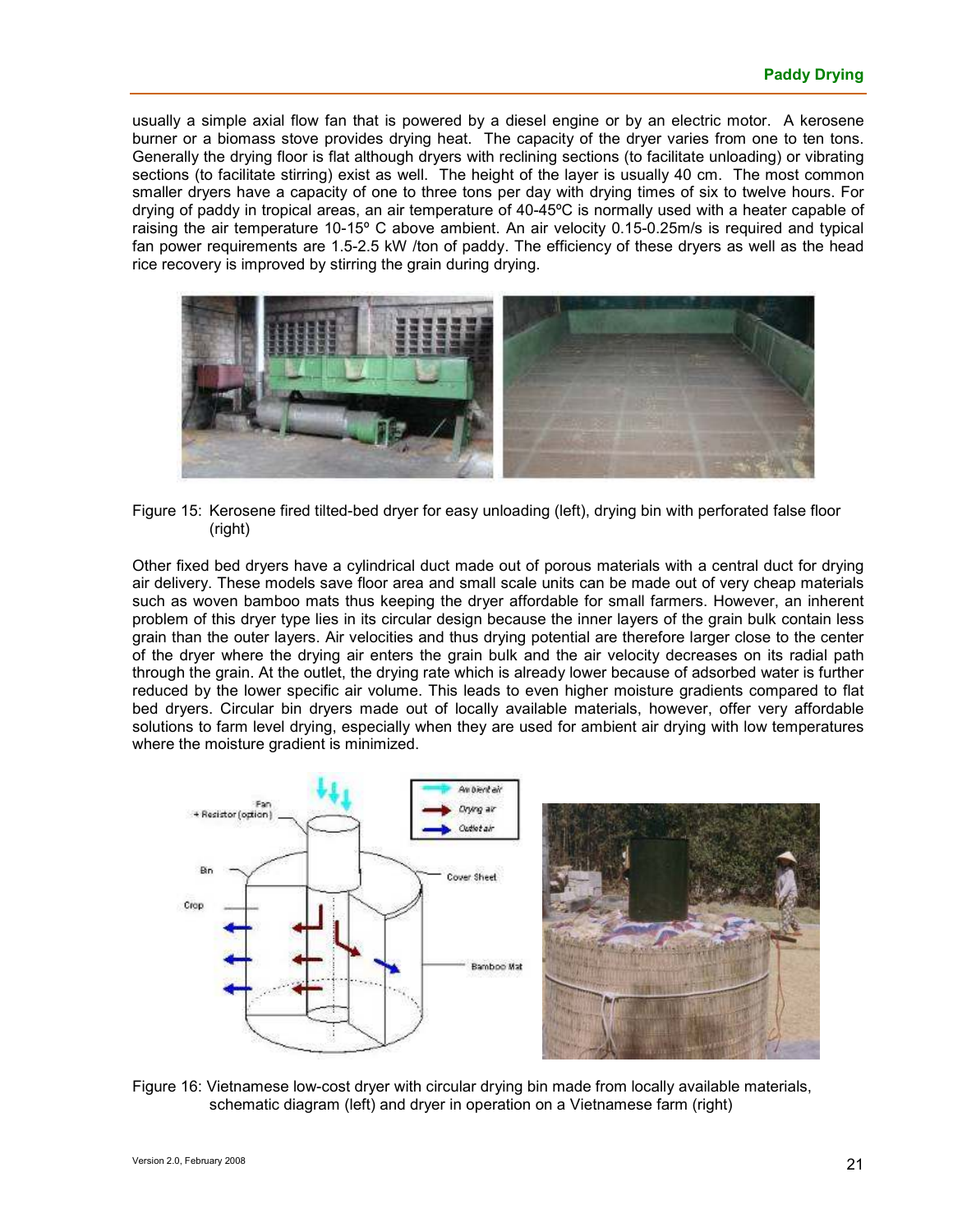To reduce the moisture gradient that develops during drying and to eliminate the need for mixing, some manufacturers have introduced devices for reversing the airflow in some fixed bed dryer models. This reduces the moisture gradient and thus improves the quality of the dried paddy but it adds to costs. Compared to the more complicated re-circulating batch dryers this is still a feasible solution where simple design is needed and operator skills are low.





Figure 17: Principle (left) and example of a reversible-flow batch dryer in Vietnam using a canvas top and flaps in the plenum chamber to reverse the airflow (right)

#### *4.4.2 Re-Circulating Batch Dryers*

Re-circulating batch dryers have been used for a long time in developed countries. In many Asian countries re-circulating batch dryers are increasingly being used by the private sector for producing better quality grain and for handling large amounts in the peak season safely.



Figure 18: A row of re-circulating batch dryers in a Philippine rice mill

The dryer generally has a drying section and a tempering section, and grain circulates through these sections in order to alternate drying and tempering. At the same time the grains are mixed which results in minimal moisture variation in the dried grains. In general, burners are separated from the fan and the fan draws air through the dryer and the burner that is mounted on the opposite side of the dryer. Recirculation of grain is done by a belt or auger for unloading and bucket elevator for vertical transport of the grain.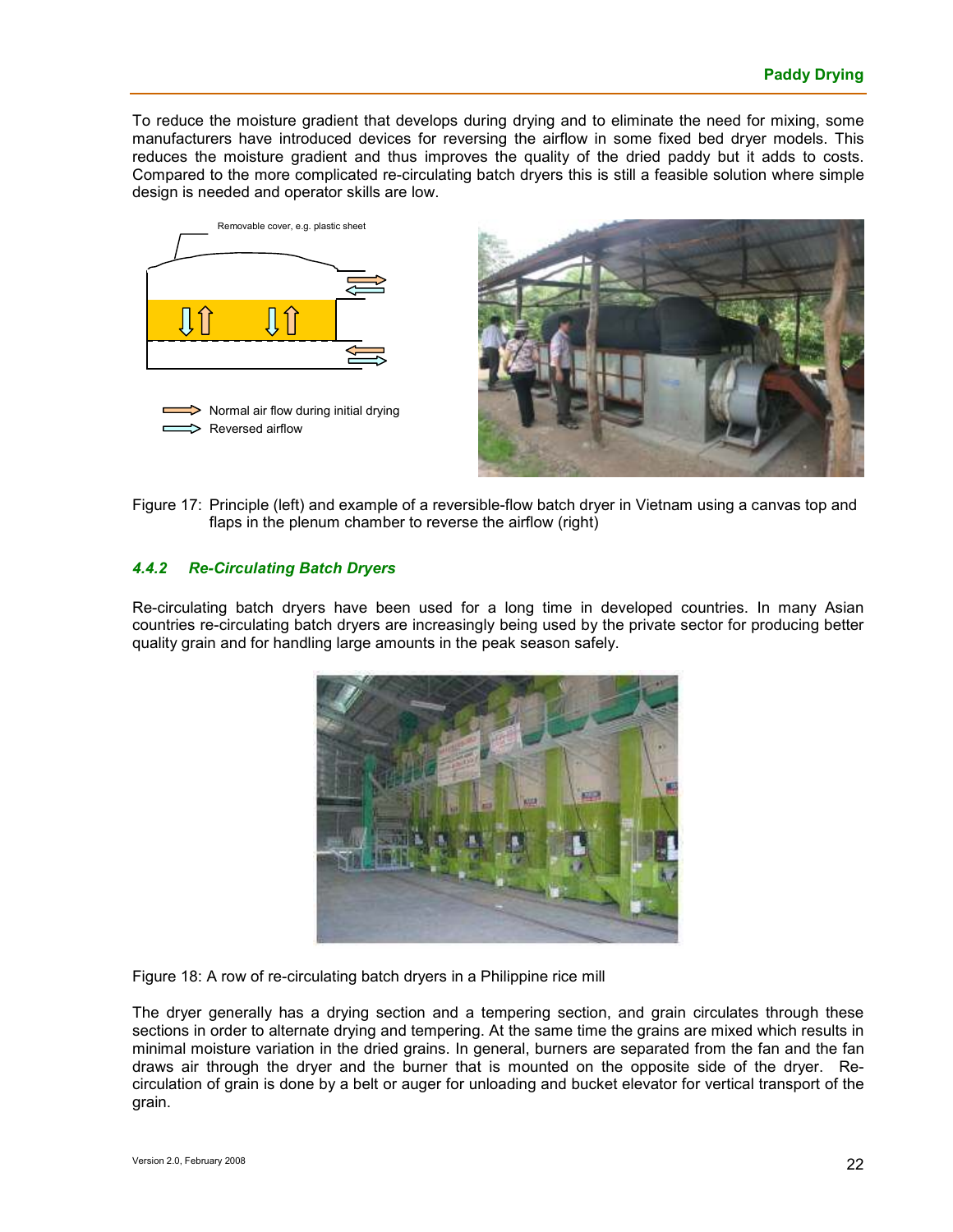

Figure 19: Components of a re-circulating batch dryer

The main advantages of the re-circulating dryer are:

- Its size and shape occupies only very limited floor space therefore it can easily be placed inside a grain store or warehouse;
- The continuous mixing of the grain during the drying operation results in a very low moisture content variation;
- During the circulation process the grain is tempered when it passes though sections of the dryer where it is not exposed to the hot drying air; and
- Automatic controls with automatic shutoff make the dryer virtually fully automatic.

However, the loading, unloading and circulation of grain create dust which needs to be collected in a collection system. In addition, it is recommended to pre-clean the grain prior to loading and drying. As with the flatbed dryer, re-circulating dryers come in a variety of capacities, from 2 tons (for seed production stations) up to 20 tons (for cooperative drying stations).

Depending on the flow of the drying air relative to the flow of the grain re-circulating batch dryers can be classified as cross flow or mixed flow re-circulating batch dryers.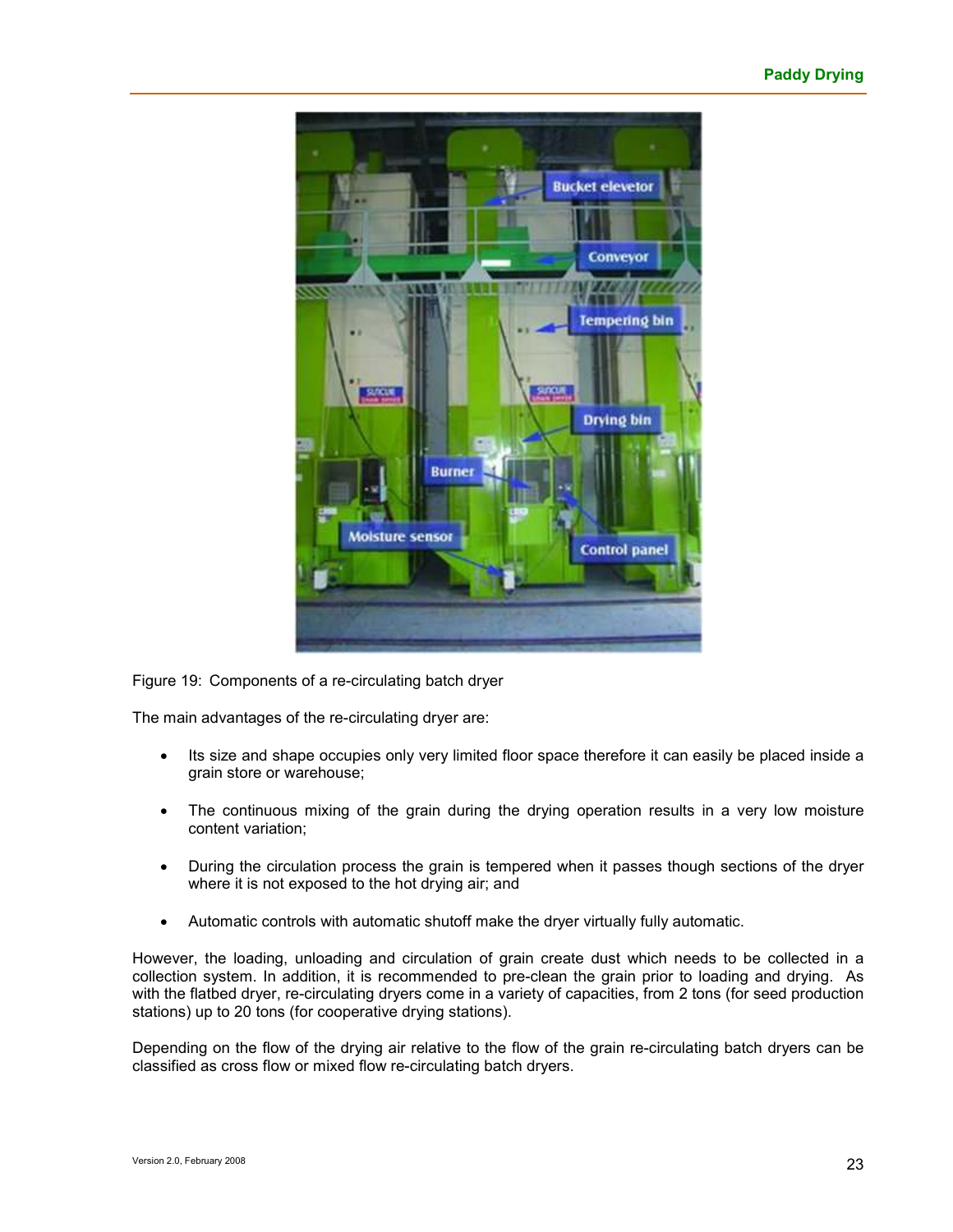

Figure 20: Air flow relative to grain flow in the drying section of re-circulating batch dryers

In cross flow dryers the grains are not mixed while they are passing the drying section and being exposed to the hot drying air. This means that a moisture gradient develops in the drying section of the dryer. In the recirculation and tempering process this gradient is reduced because the wet and dry grains are mixed while they are being conveyed and subsequently moisture transfer happens from the wetter to the dryer grains. While this process is not optimal it still produces much better quality than a fixed bed dryer because the moisture gradients are much smaller.

Mixed flow dying sections can be considered the optimal solution for producing top quality rice. Meanwhile almost all re-circulating dryers sold in Europe utilize the mixed flow principle. In a mixed flow dryer the grain is permanently being mixed while it passes the drying section and thus a moisture gradient cannot develop. Mixed flow drying sections, however, have limitations when the crop is very wet and has a lot of foreign materials. Because there are more components inside the drying section clogging can happen more easily than in cross-flow drying sections.

#### *4.4.3 Continuous flow dryer*

#### **4.4.3.1 Conventional Continuous Flow Dryer**

Although not very common in Southeast Asia continuous flow dryers are used by some larger milling enterprises that handle large volumes of wet paddy. Conventional continuous flow dryers usually consist of either mixing or non-mixing columnar dryers with different systems of airflow with respect to the grain (Figure 21).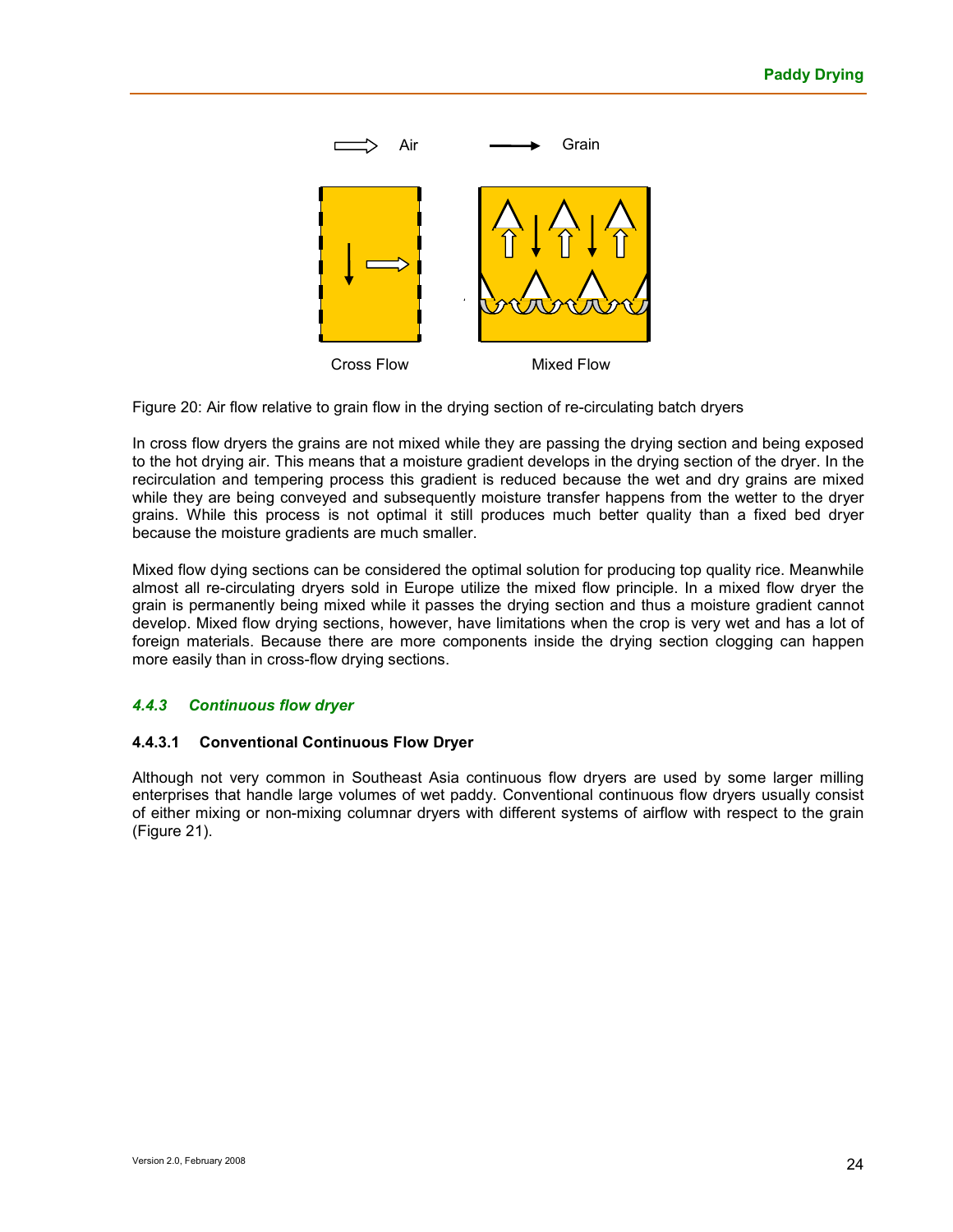

Figure 21: Air flow relative to grain flow in the drying section of continuous dryers

Cross flow dryers are of *simple design.* In the drying zone the grain moves downwards between two perforated metal sheets while the air moves horizontally through the grains. Since the grain is not mixed moisture gradients develop across the bed. They are also less susceptible to clogging than mixed flow dryers.

In concurrent flow dryers the air moves in the same direction as the grain. This has the advantage that the air with the highest drying potential is in contact with the wettest grains. Higher air temperatures can be used for a *fast drying* process. Drying is rapid in the upper layers and slower in the lower layers, which suits the drying characteristics of paddy.

In counter flow dryers the air moves upwards against the movement of the grain. This system is very *energy efficient* since the drying air continues to adsorb moisture on its way through the increasingly wet grain until the air outlet.

Mixed flow dryers produce the *best quality* grains because of the continuous mixing effect. The inlet and outlet ducts can be placed in alternating pattern so that both concurrent flow and counter flow of the air can be achieved in one dryer.

A continuous flow dryer cannot be used as a stand alone machine but needs to be integrated in a larger system consisting of the dryer, several tempering bins and conveying equipment (Figure 13). It is not possible to dry the paddy in a continuous flow dryer from typical MC content down to levels for safe storage in one single pass. Typical drying MC reduction rates per pass are around 2%. One pass lasts 15- 30 minutes at around 70ºC drying air temperature. Higher rates could be achieved by increasing either the drying air temperature or the retention time but both would negatively affect grain quality because of increased cracking. Continuous flow drying systems are therefore operated as multi-pass systems where the grain is moved to tempering bins for around 24 hours after each pass until the desired MC is reached (see also Section 3.3.4 Tempering). Sometimes the tempering bins are equipped with aeration facilities to cool down the grain with some additional low-temperature drying effect. Actual residence time in the continuous flow dryer in a multi pass system is 2-3 hours for a 10% reduction of moisture and is thus below that of a re-circulating batch dryer.

Continuous flow dryer operation needs to be carefully planned and requires good management in order to fully utilize the expensive equipment. In addition it requires continuous input of wet grains at a steady rate. The small scale farms, multitude of varieties, low labor and management skills and high capital investment needs are some of the reasons why continuous flow dryers are for the time being not feasible in most Asian countries.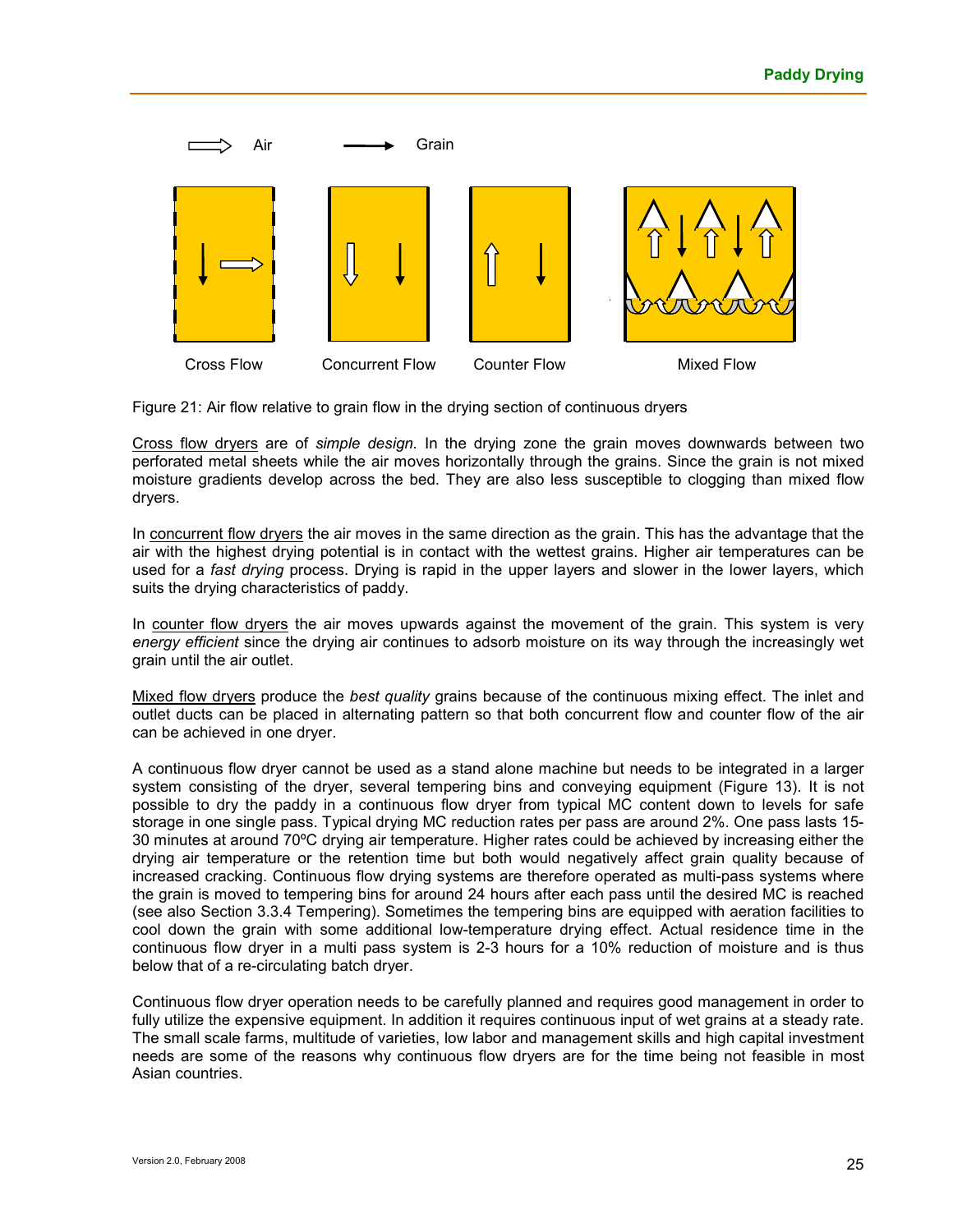#### **4.4.3.2 Flash Dryer**

Special continuous flow dryer types, which are used as first stage dryers in two-stage drying systems, are the rotary drum dryers in the Philippines and the fluidized bed dryers which were successfully commercialized in Thailand in the nineties. Both types use extremely high temperatures (up to 110-120°C) for rapid removal of the surface moisture and can only dry down to 18% MC without damaging the grains (see also Section 7.3 Two stage drying). While the rotary drum dryers were mainly disseminated through government programs the fluidized bed dryers in Thailand were accepted by the private sector and are well integrated in combination drying systems that include either large scale in-store drying facilities with several hundred tons capacity or mixed flow heated air dryers for second stage drying to storage MC.



#### Figure 22: Principle of a Thai fluidized bed dryer for first-stage drying down to 18% MC (Soponronnarit, 1996)

The fluidized bed dryer consists of a drying chamber with an air speed of around 2.3 m/s, a bed thickness of 10 cm in which the grain is exposed to the drying air for 10-15 minutes. Capacities of commercial units range from 1-10 t/h. A diesel burner or a rice hull furnace is used as heat source and a system for recycling 50-70% of the drying air is provided to improve energy efficiency. Typically head rice yields are reported to be up to 5% reduced compared to samples dried at ambient air while the effect on whiteness is minimal [5].

#### **4.5 Options for In-Store Drying**

In store drying or near ambient air drying uses a different drying principle than heated air dryers. In storedryers were installed in large numbers on Korean farms for farm level drying. In recent years in-store drying became popular in Thailand as the second stage drying method for two-stage drying (see Section 7.3). In-store drying utilizes the drying potential of the ambient air which is blown through the grain bulk in the storage bin. The objective of the dryer management is to keep the relative humidity of the drying air close to the equilibrium relative humidity of the final moisture content. The grain therefore only dries until it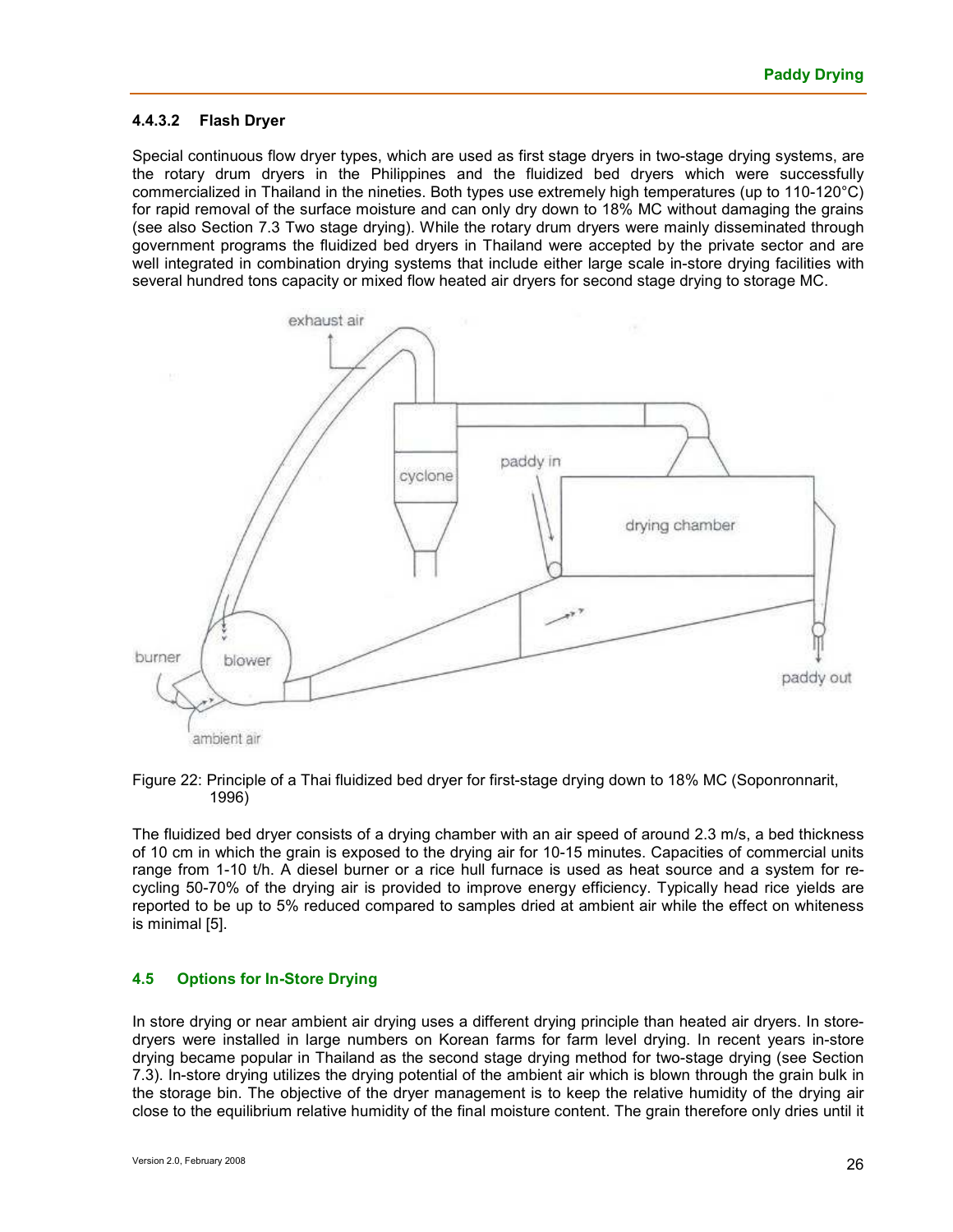reaches the equilibrium moisture content and thus over drying of the bottom layer is minimized. The drying process is slow and can take several days to weeks depending on the depth of the grain bulk (2-4m depending on the initial moisture content). Low air velocities (around 0.1m/s for very wet grain) are used and thus energy requirement is kept to a minimum.



Figure 23: Korean low-temperature in-bin drying and storage system (IBDS) at farm level (left), aeration ducts in a large storage system (center), and blowers and heaters for an in store drying system with 4 batches (right).

In-store drying is the ideal second stage drying method because the slow and gentle drying process maintains the grain quality and low energy requirements leads to low energy cost. In addition, if moisture contents increase in storage, the storage facilities can easily be aerated again.

One-stage in-store drying from harvest moisture content as high as 30% down to a level save for storage has also been proven to be technically feasible as long as the air velocity is kept constant at 0.1 m/s and grain depth is limited to 2 m. There is, however, the risk of rapid grain deterioration in case of power failure with high initial moisture contents. [1]

#### **4.6 Recommendations for Using Mechanical Dryers**

General recommendations for using mechanical grain dryers:

- When installing a dryer select the model carefully considering the technical requirements, economical feasibility and the volumes of paddy to be dried.
- Get familiar with the operation of the dryer and try to understand the drying process. Insist on proper training to be provided by the manufacturer.
- Before loading the dryer, clean the grain by removing fines and green, immature grains and materials other than grain. Fines reduce the airflow through rice and thus increase drying time and wet spots. Green, immature grains and straw extend drying time and increased fuel consumption.
- In the dryer, do not mix dry with wet paddy. The drying air gains moisture as it passes through the dryer and may cause the dry grains to fissure.
- Monitor the drying air temperature, especially when drying seeds, to avoid heat stress that can cause cracking and to ensure the viability of the seeds.
- Monitor the moisture content and stop the drying process at the desired MC. Too high moisture contents lead to qualitative losses and to discounted prices for wet paddy. Too low MC results in monetary losses because of unnecessary weight loss.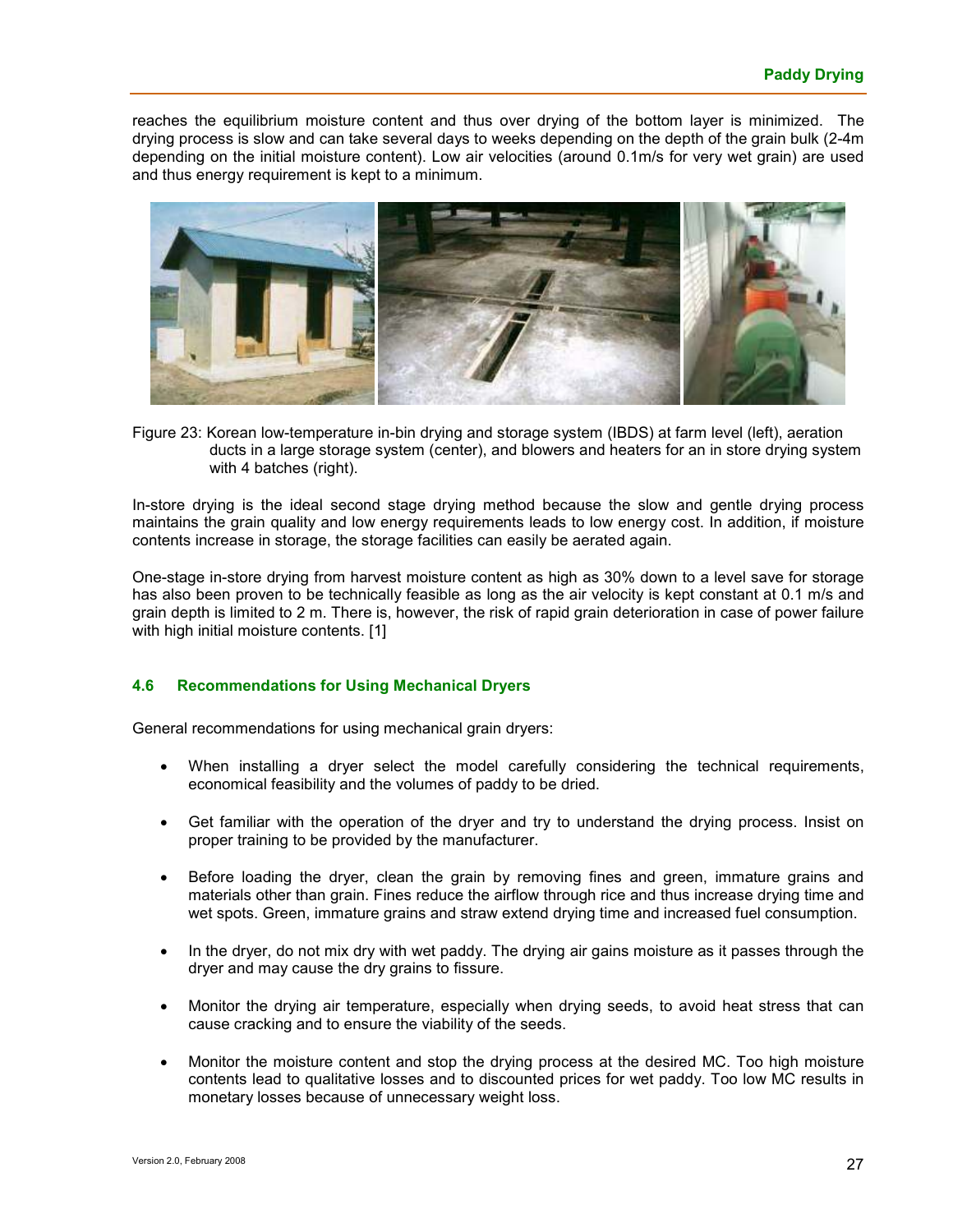## **5 Dryer Components**

A dryer typically consists of three main components and often has some additional accessories. The main components are: the drying bin for holding the grain; the fan for moving the air through the dryer and the grain; the air distribution system; and the heating system for pre-heating the drying air.



Figure 24: Dryer components of a Flat Bed Dryer

#### **5.1 Drying Bin**

The function of the drying bin is to hold the grain for drying and in in-store drying also to serve as the storage bin after drying. Drying bins come in different shapes according to the requirements of the design of the dryer (Figure 13). Depending on the model of dryer and locally available materials they can be made from different materials such as metal, wood, concrete, bricks, woven bamboo mats etc.

#### **5.2 Fan**

Fans move the drying air through the drying system. Depending on the required airflow rate and the needed pressure creation either axial-flow or centrifugal fans are used. The differences of both fan types are as follows: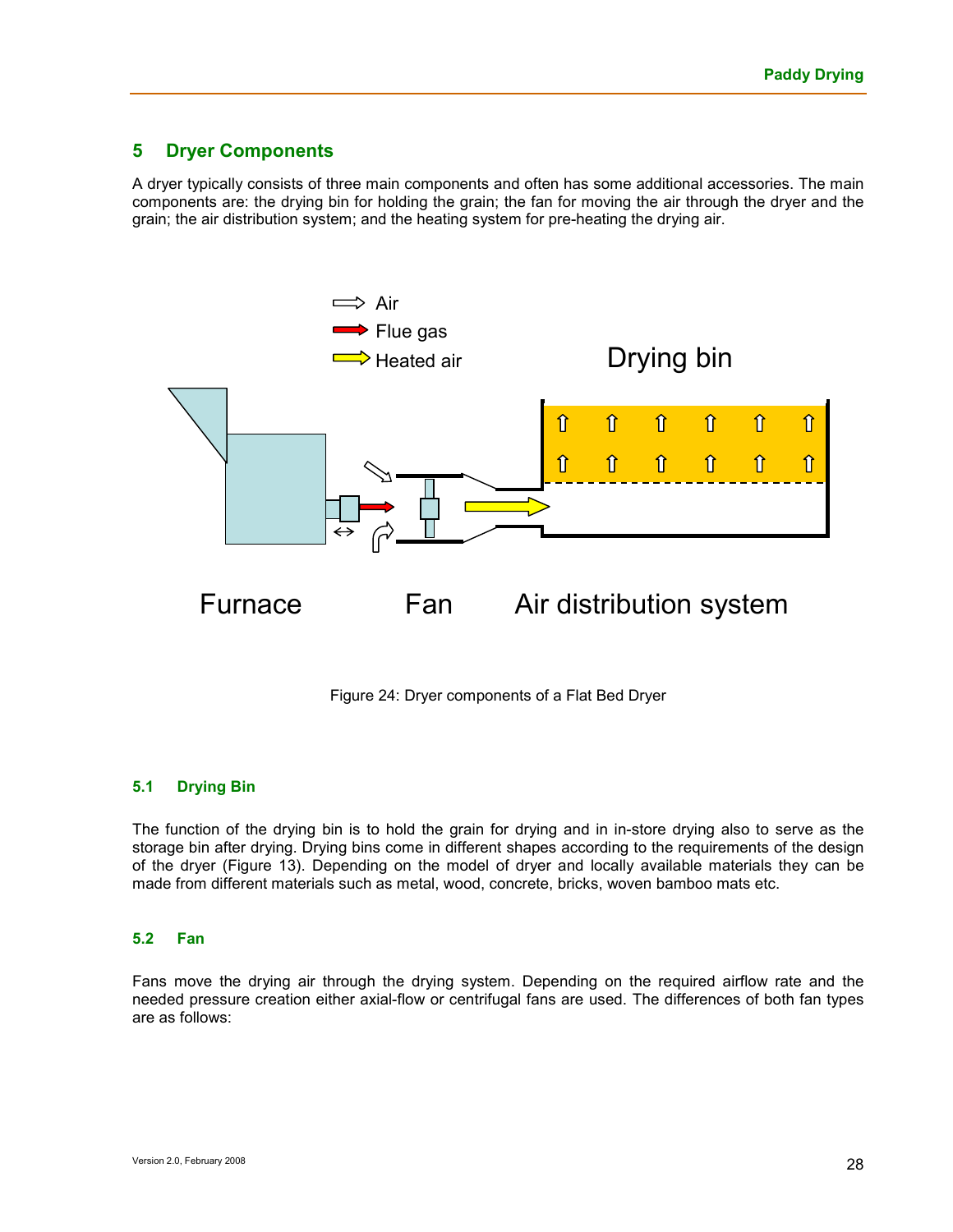| Fan type                        | <b>Axial flow</b>                                   | <b>Centrifugal, forwards</b><br>curved | Centrifugal,<br>backwards curved |  |
|---------------------------------|-----------------------------------------------------|----------------------------------------|----------------------------------|--|
|                                 | $\Leftarrow$                                        | <b>Grana</b>                           | <b>Green</b>                     |  |
| Cost                            | Cheap                                               | more expensive                         | most expensive                   |  |
| Characteristics <sup>1</sup>    | non-overloading                                     | overloading                            | Non-overloading                  |  |
| Pressure creation               | 10-15 cm water                                      | 0-15 cm water                          | 0-30 cm water                    |  |
| Unstable region of<br>operation | At high pressure                                    | None                                   | None                             |  |
| Construction                    | Sturdy                                              | Light                                  | Sturdy                           |  |
| Noise level                     | High                                                | Low                                    | Medium                           |  |
| <b>Typical use</b>              | Aeration, recirculation<br>batch dryer, batch dryer |                                        | In-store dryers                  |  |

Table 5: Overview on axial flow and centrifugal fans

<sup>1</sup> Non overloading characteristics means that if the outlet of the fan is blocked the electric motor driving the fan will not overload.

Generally it can be said that the cheaper axial-flow fans provide a higher airflow rate at lower pressure creation and are therefore more suitable for shallow bed batch dryers with low resistance to airflow. They are also being used in re-circulating batch dryers where high air volumes are desired to remove water quickly for short drying time. The more expensive centrifugal fans have higher pressure creation and can overcome the resistance of deeper beds but they have lower airflow rates. When a centrifugal fan is the choice backwards curved rotors should be used because of their non-overloading characteristics.

Fan design is an engineering art by itself and many fans sold by Asian manufacturers do not conform to their specifications. In tests conducted in the Philippines fan performance was 30-60% lower than quoted. On the other hand the fan is probably the most important component for getting good performance out of a dryer. When buying a fan it is therefore advisable to request the manufacturer to test the fan on a fan test rig in presence of the customer in order to guarantee that it performs according to the specifications.

#### **5.3 Air Distribution System**

The purpose of the air distribution system is to deliver the drying air to the drying zone in the dryer and to remove the moisture that was extracted from the grains. In suction systems they also collect the dust that is created after the air leaves the drying section. For fixed bed dryers usually positive pressure systems are used to blow the air through the grain bulk while re-circulating and continuous-flow dryers usually have negative pressure (suction) based air distribution systems.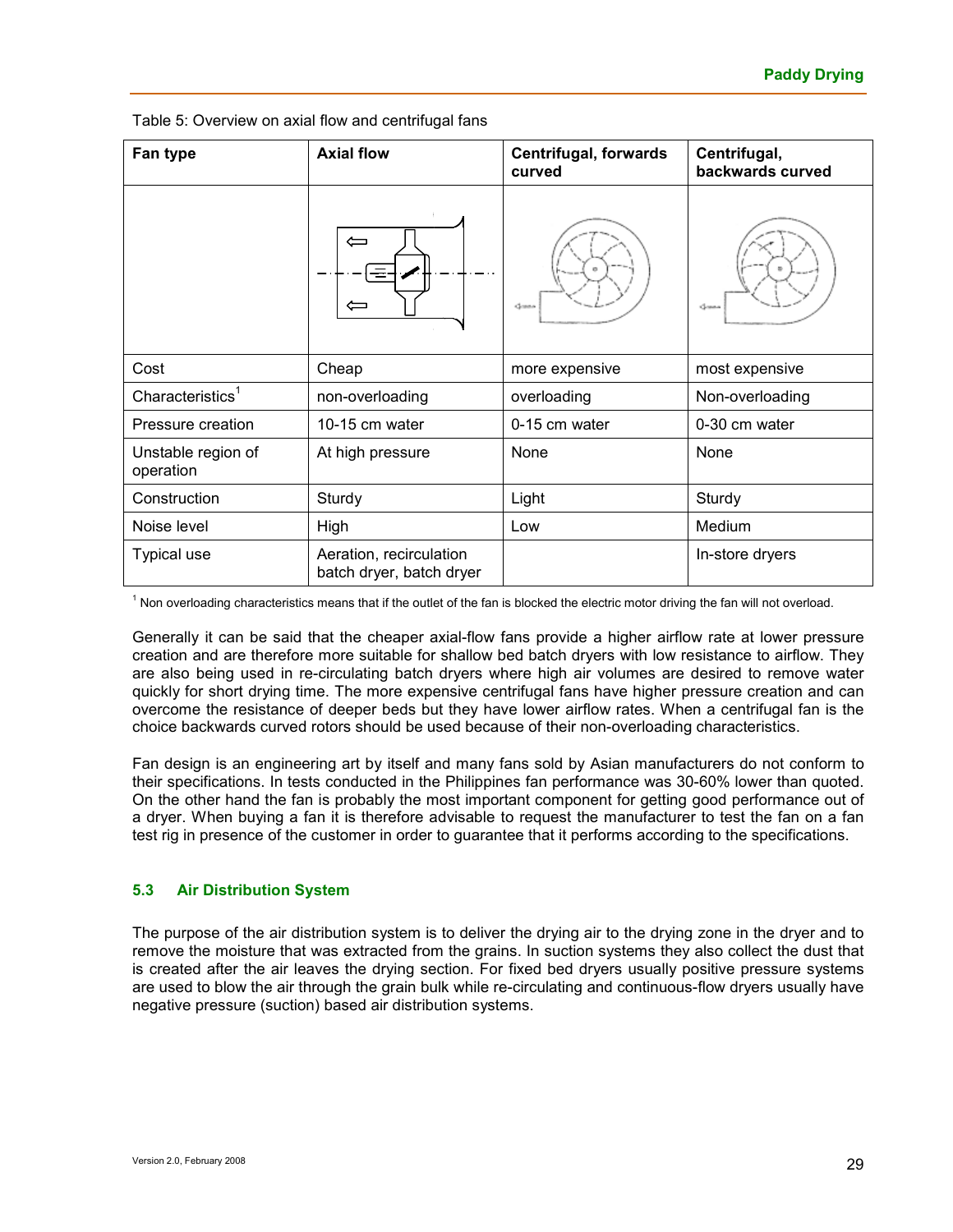Table 6: Comparison of pressure and suction based air distribution systems

|                      | <b>Pressure system</b>                                             | <b>Suction system</b>                                                 |  |  |
|----------------------|--------------------------------------------------------------------|-----------------------------------------------------------------------|--|--|
| Type of dryers       | Fixed bed batch                                                    | Dryers with moving grain, re-circulating<br>batch and continuous flow |  |  |
| Air tightness of bin | Fixed batch can be made airtight<br>easily, large outlet           | Moving mechanical parts make sealing<br>difficult                     |  |  |
| Heater               | Before fan                                                         | Before dryer inlet                                                    |  |  |
| Fan                  | High temperature resistance needed,<br>sometimes exposed to flames | Lower temperature resistance                                          |  |  |
| Dust                 | Stays mainly in fixed bed, set free<br>when unloading              | Sucked out with the drying air                                        |  |  |

Suction systems have the big advantage of collecting all the air that exits the dryer and thus also collecting the dust which can then be easily separated e.g. in a cyclone. This is getting more important with tighter emission control requirements. There are re-circulating dryers with pressure systems, especially when they have circular bins with radial airflow from inside-out because in this case the air outlet is much larger than the inlet. But these kind of dryers excessively release dust into the environment during operation.

Major elements of the air distribution system are a plenum chamber, air channels, and air ducts or false floors.

#### *5.3.1 Plenum chamber*

The plenum chamber is a chamber into which a fan delivers the drying air before it enters the grain bulk. The purpose of the plenum chamber is to let the air calm down before it enters the air distribution system in order to guarantee an equal distribution of pressure and temperature of the drying air throughout the drying section. The contribution of a properly designed plenum chamber to even drying and thus to producing good quality is often not known. The bigger the chamber is the more even the airflow will be. Generally speaking metal sheets are cheap and by providing for a sufficient plenum chamber is often a simple and cost effective way to improve drying air distribution.

#### *5.3.2 Air ducts, false floors and air-sweep floors for fixed-bed drying bins*

For fixed-bed batch dryers three different air distribution elements are used: air ducts; false floors; and airsweep floors.

| <b>System</b>    | Air ducts             | <b>Perforated false floor</b> | Air-sweep floor          |
|------------------|-----------------------|-------------------------------|--------------------------|
| Cost             | Low                   | Medium                        | High (grill shaped metal |
|                  |                       |                               | plus fan)                |
| Air distribution | Uneven                | Optimal                       | Optimal                  |
| Requirements     | Sealed floor          | Stable support structure      | Support structure        |
|                  | Additional plenum     | needs withstand walking       | Strong fan for conveying |
|                  | chamber needed        | on it                         |                          |
| Constraints      | Manual unloading      | Manual unloading              | Dust creation            |
|                  | Uneven drying at high |                               |                          |
|                  | МC                    |                               |                          |

Table 7: Comparison of air ducts, perforated false floors and air-sweep floors

Air ducts are the cheapest solution for distributing the air in the grain bulk. Because of their uneven air distribution at the inlets they should only be used with low initial grain MC, e.g. for low-temperature drying in second stage dryers. Ducts are simple and easy to manufacture and they can be removed for unloading and cleaning the bin.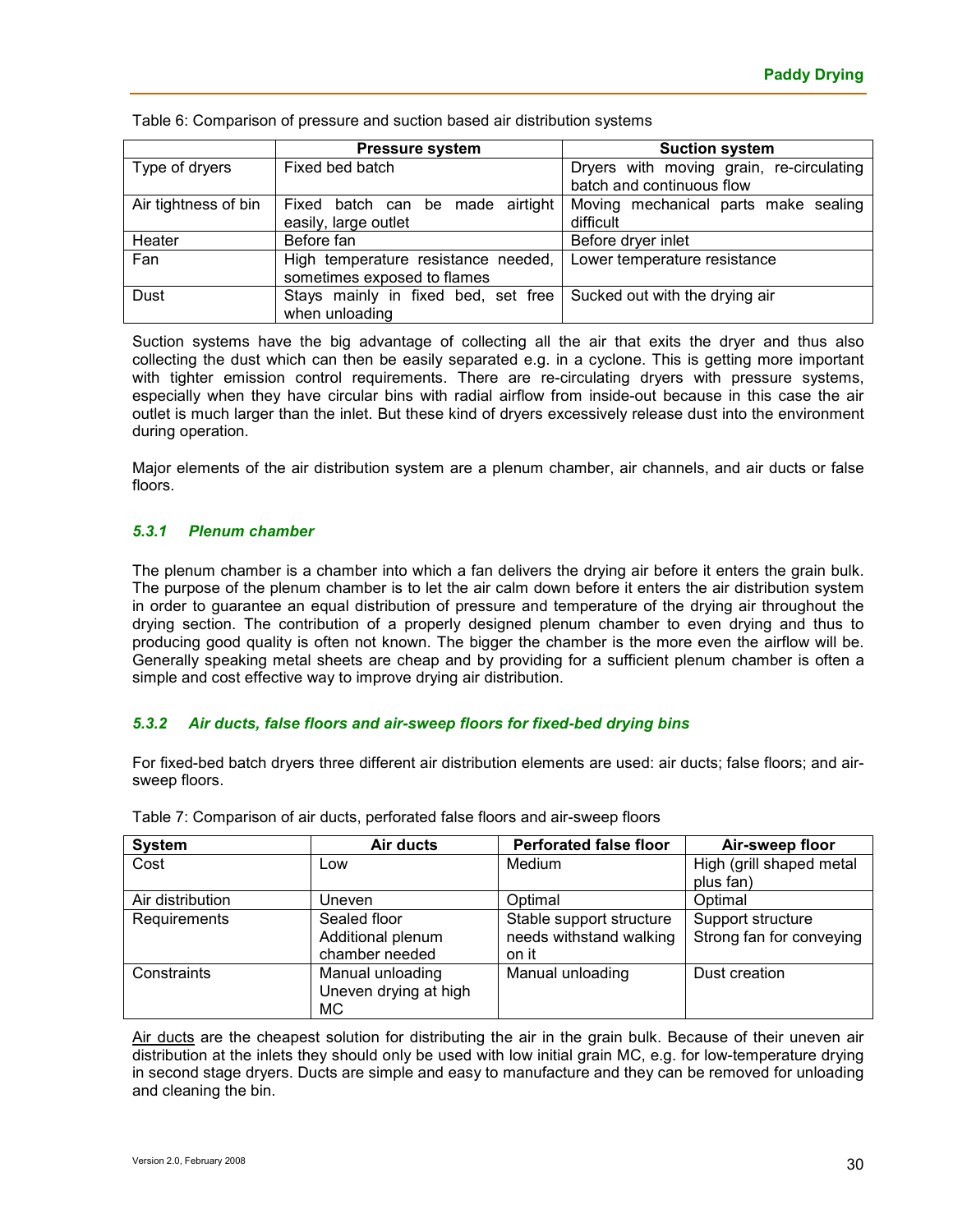

Figure 25: Examples for air duct configurations in fixed bed batch dryers for low-temperature drying

In batch dryers perforated false floors offer the most equal air distribution, which is important for high initial moisture contents. They are of simple design and are usually made of perforated metal sheet. The compartment underneath serves as plenum chamber. On the downside perforated metal sheets are more expensive than plain metal sheets that are used for air ducts. A strong support structure is needed for perforated metal sheets because during mixing and unloading laborers are often walking on the false floor.

The unloading of fixed-bed batch dryers can be mechanized by using air-sweep floors which, in combination with a strong fan, can convey the grain in the bin to an outlet opening. Air sweep floors are on principle perforated false floors but with grill shaped holes that give the air velocity a horizontal component. At low air speeds, when the floor is used for drying, the horizontal component of the air velocity is negligible. At higher air speeds, however, the air can convey individual grains horizontally. This effect is used for unloading after the initial grain flow by gravity has ended because the angle of repose of paddy was reached.



Figure 26: Cross-section through a perforated metal sheet used in air-sweep floors (left) and arrangement of fife sheets in a drying bin for automatic unloading.

For unloading the fan needs to be able to provide an airflow higher than that for drying. An additional fan can also be used. To reduce the capacity of the fan the floor of the drying bin can be equipped with airsweep channels which can be operated alternately during unloading. In this case the air distribution is still better than with air ducts.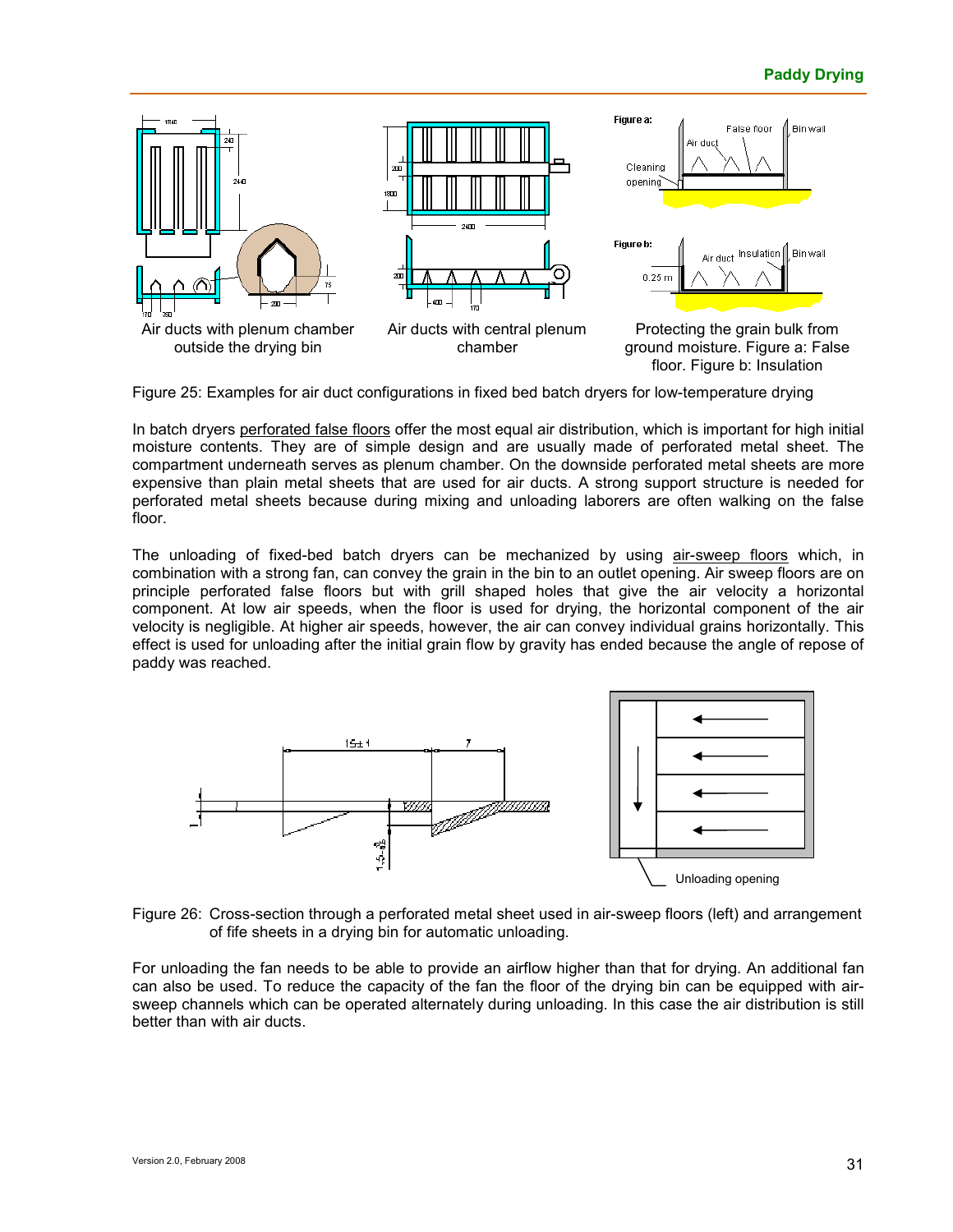

Figure 27: Cross section of a drying bin with 4 air-sweep channels (left) and through one channel while unloading (right)

The metal sheets for air sweep floors are more expensive than perforated sheet metal and they might not be available locally. The major drawback of air-sweep floors, however, is the excessive dust creation during unloading because the high velocity air effectively separates all dust contained in the grain bulk and blows it out of the drying bin.

#### *5.3.3 Air ducts, general recommendations*

The air distribution system should impose the least possible resistance to air-flow in order to provide sufficient drying air and to transport evaporated water away. For maximized airflow and even air distribution:

- Provide generous plenum chambers in pressure systems for even air distribution (metal is cheap, fuel and quality loss is more expensive in the long run);
- At perforated false floors make sure that the open area (area of the holes) is at least 20% of the total area to avoid pressure drop at the perforated metal sheet. Use sheets with holes of around 2 mm to avoid clogging by fine particles and to prevent grains from falling through the holes;
- Make sure air ducts have sufficient size. It is better to over-design than to use too little diameters since turbulent flows in small diameter ducts waste a lot of energy;
- Prevent losses at junctions of ducts by using the same diameters;
- Make round curves instead of sharp edges when the airflow needs to change direction; and
- For inlets use nozzle shaped fittings instead of straight cut tubes.

#### **5.4 Heating system**

Depending on the availability and cost different fuels can be used for heating the drying air such as kerosene, diesel, LPG, biomass like rice hull, or electricity (Table 8).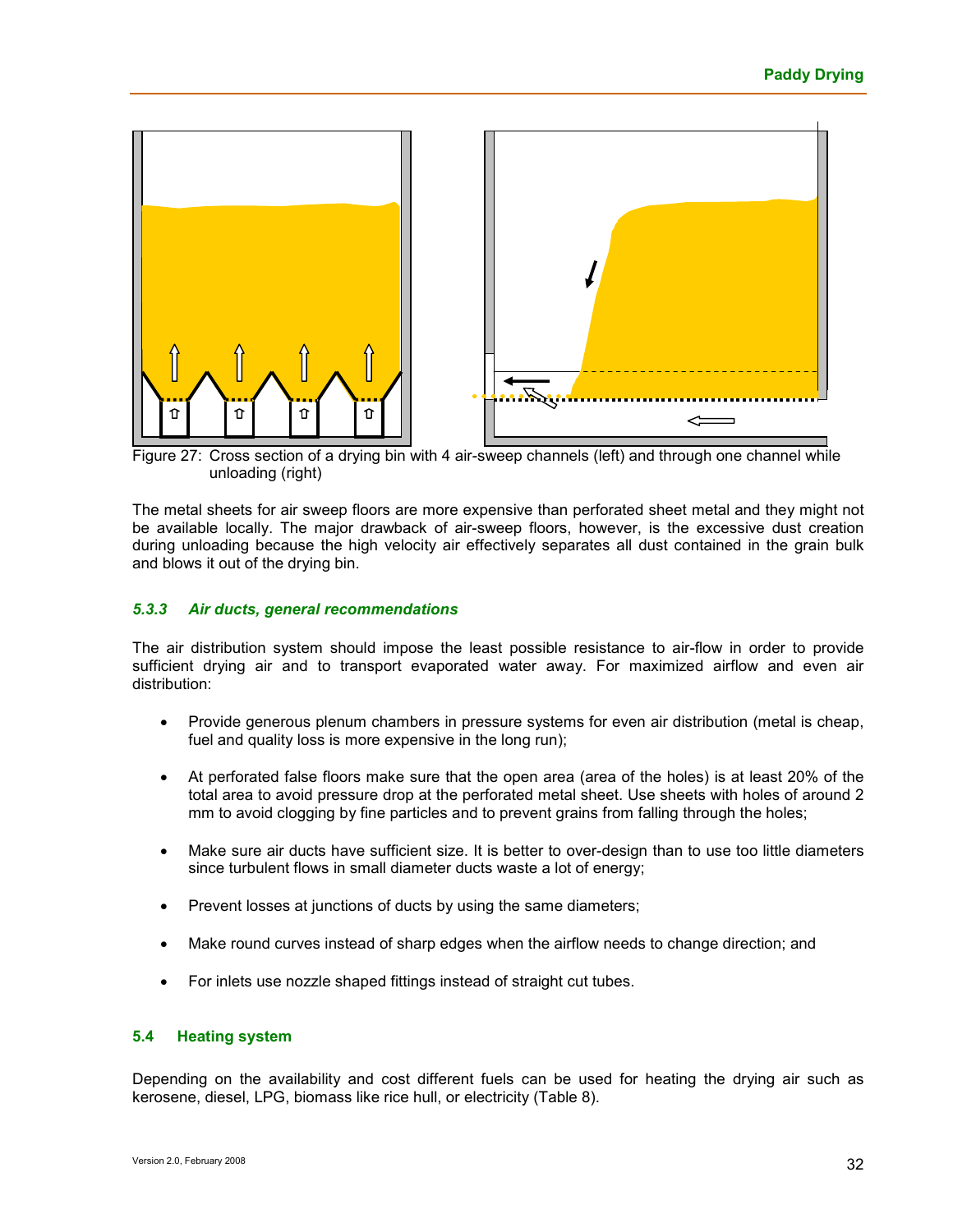|                   | <b>Kerosene/Diesel</b><br>burner                                                | <b>Small Rice</b><br><b>Hull Furnace</b>                                      | Automated<br><b>Rice Hull</b><br><b>Furnace</b>                    | <b>LPG burner</b>                                                    | Electricity                                                     | Solar energy              |
|-------------------|---------------------------------------------------------------------------------|-------------------------------------------------------------------------------|--------------------------------------------------------------------|----------------------------------------------------------------------|-----------------------------------------------------------------|---------------------------|
| Commercialization | High                                                                            | Medium                                                                        | Low                                                                | Few                                                                  | None                                                            | None                      |
| Capital cost      | Low                                                                             | Medium                                                                        | High                                                               | Medium                                                               | Low                                                             | High                      |
| Operating cost    | Medium                                                                          | Low                                                                           | Low                                                                | Medium-High                                                          | High                                                            | None                      |
| Advantages        | Easy handling of<br>fuel<br>Automatic<br>operation<br>High<br>energy<br>content | Cheap fuel<br>CO <sub>2</sub> neutral                                         | Cheap fuel<br>CO <sub>2</sub> neutral                              | Easy<br>handling<br>of fuel<br>Automatic<br>operation<br>Clean flame | Convenient<br>Easy to control<br>Clean                          | CO <sub>2</sub> neutral   |
| Constraints       | Smell                                                                           | Labor intensive<br>Material<br>difficult<br>to<br>convey<br><b>Bulky fuel</b> | High<br>capital<br>cost<br>of<br>Wear<br>components.<br>Bulky fuel | Availability<br>Cost of fuel                                         | Expensive<br>Limited<br>power<br>load<br>Highest energy<br>form | heat<br>Low<br>generation |

Table 8: Overview on dryer heating systems using different fuels

In Southeast Asia kerosene burners are most common because of their simple design, availability and easy handling of the fuel.



Figure 28: Kerosene burner attached at air heater of a re-circulating batch dryer

#### *5.4.1 Rice hull furnaces*

Rice hull is a by-product in rice milling and is usually available for free or are cheaper compared to fossil fuels. It is also a regenerative form of fuel and therefore from the environmental and economic point of view rice hull would be an ideal fuel for drying. Unfortunately the physical properties of rice hull like low density, abrasiveness, and steep angle of repose make it a product that is difficult to store, handle, convey and to gravity-feed it into furnaces.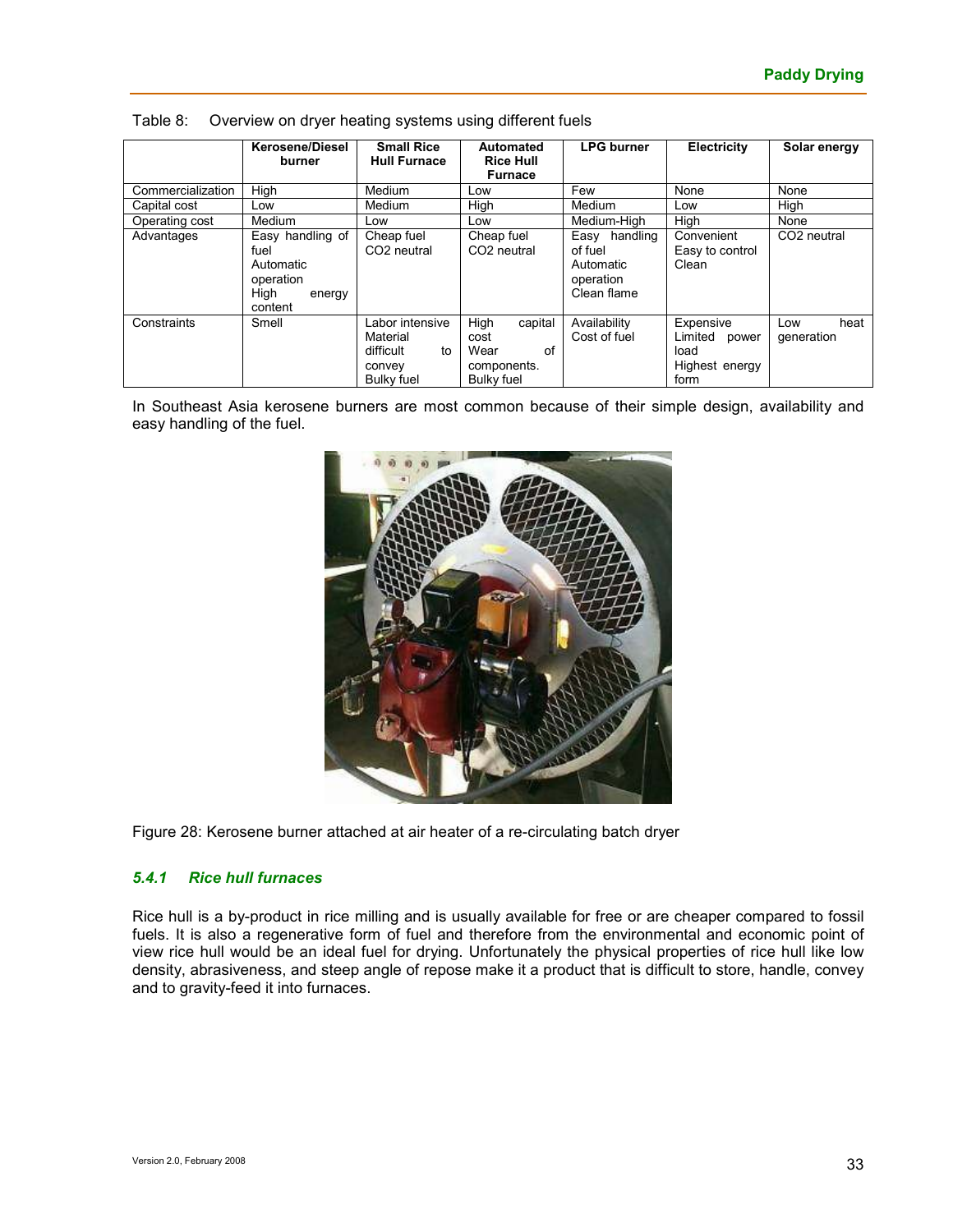

Figure 29: A simple Vietnamese inclined grate rice hull furnace for a flat bed dryer with 6-8 t capacity (left) and the improved NLU-Hohenheim-IRRI semi-automatic, down-draft furnace for more even burning, cleaner combustion and lower labor requirement (right)

Available rice hull furnaces cover a wide range from simplest design where husk is piled on a grate (Figure 29) to highly sophisticated types with conveyors and control devices. Because simple designs are generally very labor intensive and the more complex designs require large investments and are prone to breakdown, rice hull furnaces are not widely used as heat sources for drying, except in the Mekong delta in Vietnam, where they have gained much popularity.

#### *5.4.2 Direct and Indirect Heating*

In direct heating the combustion products are mixed with the drying air meaning that they come in contact with the paddy. In western countries this is only allowed for products used to feed animals. In SE Asia direct fired heaters is not considered a problem because the flue gasses will only pollute the rice hull, which is not considered a problem since the hull is removed during the milling process. Indirect heating, on the other hand, involves a heat exchanger for heating up the drying air. It adds cost and decreases the total fuel efficiency of the dryer.



Figure 30: Direct fired (left) and indirect fired (right) air heaters, both with kerosene burner

#### *5.4.3 Solar Drying*

The use of solar energy as a heat source (solar drying, solar assisted drying) has been evaluated intensively by many projects and institutions. While some solutions were proven to be technically feasible none was successfully commercialized for paddy drying because of the following reasons:

• In natural convection dryers that were considered promising because they don't need a fan and thus no additional energy is needed the maximum layer depth of the grain is only 7 cm. Thicker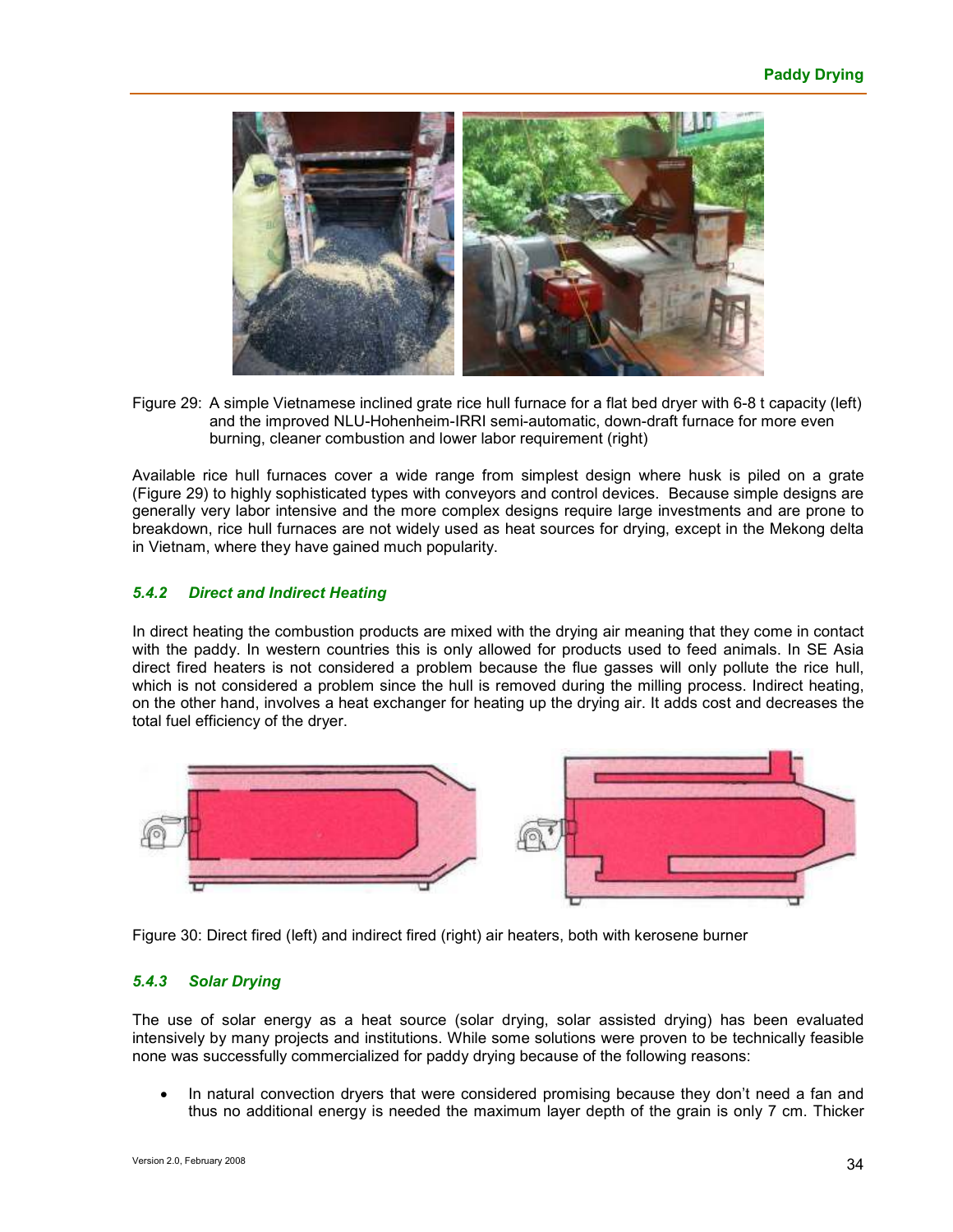layers provide too much resistance to the air that cannot be overcome by the small forces created by the thermal solar energy. The capacity of those dryers referred to the floor area they are using for the solar collector is far too small for any serious application;

- In solar tunnel dryers the drying air does not flow through the grain bulk but over the grain. The layer depth is therefore also limited to a few centimeters;
- Generally in solar dryers most heat is generated when it is not needed, at midday when the air RH is low anyway. Heating the air is needed at night when it rains or in early morning, when the RH of the ambient air is too high for drying. Some projects introduced additional devices to store the heat of the air during the day and release it when needed. This increases the capital cost beyond acceptable levels. The capacity is also limited;
- Solar collectors need to be made from durable materials (UV stabilized plastic), which makes them expensive. They consume a lot of floor area for a very limited heat accumulation. Feedback from the field indicated that cheap structures were often quickly destroyed by animals (e.g. village dogs), wind or solar radiation; and
- Generally capital cost per ton capacity is very high, which makes solar dryers suitable for highvalue commodities that are dried in relatively small amounts (vanilla, spices, fruits, mushrooms, raisins etc.). Paddy is a high volume, low price commodity.

For above reasons solar drying is not recommended for paddy.

#### *5.4.4 Safety Considerations*

Since most dryers use air heaters that use various types of fuels they constitute a considerable safety risk.



Figure 31: Side wall of a recirculating batch dryer that caught fire

For safe operation of the burner the dryer needs to be equipped with:

- A flame control to turn off fuel supply in case of ignition failure (automatic burners in re-circulating batch dryers).
- In gravity-fed pot-type burners a safety device that turns off fuel supply when there is a power failure that shuts of the fan.
- High temperature limit switch or temperature control to prevent overheating.
- Proper electrical wiring of all electric components.
- Proper ventilation of the outlets in pressure systems to prevent the accumulation of CO in the surroundings of the dryer.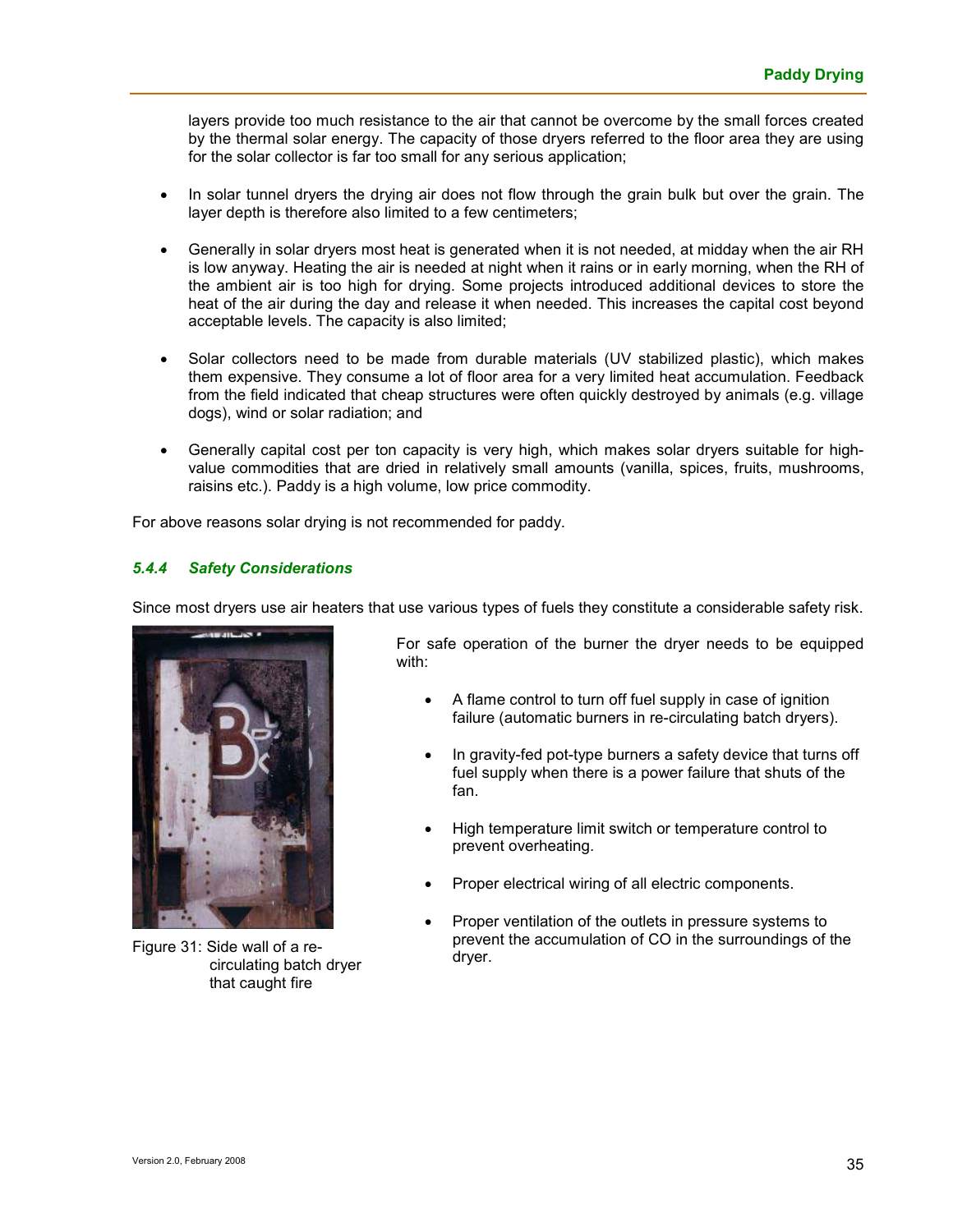## **6 Accessories for Grain Dryers**

Depending on the grain dryer a number of accessories are necessary for proper operation. Therefore, it is often more appropriate to talk of a 'drying system' which, besides the dryer itself, contains the necessary accessories.

Paddy Pre-cleaner. As noted earlier, fines in rice create dust during the loading and drying process and reduce airflow through the rice grain. Pre-cleaners are indispensable in many drying systems. Pre-cleaners usually consist of a scalper that lets through the grain but retains straw and a smaller second screen that removes small stones and other impurities. An air aspirator will suck out dust and light empty grains.



Figure 32: A paddy pre-cleaner

Moisture meter. Keeping track of grain moisture content during drying is crucial to properly dry grain; that is, to avoid over drying or incomplete drying.

Over drying leads to monetary loss when selling the grain and to reduced milling yields due to cracking of the brittle dry grains.

Incomplete drying causes qualitative and quantitative losses from fungal growth, insect activity and respiration.



Figure 33: Commercial resistance type moisture meter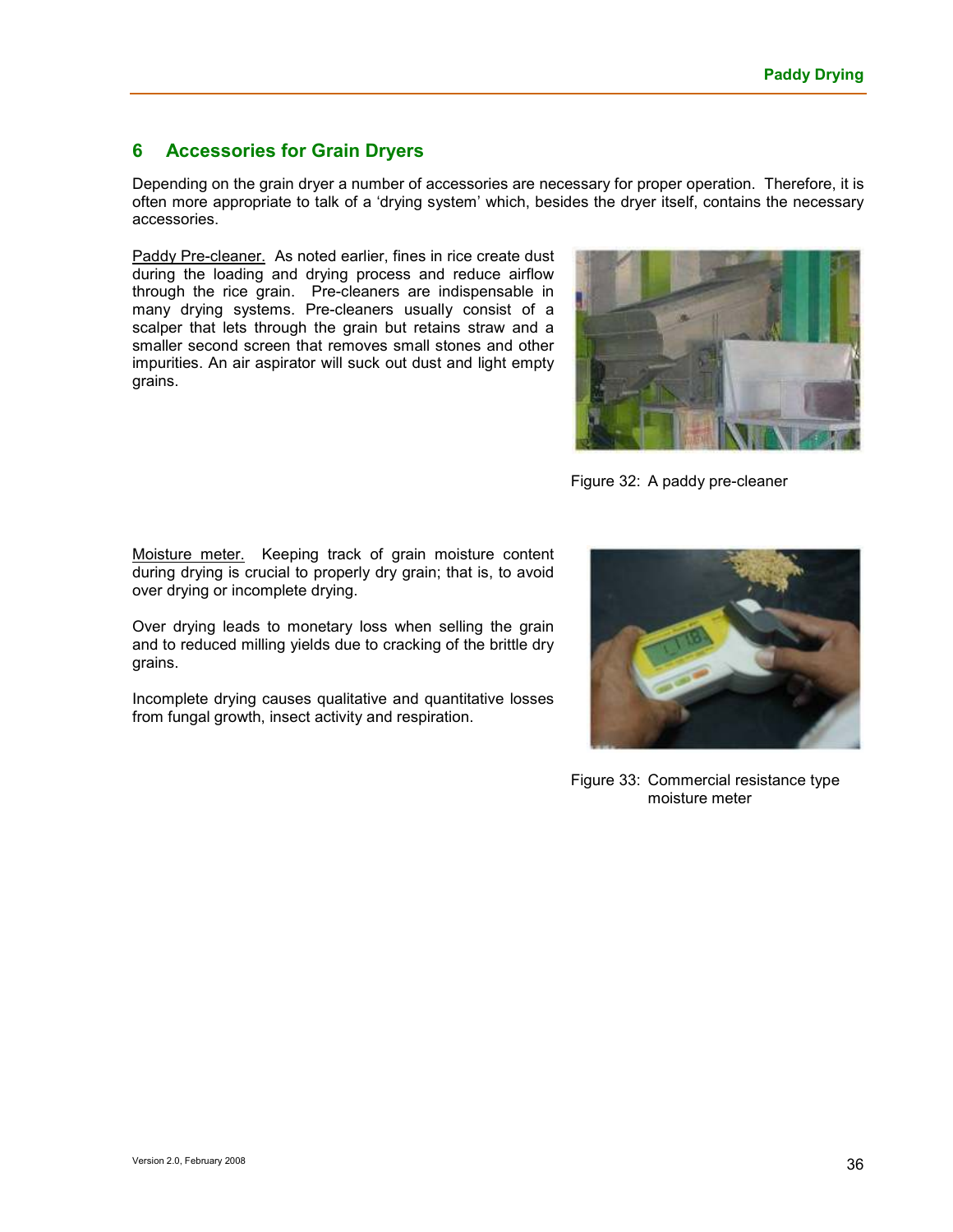Conveyors and Elevator. Using conveyors and elevators for horizontal and vertical transport of grains to load, circulate or discharge grains will improve the efficiency of the drying operation and reduce labor costs. Elevators should be properly sized so that they match the capacity of the dryer. A properly designed bucket elevator for a re-circulating batch dryer can easily reach capacities of 10t/h.



Figure 34: Bucket elevators on re-circulating batch dryers

Dust collection system. Grain handling will create dust, making working around a grain drying hazardous. Efficient dust collection systems should be installed around the dryer to remove dust in and around the dryer. The conventional system for dust collection of grain is the cyclone. As with other accessories, fan and cyclone need to be properly sized depending on the dryer specifications.



Figure 35: Simple cyclone for dust collection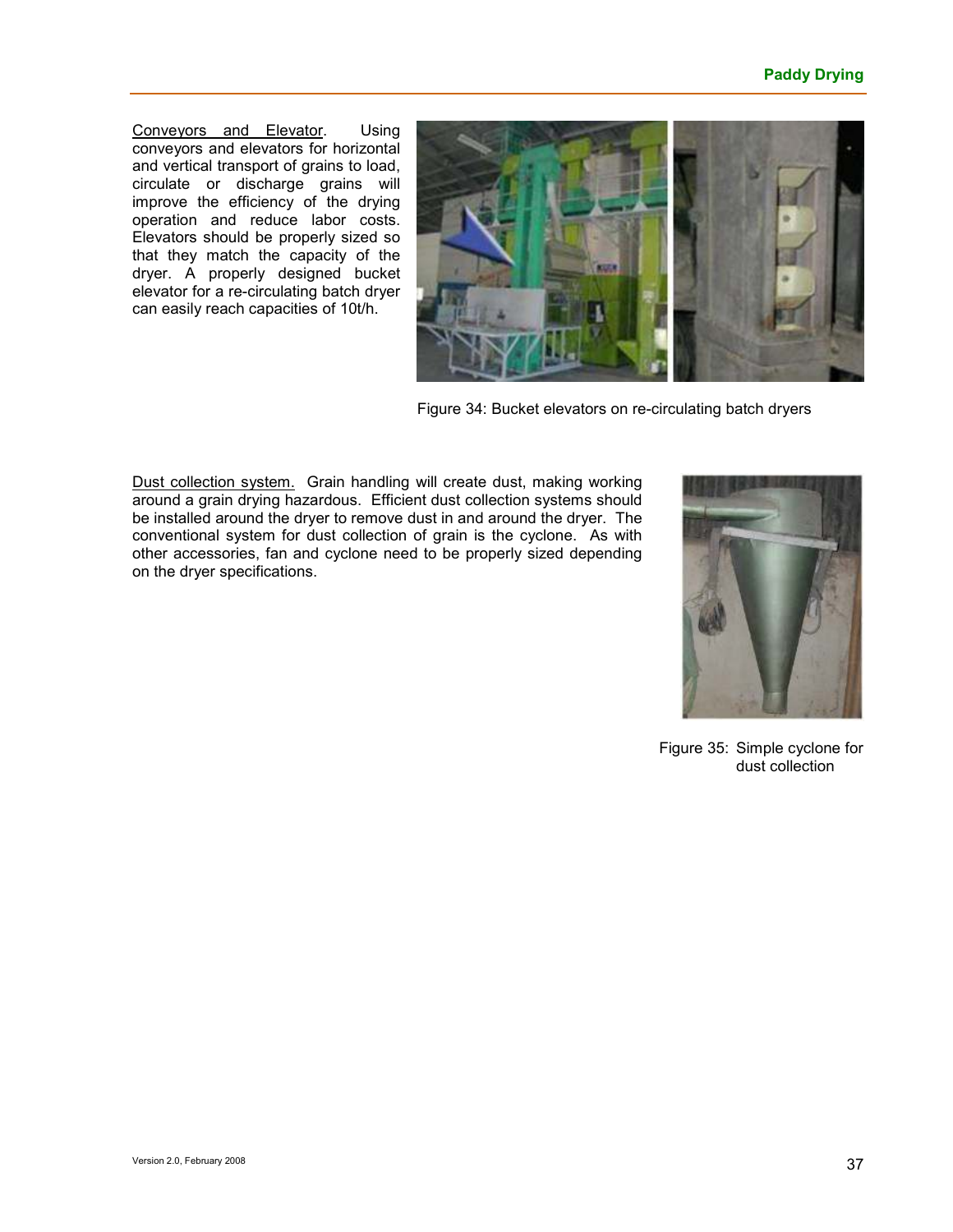# **7 Drying Strategies**

Paddy should be dried as quickly as possible but other considerations regarding the rice postproduction system and economic criteria have to be taken into account when developing a drying strategy. Options include de-centralized on-farm drying, centralized drying at collection points and two-stage drying also referred to as combination drying.

#### **7.1 De-centralized On-farm Drying**

Ideally the paddy needs to be dried on farm level immediately after harvest, which is mostly done through sun-drying, if the weather is favorable. For the production of better quality rice and the prevention of the weather risk farm level dryers can offer solutions, if certain criteria are met. This includes, among others:

- There must be a quality incentive, which allows producers to sell their machine dried paddy at a higher price and to use the machine even when sundrying is possible. If the dryer is only used to save the crop when it rains the dryer utilization will be very low and investment cannot be recovered. In that case users will practice sundrying whenever possible;
- Producers need to have the option to wait with selling their paddy until they can take advantage of seasonal price fluctuations; and
- Training and technical support services for need to be available and accessible to producers.

Farm level dryers are usually simple batch dryers made by local workshops from locally available materials. In practice only very few farmers use mechanical dryers because above criteria are usually not met.

#### **7.2 Centralized drying**

Economics of scale in drying can often only be reached through centralized dryers in a strategic location where enough paddy can be collected to be dried in a machine with sufficient capacity. Centralized drying can be done by farmers' cooperatives or small contract operators at village level, at local rice mills or at collection points in the trading system (mainly for second stage drying, see Chapter below). Owners of centralized dryers usually have better access than farmers to quality markets or they benefit directly from better quality of the dried rice, e.g. if the dryer is installed in a rice mill.

#### **7.3 Two stage drying**

Considering the theoretical drying curve of paddy (Figure 4) and the requirements for quick drying immediately after harvest to a MC that is safe for temporary storage the two-stage drying system or combination drying system was developed.

A typical first stage dryer takes advantage of the fact that surface moisture can be removed rapidly from very wet paddy without causing damage to the grains by using very high temperatures for a short period of time. Drying air temperatures in first stage dryers can reach over 100ºC in fluidized bed dryers where the grain is exposed to the drying air only for a few minutes. After this rapid pre-drying to a MC of 18%, the grain is considered safe for up to two weeks of storage.

The grain is then transferred to a storage bin with aeration facilities where it is slowly dried to the desired moisture content of 14% or lower with only slightly pre-heated air or even ambient air if the climatic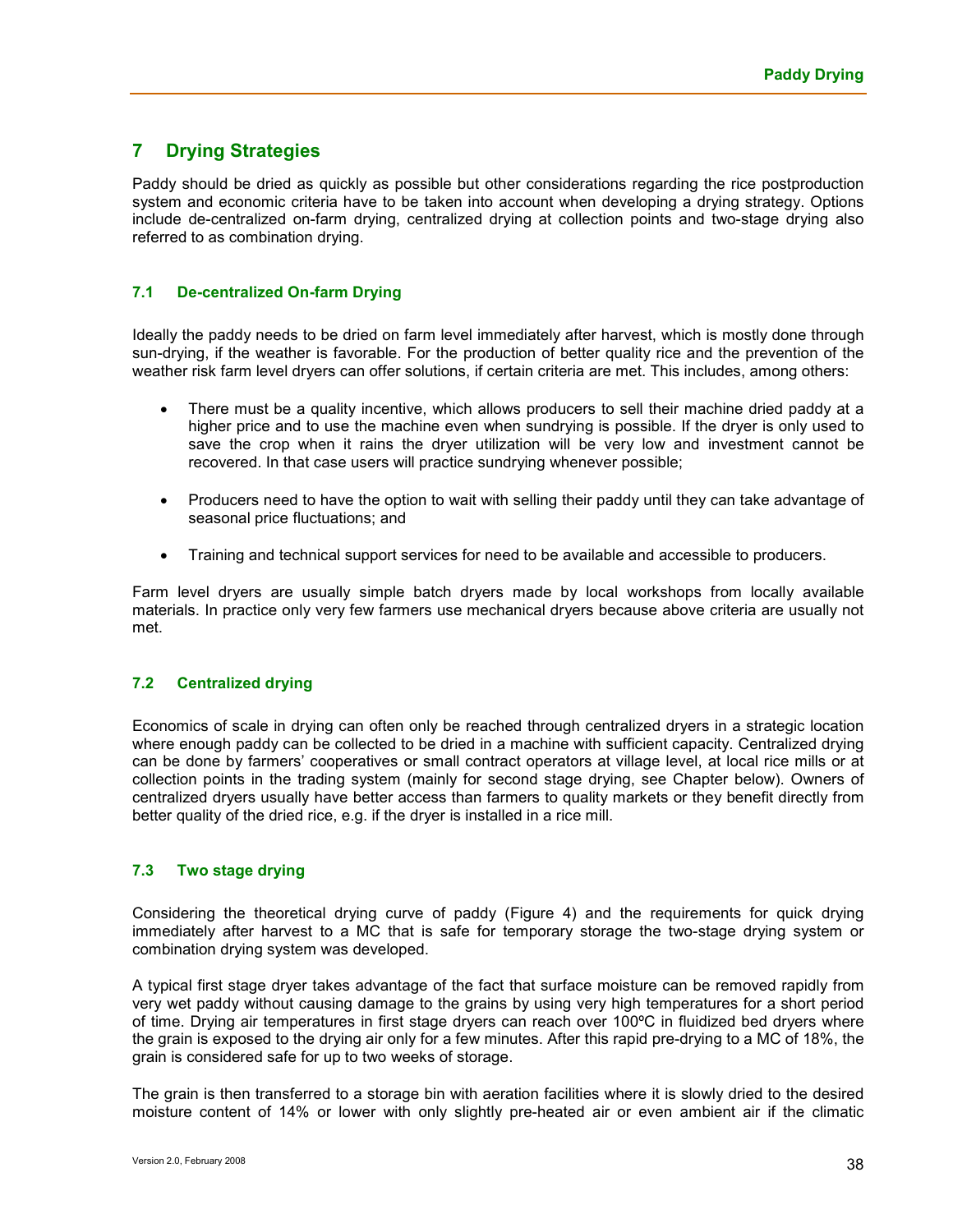conditions are feasible (see also Section 4.3).

Although two-stage drying has many advantages since it uses two different drying principles well suited to the different drying phases of paddy grains at different MC ranges the introduction of two stage drying in SE-Asia has so far failed. This strategy is used only in Thailand by the commercial sector.

#### Advantages:

- Decentralized drying to safe MC levels can be done close to the production in relatively small mobile pre-dryers extending the allowable time for handling. Final drying can be centralized in storage bins utilizing energy saving aeration.
- Low specific energy requirement since the two different drying technologies are optimized with respect to maximizing the drying potential of the drying air in the respective drying phases.
- The system can produce excellent quality since the last critical drying stage at low moisture contents is done with low temperature which prevents the kernel from cracking through heat stress or moisture adsorption.

#### Constraints:

- Users who want to dry from harvest to safe storage MC need two machines to complete the job.
- In-store drying only makes sense if the grain remains in the storage container for storage after drying. In most SE-Asian country bulk handling and storage is not yet practiced. If, in addition, there is a need to sell the paddy as quickly as possible after drying, as it is the case in most cases in SE-Asia, a dryer with shorter drying time is more appropriate.
- Economics of scale require a certain size of the in-store dryers. In farming environment with small scale farms where different varieties are grown often the necessary amount of the same variety for filling an in-store dryer cannot be collected.
- In countries where electricity cuts are part of daily life extended drying translates to increased risk. In this case a dryer with short drying time and ideally with self propelled fan and conveyors using a combustion engine reduces the risk of spoilage.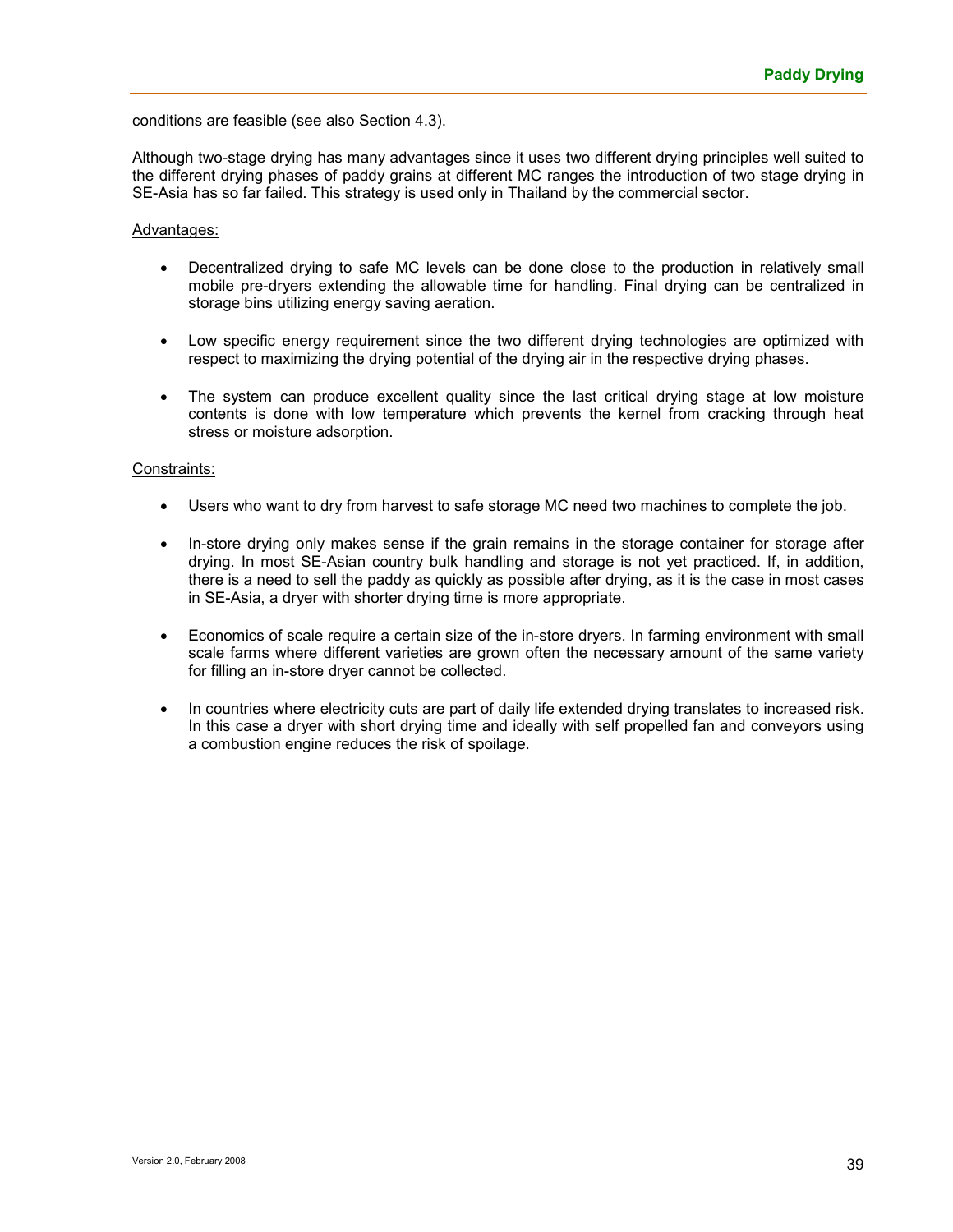# **8 Economic Aspects of Drying**

The use of mechanical drying systems offers so many advantages over sun drying like maintenance of paddy quality, safe drying during rain and at night, increased capacity, easy control of drying parameters and the potential for saving on labor cost that it is surprising that so few mechanical dryers are being used. Various studies have therefore focused on the factors that led to the failure of introduction of numerous drying systems. The constraints can be grouped under headers related to technology, knowhow, post-production system, management and economics. Technology can be developed, know-how and management related issues can be addressed through capacity building measures, and post harvest system related problems can be taken care of by choosing the right technology options. However, with respect to economics drying faces a problem, which is unique for post-production operations, namely the availability of sun drying as a simple and very inexpensive alternative. In most cases pure economics therefore become the limiting factor for the introduction of mechanical drying systems.

This chapter does not elaborate in detail on how to conduct an economic assessment but points out some of the important considerations that have to be taken into account when doing a site-specific assessment on the potential of mechanical drying.

#### **8.1 Potential Economic Benefits from Drying**

Depending on the prevailing frame conditions and the postharvest system the use of mechanical dryers might provide the following economic benefits:

| <b>Economic Benefit</b>                                                      | <b>Pre-Condition</b>                                                                                                                                                                                    | <b>Constraints</b>                                                                                                                                                                                              |  |  |
|------------------------------------------------------------------------------|---------------------------------------------------------------------------------------------------------------------------------------------------------------------------------------------------------|-----------------------------------------------------------------------------------------------------------------------------------------------------------------------------------------------------------------|--|--|
| Increased market value of the<br>(higher quality) paddy                      | Existing and significant price<br>differentiation for different<br>quality levels, must<br>compensate for drying cost<br>plus weight reduction<br>occurring during drying<br>Market access<br>$\bullet$ | Little differentiation of<br>quality in the markets<br>Little implementation of<br>$\bullet$<br>standards<br>Quality markets still limited<br>in volume<br>Small batches of different<br>$\bullet$<br>varieties |  |  |
| Secured income from minimizing<br>weather risk                               | Significant discount for<br>spoilt or wet paddy                                                                                                                                                         | Need to sell after harvest<br>Discount would not cover<br>drying cost                                                                                                                                           |  |  |
| Increased income from being<br>able to process more grain in a<br>given time | Possibility of buying<br>$\bullet$<br>additional wet paddy                                                                                                                                              | Limited working capital                                                                                                                                                                                         |  |  |

Figure 36: Overview on potential economic benefits from mechanical drying, pre-conditions for realizing those, and constraints

#### **8.1 Weight Loss in Drying**

During the drying process water is removed from the grains (see Section 3.1). That means that after drying there is fewer paddy to sell since in most markets paddy is traded on a weight basis. In markets, where paddy is still traded on a volume basis there is a similar effect since paddy shrinks in volume during drying also.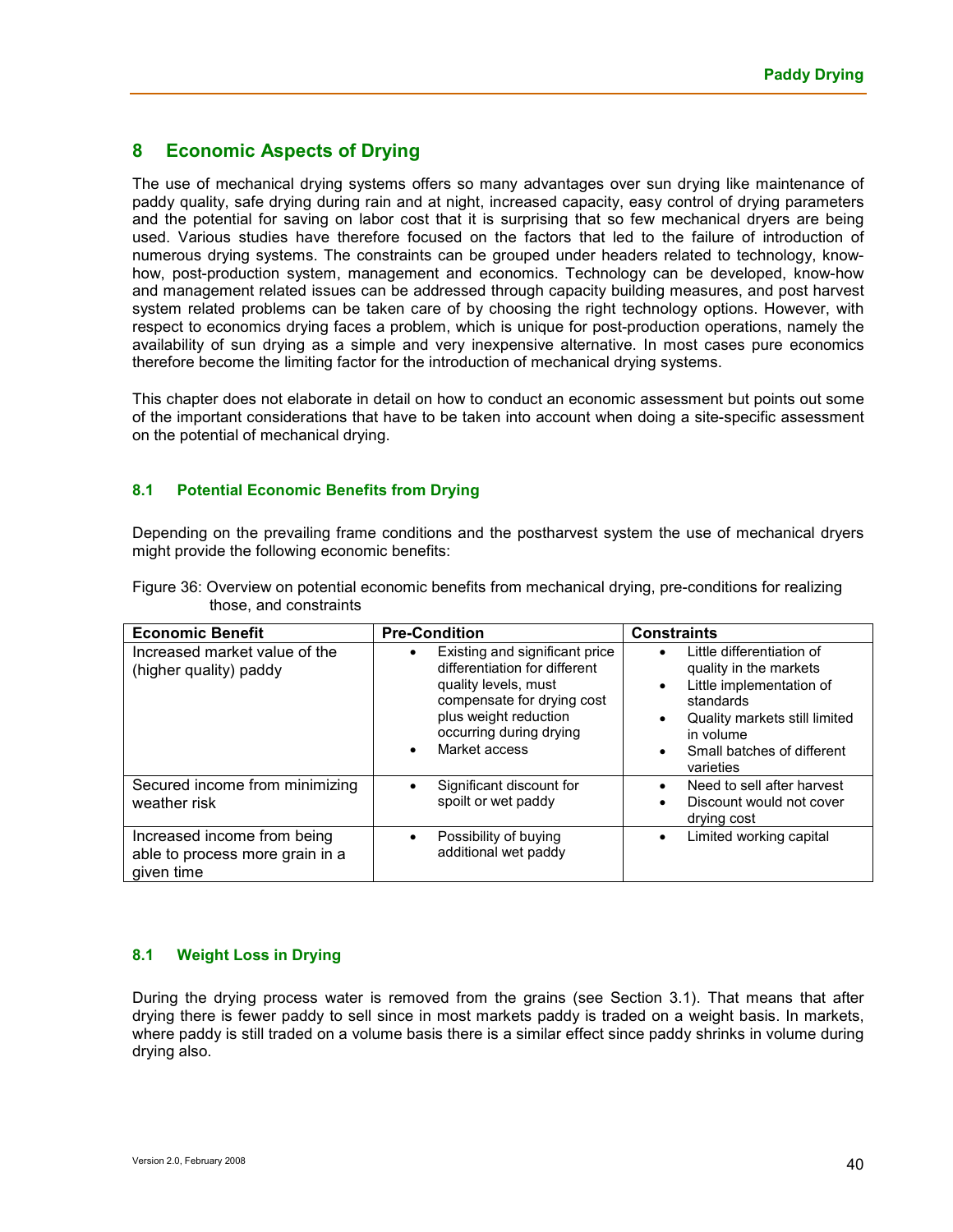| Example: | 100 kg paddy with an initial MC of 28% are dried to 14%. The weight after drying is only |  |  |  |  |
|----------|------------------------------------------------------------------------------------------|--|--|--|--|
|          | 83.7 kg. This means that the person who does the drying needs to get around 20% higher   |  |  |  |  |
|          | price for the dried paddy in order to compensate for the loss in weight.                 |  |  |  |  |

#### **8.2 Cost of Drying**

Studies conducted in Thailand and Cambodia [3] showed that the cost of drying in both countries is equivalent to 4% of the total paddy production cost. All the dryers that were successfully commercialized in Vietnam have drying cost with less than 5% of the paddy value [2]. Case studies in other Asian countries indicate that mechanical dryers with cost higher than 5% of the paddy value cannot be introduced successfully. There is no point in listing cost numbers for different drying systems here since drying cost depend in many site specific factors and a "business plan" including a cost-benefit calculation has to be conducted for each individual drying system considering the conditions of the locality.

Drying cost are composed of fixed cost consisting of depreciation, cost of interest, repair cost, and opportunity cost, and of variable costs consisting mainly of fuel, labor, and electricity costs. Depending on the purpose of the drying cost calculation drying cost can either be stated as annual cost or as cost per unit of weight. If the assessment is done to compare the dryer with other drying systems, e.g. with sundrying, the cost per unit of weight is more appropriate, if the drying system is evaluated as part of the whole postharvest system annual cost figures might be more feasible. In the following the cost is referred to one metric ton of dried paddy.

Total drying cost are composed of two components, fixed cost and variable cost.

$$
C_D = C_F + C_V \tag{1}
$$

Where:  $C_p$  = Total drying cost  $C_F$  = Fixed cost  $C_{\nu}$ = Variable cost

To determine the drying cost three steps are necessary

- 1. Define realistic assumptions
- 2. Determine variable cost
- 3. Determine the fixed cost component

#### *8.2.1 Assumptions*

Defining realistic assumptions prove to be the most difficult part in the drying cost calculation because it requires a sound understanding of the postharvest system that the dryer is operating in.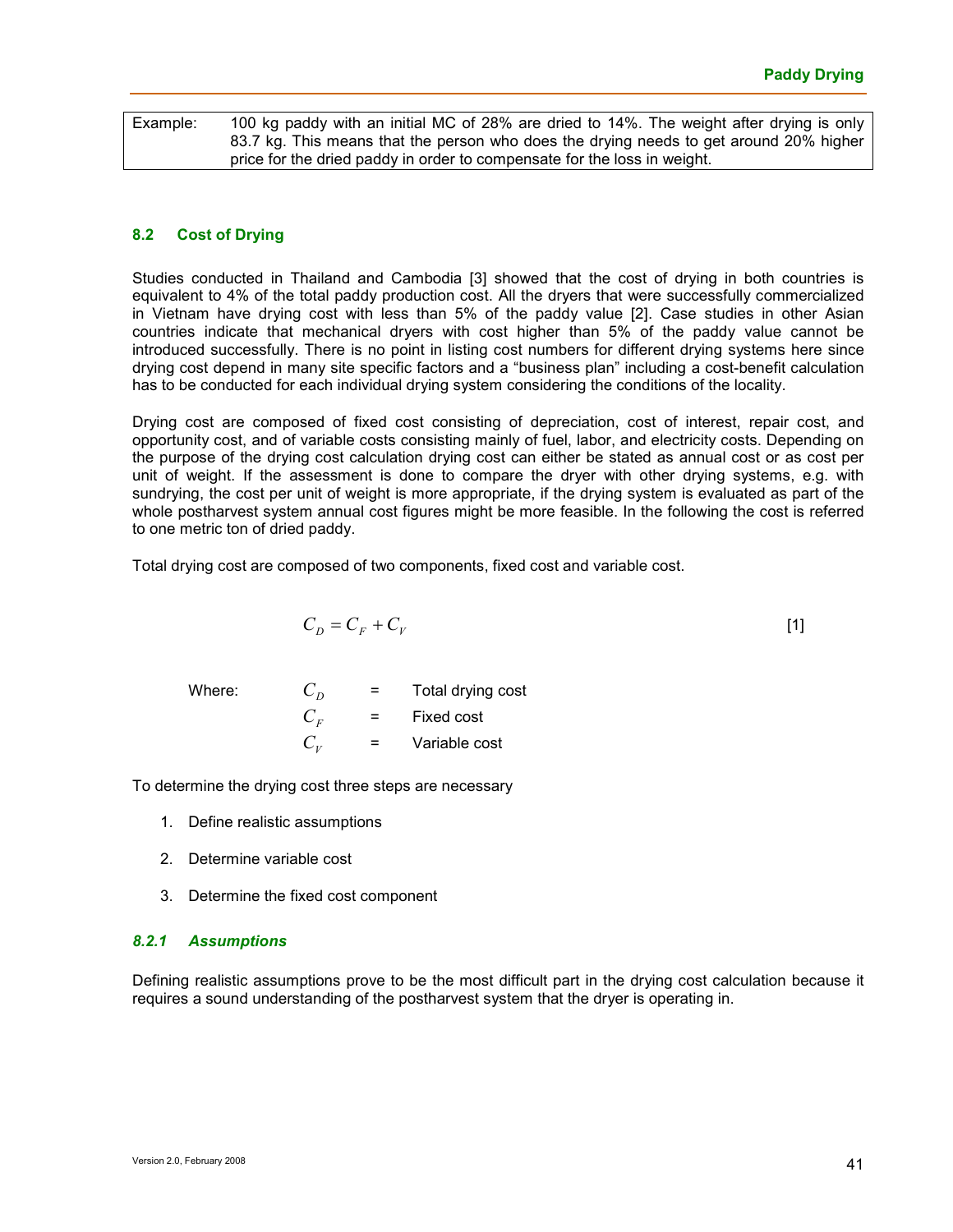| Dryer service life:                         | 5 years                        |  |
|---------------------------------------------|--------------------------------|--|
| Credit cycle:                               | 5 years                        |  |
| Interest rate:                              | 16 %                           |  |
| Capacity per batch:                         | 5 tons                         |  |
| Drying time:                                | 8 hours                        |  |
| Dryer utilization                           | 60 days (batches) / year       |  |
| Initial MC (wet basis):                     | 26 %                           |  |
| Final MC (wet basis):                       | 14%                            |  |
| Weight after drying:                        | 4.3 tons                       |  |
| Price for rice hull per 50kg:               | \$0.54                         |  |
| Price per kWh:                              | \$0.13                         |  |
| Labor wage                                  | \$4.17/day                     |  |
| Price difference between dry and wet paddy: | dry<br>$$0.05/kg$ (<br>season) |  |
|                                             | \$0.06/kg (wet season)         |  |
| Repair & maintenance for machines:          | 10 % of investment             |  |
| Salvage value:                              | 10% of Whole system cost       |  |
| Labor requirement for loading & unloading:  | 1 man day / batch              |  |
| Labor requirement for drying:               | 0.2 man days / batch           |  |

Table 9: Example for general assumptions for drying cost calculations (based on Philippine data, 1994.)

The assumptions are also often misused to "fine-tune" the drying cost calculation in order to come up with positive figures. The most critical assumption is the *machine utilization*, which is the major determinant in the fixed cost. Denying the fact that sundrying is a cheaper alternative to machine use usually is still practiced whenever the weather is favorable, too high figures for utilization are used resulting in low drying cost, which then cannot be reached in actual operation.

A properly done economic feasibility study should therefore include both sets of data. For the optimum and for more realistic utilization data based on existing practices in order to demonstrate to the users of the technology that they need to maximize its use in order to keep cost down.

#### *8.2.2 Variable costs*

The variable cost (or operating cost) consist of the cost items that only occur when the dryer is actually being operated, namely cost for labor, fuel, electricity and potentially some other minor cost items. Variable cost is often wrongly referred to as drying cost because these are the cost most obvious to the user.

$$
C_{\text{var}} = C_{\text{fuel}} + C_{\text{electricity}} + C_{\text{labor}} + C_{\text{Volhers}}
$$
 [6]

Where:

\n
$$
C_{var} = \text{Variable cost [$(f/t] ]}
$$
\n
$$
C_{field} = \text{File cost [$(f/t] ]}
$$
\n
$$
C_{electricity} = \text{Electricity cost [$(f/t] ]}
$$
\n
$$
C_{labor} = \text{ Labor cost [$(f/t] ]}
$$
\n
$$
C_{Vothers} = \text{Other operating cost [$(f/t] ]}
$$

#### **Cost of energy**

For the fuels used in the air heater and in some cases for the engine that is driving the fan: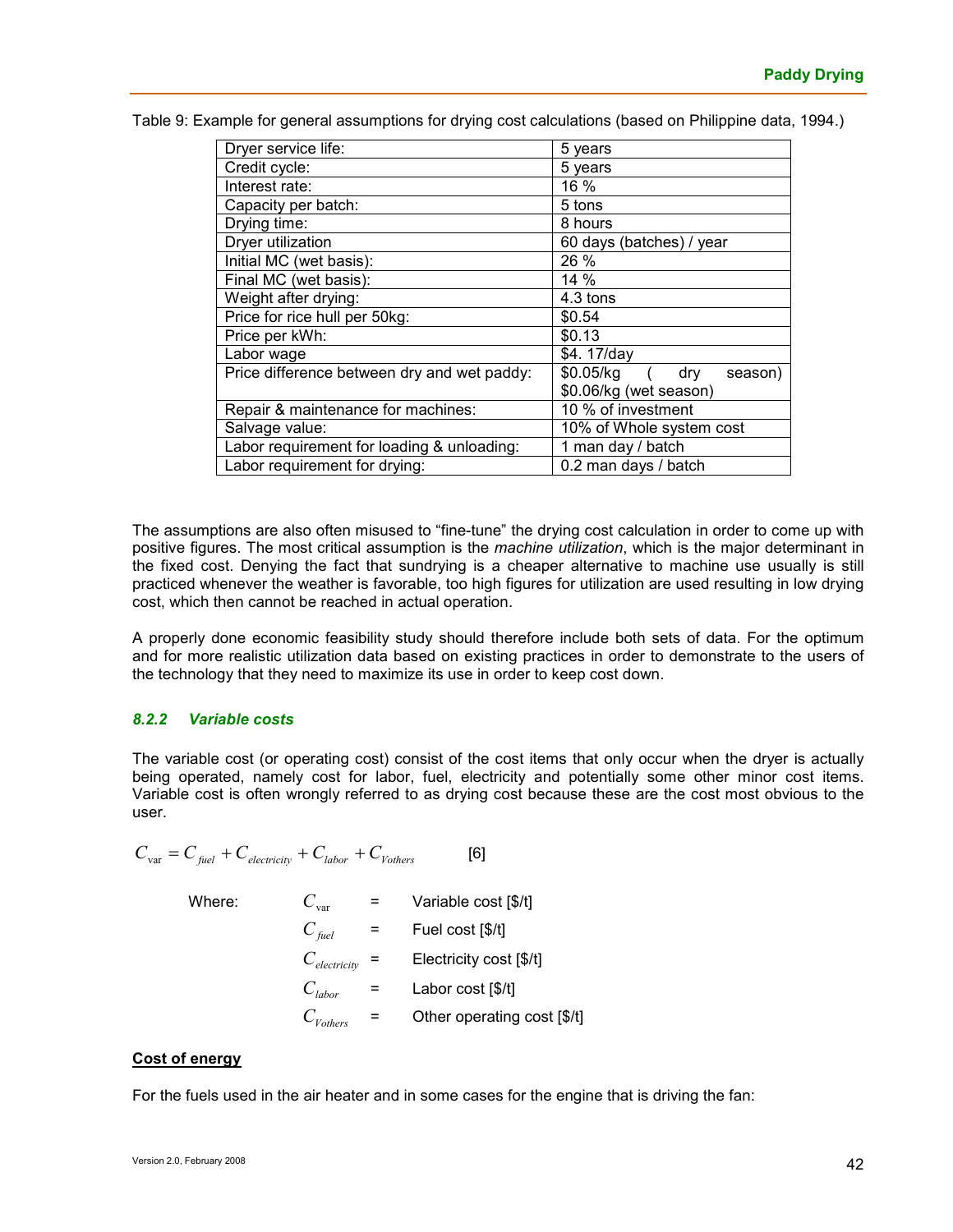$$
C_{\text{fuel}} = \frac{FC \cdot c_{\text{fuel}}}{m_{\text{dry}}}
$$
 [7]  
Where:  

$$
C_{\text{fuel}} = \text{Full cost [$(1)]}
$$
  

$$
FC = \text{Full consumption [l/batch]}
$$
  

$$
C_{\text{fuel}} = \text{Cost of one liter of fuel [$(1)]}
$$
  

$$
m_{\text{dry}} = \text{Weight of dry grain per batch [t/batch]}
$$

For the electric components:

$$
C_{electricity} = \frac{P \cdot lf \cdot t_{op} \cdot c_{kWh}}{m_{dry}}
$$
 [8]

| Where: | $e$ lectricity   | Electricity cost [\$/t]                                                             |
|--------|------------------|-------------------------------------------------------------------------------------|
|        | P<br>lf          | Power rating of motor or component [kW]<br>Load factor (01, usually 0.7 for motors) |
|        | $t_{op}$         | Operating time of the component [h/batch]                                           |
|        | $c_{kWh}$        | Cost of one kWh electricity [\$/kWh]                                                |
|        | $m_{\text{div}}$ | Weight of dry grain per batch [t/batch]                                             |

#### *8.2.3 Fixed cost*

The fixed cost consists mainly of investment costs for a system and depends highly on dryer capacity, state of technology and local content. The use of an existing structure, for example, can reduce installation costs significantly. Therefore the installation cost has to be determined for every target area.

$$
C_{fix} = \frac{C_{depr} + C_{repair} + C_{interest} + C_{others}}{U}
$$
 [9]  
Where:  

$$
C_{fix} = \text{Fixed cost [$\mathcal{N}]\n}
$$

$$
C_{depr} = \text{Annual depreciation [$\mathcal{S}]/\text{year}]\n}
$$

$$
C_{repair} = \text{Annual repair cost [$\mathcal{V}]\n}
$$

$$
C_{interest} = \text{Annual cost of interest [$\mathcal{V}]\n}
$$

$$
C_{other} = \text{Other annual cost [$\mathcal{V}]\n}
$$

*U* = Annual utilization [tons/year]

## **Depreciation**

For simplicity a linear depreciation is used. Usually a salvage value is used in the calculation of the depreciation but in many cases this is not realistic since dryers typically are used in one location until they fall apart.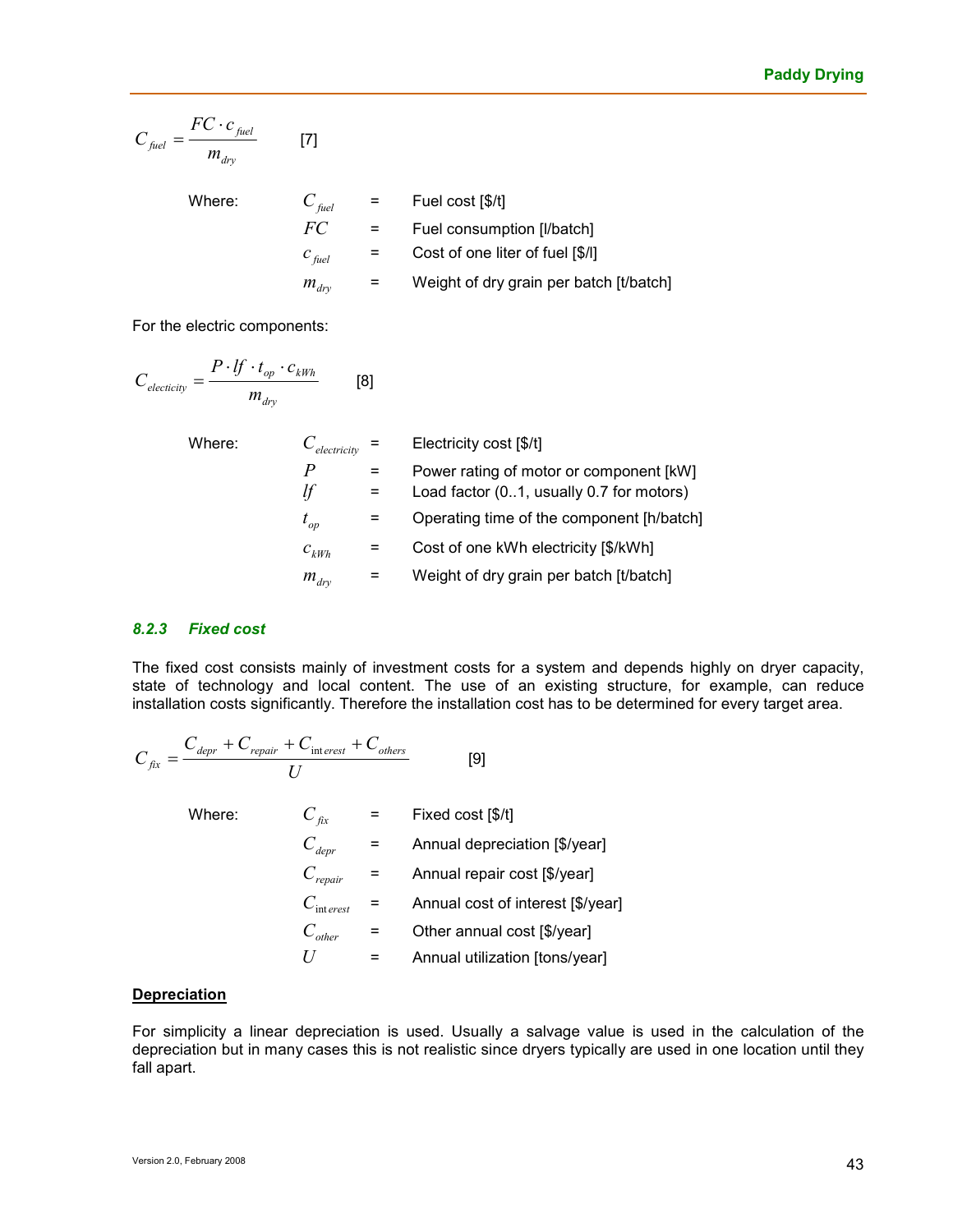$$
C_{depr} = \frac{C_{inv} + SV}{EL}
$$
 [10]

| Where: | $C_{depr}$ | $=$ | Annual depreciation [\$] |
|--------|------------|-----|--------------------------|
|        | $C_{inv}$  | $=$ | Investment cost [\$]     |
|        | SV         | $=$ | Salvage value [\$]       |
|        | FΤ         |     | Economic life [years]    |

#### **Cost of repair**

A certain budget needs to be allocated to maintenance and repair needs. Based on manufacturers' recommendations this can be expressed in percentage of investment.

$$
C_{\text{repair}} = \frac{C_{\text{inv}} \cdot R_{\text{repair}}}{100} \quad [11]
$$
\nWhere:

\n
$$
C_{\text{repair}} = \text{Annual repair cost [$(\text{y} \text{y} \text{ear}]\text{]}
$$
\n
$$
C_{\text{inv}} = \text{Investment cost [$(\text{y} \text{y} \text{ear}]\text{]}
$$
\n
$$
R_{\text{repair}} = \text{Rate of repair in % if investment cost [%]}
$$

#### **Cost of interest**

The cost of interest averaged over the years is:

$$
C_{\text{int}\text{ }erst} = \frac{C_{\text{inv}} \cdot R_{\text{interest}}}{200} \quad \text{[12]}
$$
\nWhere:

\n
$$
C_{\text{interest}} = \text{Annual cost of interest [$\text{y/year}]}
$$
\n
$$
C_{\text{inv}} = \text{Investment cost [$\text{z}]\text{]}
$$
\n
$$
R_{\text{interest}} = \text{Interest rate [$\text{z}]\text{]}
$$

#### *8.2.4 Other Economic Indicators*

#### **Break-even Point**

The break-even point in batches per year can be calculated as follows:

$$
BEP = \frac{C_F}{m_{dry} \cdot \Delta P - C_V}
$$
 [13]  
\nWhere: 
$$
BEP = \text{Break-Even Point [batches/year]}
$$

$$
C_F = \text{Fixed cost [$]}
$$

$$
m_{dry} = \text{Weight of grain per batch after drying [kg/batch]}
$$

$$
\Delta P = \text{Price difference of wet and dry grain [$]}
$$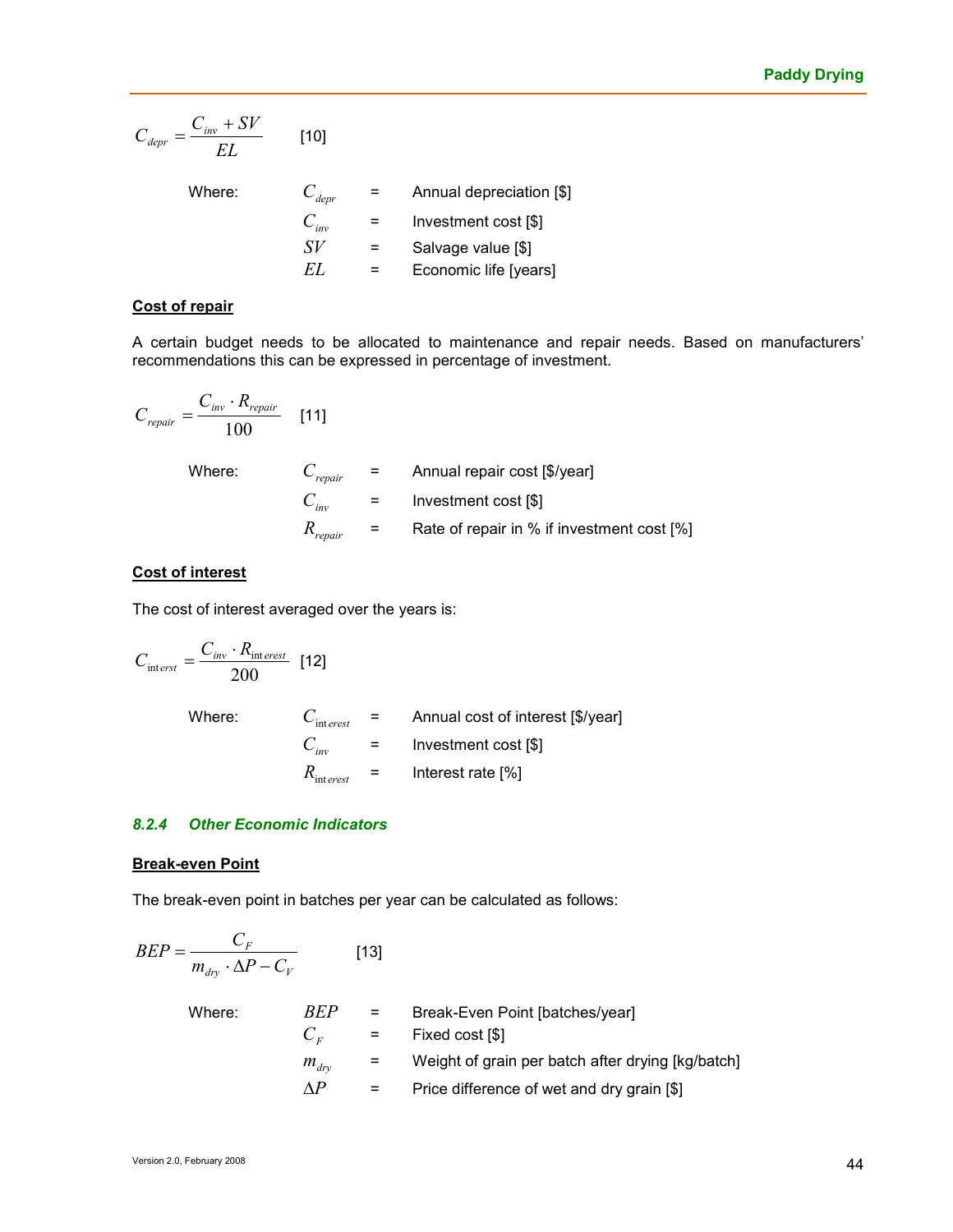$C_{V}$ = Variable cost [\$/year]

#### **Benefit-Cost Ratio**

The benefit-cost ratio (BCR) is the ratio of the gross benefits divided by the initial investment costs plus the costs of operation. For an investment to be worthwhile, BCR should be greater than one to indicate that the investor is recovering every dollar's worth of his investment. Conversely, a BCR less than one implies that at the assumed interest rate, the investment being evaluated is not profitable. The benefit-cost ratio (BCR) is computed as:

$$
BCR = \frac{B_{total}}{C_{total}} \quad [14]
$$

Where: *BCR* BCR **BC** 

| BCR                            | $\equiv$ | Benefit-cost ratio                          |
|--------------------------------|----------|---------------------------------------------|
| $B_{\scriptscriptstyle total}$ | $=$      | Sum of discounted annual total benefit [\$] |
| $C_{\rm total}$                | $=$ $-$  | Sum of discounted annual total cost [\$]    |

#### **8.3 Conclusions for Economic Feasibility Studies**

Considering the issues in the last two Sections the following recommendations for economic analyses of mechanical drying can be made:

- Investing in a dryer for saving the crop will hardly lead to break-even. The problem is that in this case the fixed cost component of the drying cost (depreciation) per batch is very high because the dryer is only used in emergency, meaning a few times a year. A dryer used only in emergency cannot be used economically.
- Realistic data should be used for the annual dryer utilization considering alternatives like the option to sun dry during good weather.
- The price difference for wet and dry paddy needs to be sufficient to compensate for: the cost of drying; for the weight loss that occurs during drying; and to provide some profit for the operation.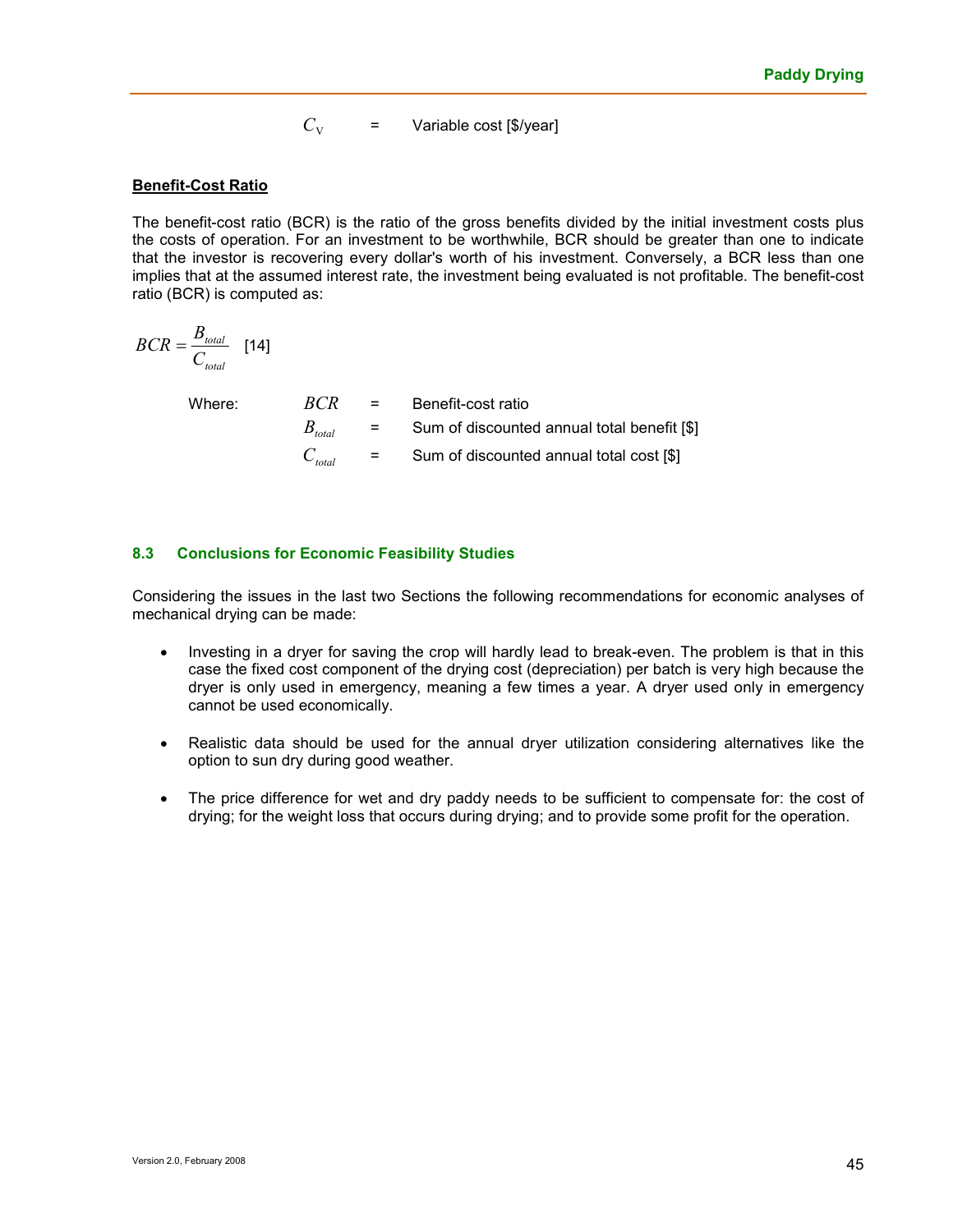# **9 Troubleshooting**

This Chapter .....A drying system can only maintain quality but it cannot improve the quality of paddy. When a dryer produces poor quality paddy it is therefore important to compare the paddy from the dryer with a reference sample from the same batch that was dried under controlled conditions, e.g. in an airconditioned room, or in the shade by spreading a thin layer and frequently mixing. Otherwise it is difficult to tell whether the low quality is caused by quality reduction that occurred before drying, e.g. during field drying, or in the drying system.

| Problem                                                              | <b>Potential cause</b>                                                                                        | <b>Possible Solutions</b>                                                                             |  |
|----------------------------------------------------------------------|---------------------------------------------------------------------------------------------------------------|-------------------------------------------------------------------------------------------------------|--|
| Long drying time                                                     | Ineffective fan                                                                                               | Fan testing, replace fan                                                                              |  |
|                                                                      | Reduced airflow<br>from<br>turbulences<br>high<br><b>or</b><br>of<br>resistance<br>air<br>distribution system | Clean perforated sheets, bigger plenum chamber and air<br>ducts.                                      |  |
|                                                                      | Low temperatures                                                                                              | Increase temperature within acceptable limits                                                         |  |
| Uneven drying                                                        | Too<br>high<br>air                                                                                            | Reduce air temperature, Mixing after initial drying                                                   |  |
|                                                                      | fixed<br>temperature in<br>bed dryers                                                                         | Improve temperature control                                                                           |  |
| High<br>fuel<br>consumption                                          | Ineffective fan or air-<br>distribution system                                                                | Improve air distribution system, use fan with higher<br>efficiency                                    |  |
|                                                                      | Air-flow rates too high                                                                                       | Reduce air flow rate to normal levels (smaller fan)                                                   |  |
| germination<br>Too high drying<br>Low<br>air<br>rate<br>temperatures |                                                                                                               | Reduce air temperature                                                                                |  |
|                                                                      | Low germination<br>potential of paddy                                                                         | Dry 1kg of the same crop in the shade, make germination<br>test and compare with machine dried sample |  |
| High<br>number<br>οf<br>broken grains                                | Moisture gradient, re-<br>wetting after drying                                                                | Reduce delays in drying, don't do field drying, dry<br>immediately after harvesting                   |  |
|                                                                      | Feeding of grain with<br>MC,<br>different<br>re-<br>wetting of dryer grain<br>fractions                       | Mix grain during drying in batch dryers                                                               |  |

Figure 37: Problems with mechanical dryers, potential causes and possible solutions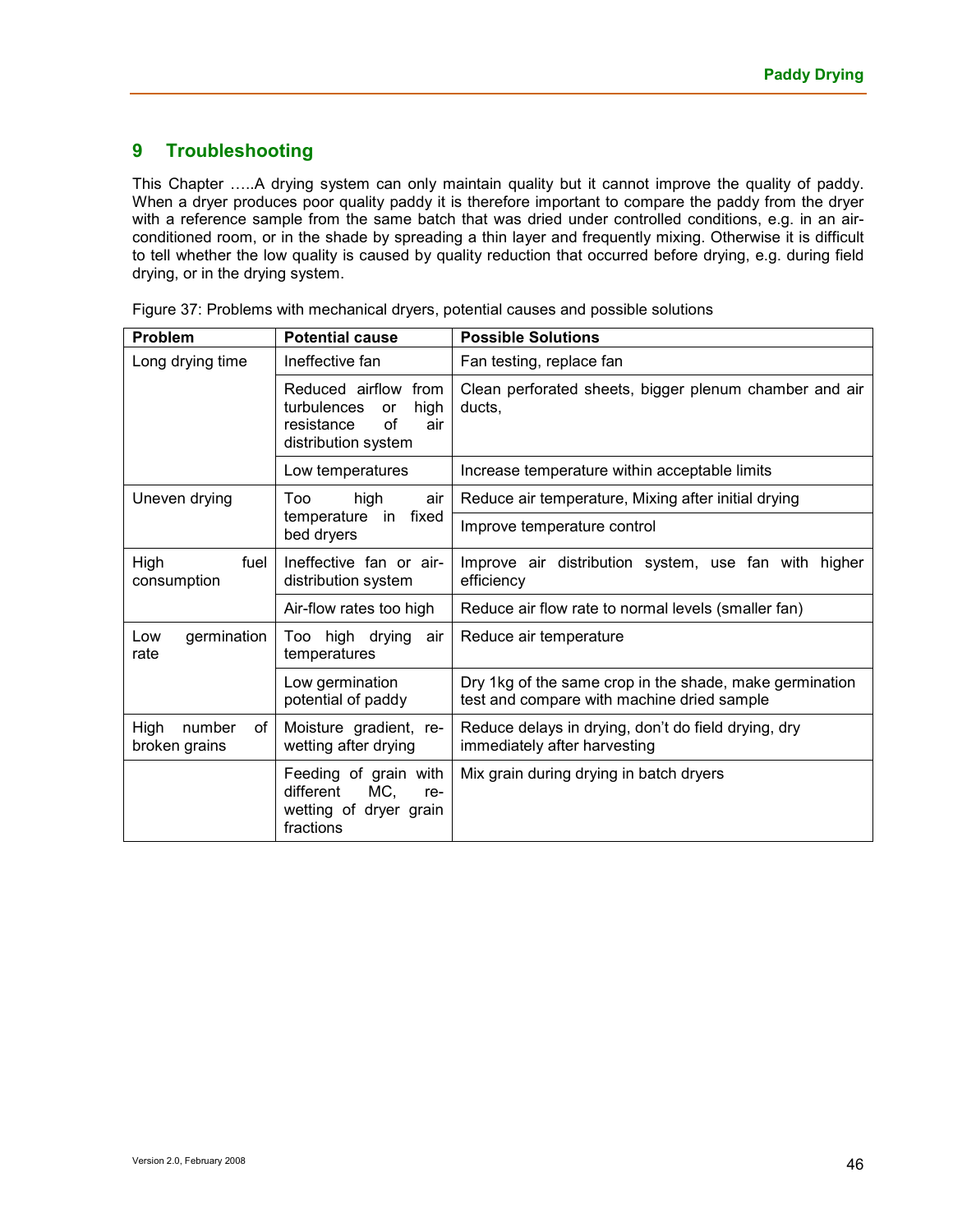#### **10 References**

[1] Gummert, M., R. Aldas, I.R. Barredo, W. Muehlbauer and G.R. Quick (1993): Low-temperature instore drying system. Project report, IRRI-GTZ Project Postharvest Technologies in the Humid Tropics.

[2] Phan Hieu Hien (1998): Mechanical Dryer and Grain Quality in the Mekong Delta of Vietnam: History and Perspective of Development. Paper presented at the Conference on Science, Technology, and Environment for the Mekong Delta, Ca-Mau Province, Vietnam, 24-25 September 1998.

[3] Konishi, Yasuo (2003): Towards a private sector-led growth strategy for Cambodia. Volume 1: Value Chain Analysis. Report prepared for The World Bank, Private Sector Development by Global Development Solutions, LLC.

[4] Refalada-Lacson, H., R.D. Rigor, C.L. Ramos, and M.M. Bandong (1994): Communication Support Program on the Adoption of Alternatives to Highway Drying in Selected Towns of Nueva Ecija. NAPHIRE Technical Bulletin No. 16. National Postharvest Institute for Research and Extension, Nueva Ecija, Philippines.

[5] Soponronnarit, Somchart, S. Prachayawarakorn and M. Wangji (1996): Progress in Commercialisation of Fluidised Bed Paddy Dryer.

[6] Soponronnarit, Somchart (1996): Fluidised-bed paddy drying. In: Grain Drying in Asia. Proceedings of an international Conference held at the FAO Regional Office for Asia and the Pacific, Bangkok, Thailand, 17-20 October 1995, ACIAR Proceedings No. 71, p 201-209.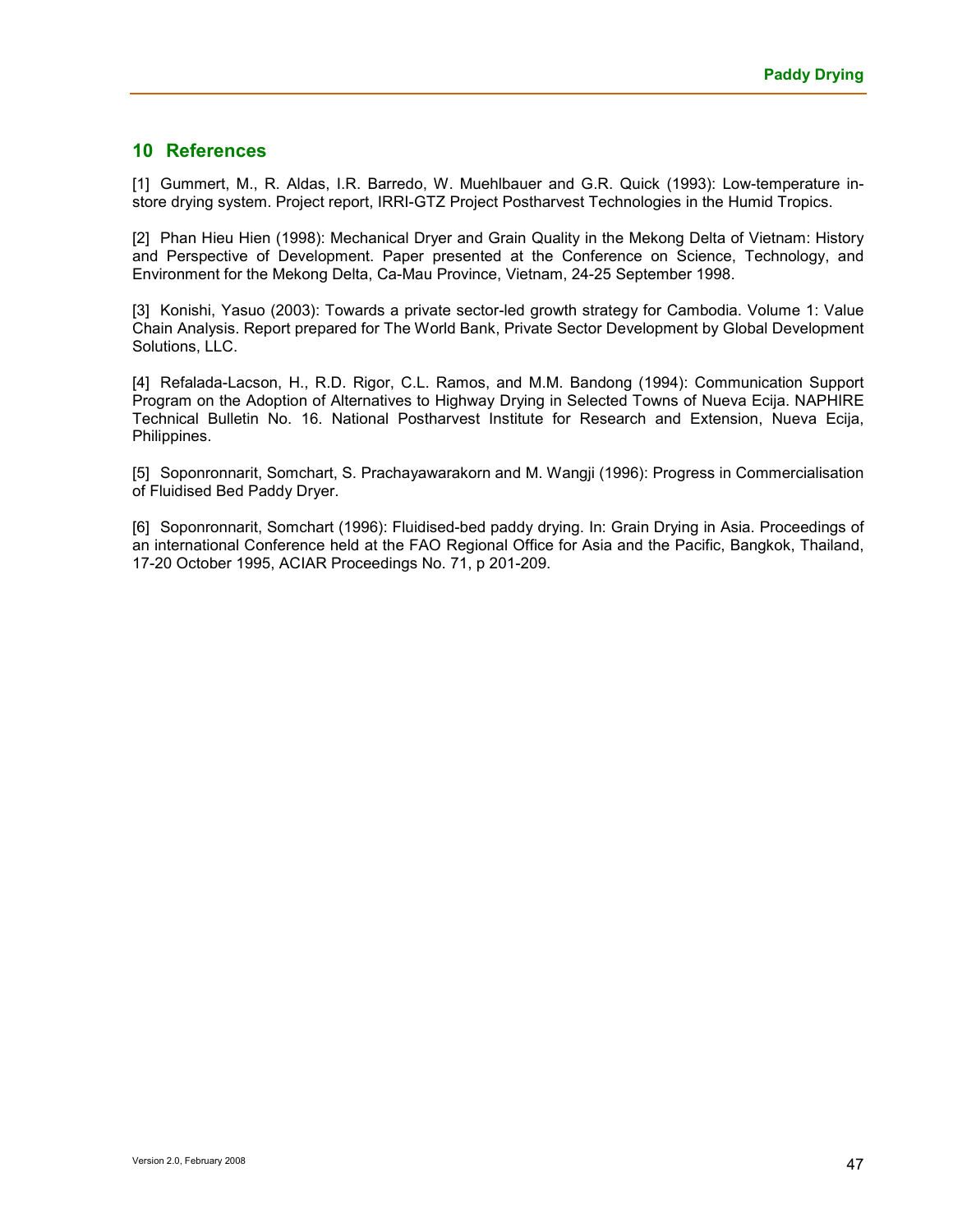# **11 Appendices**

Appendix 1: Testing of Grain Dryers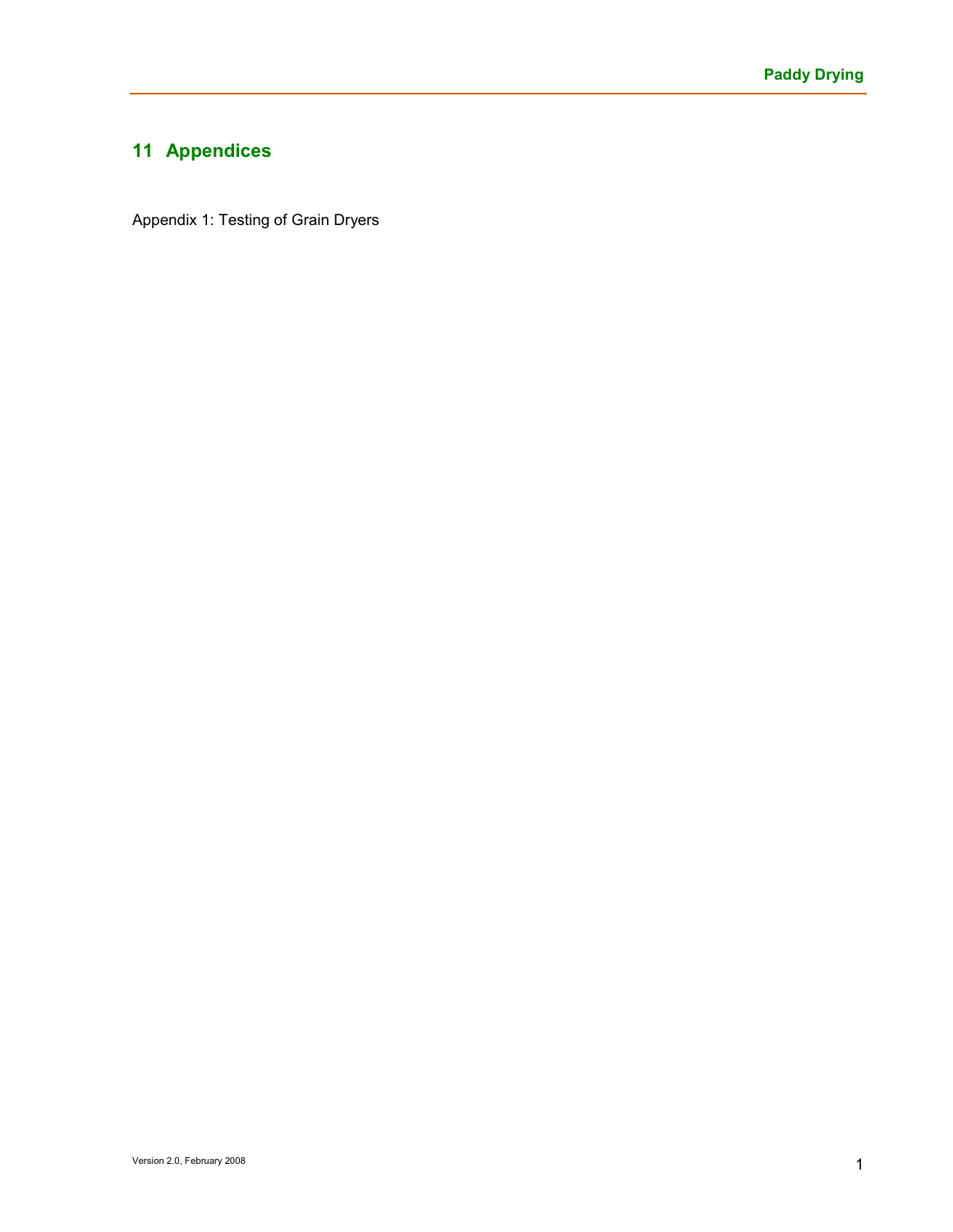# **Appendix 1: Testing of Grain Dryers**

After purchase or installment of a grain dryer it is important to evaluate its performance. This is usually done by conducting a drying test. Drying tests are important because actual performance data is often different from rated performance that is provided by the manufacturer. The following is a general procedure for evaluation of a grain dryer.

# **Drying Test**

Paddy rice of a known source should be selected with grain MC that is typical for grain harvested in the area. The paddy should be cleaned so there are very few impurities (straws, etc) in it.

Before loading the material, mix the paddy and take at least 10 samples of the paddy of 10g each to determine variance in moisture content. In addition, sample 500g of wet paddy for laboratory analysis. If possible, take the entire weight of the paddy before loading.

Load the paddy and start the dryer. Measure the time that it took to load the dryer. Note the time that it takes to dry the paddy down to 14% MC. If possible, measure power consumption with a watt meter and measure fuel consumption with a flow meter. Alternatively, fuel consumption can be estimated by taking the initial weight or volume of the fuel and the final fuel weight after drying is completed.

During the drying process, measure drying air temperature with a thermometer at different locations in the dryer. After drying is completed, take the weight of the entire batch of dried grain. Also, take at least 10 samples of 10g for moisture content and one 500g sample for laboratory analysis.

# **Laboratory Analysis**

Conduct a milling analysis of the pre-dried and post-dried sample that includes at least crack detection, milling yield, head rice recovery and discoloration.

# **Reporting**

Calculate the following data to characterize the performance of the dryer:

- 1. Average and standard deviation of the moisture content before and after drying.
- 2. Total weight loss of paddy
- 3. Drying rate (%/h)
- 4. Increment in broken grain (i.e. percentage of broken grains before drying minus percentage of broken grains after drying)
- 5. Increment in cracked grain (i.e. percentage of cracked grains before drying minus percentage of cracked grains after drying)
- 6. Electric power consumption
- 7. Fuel consumption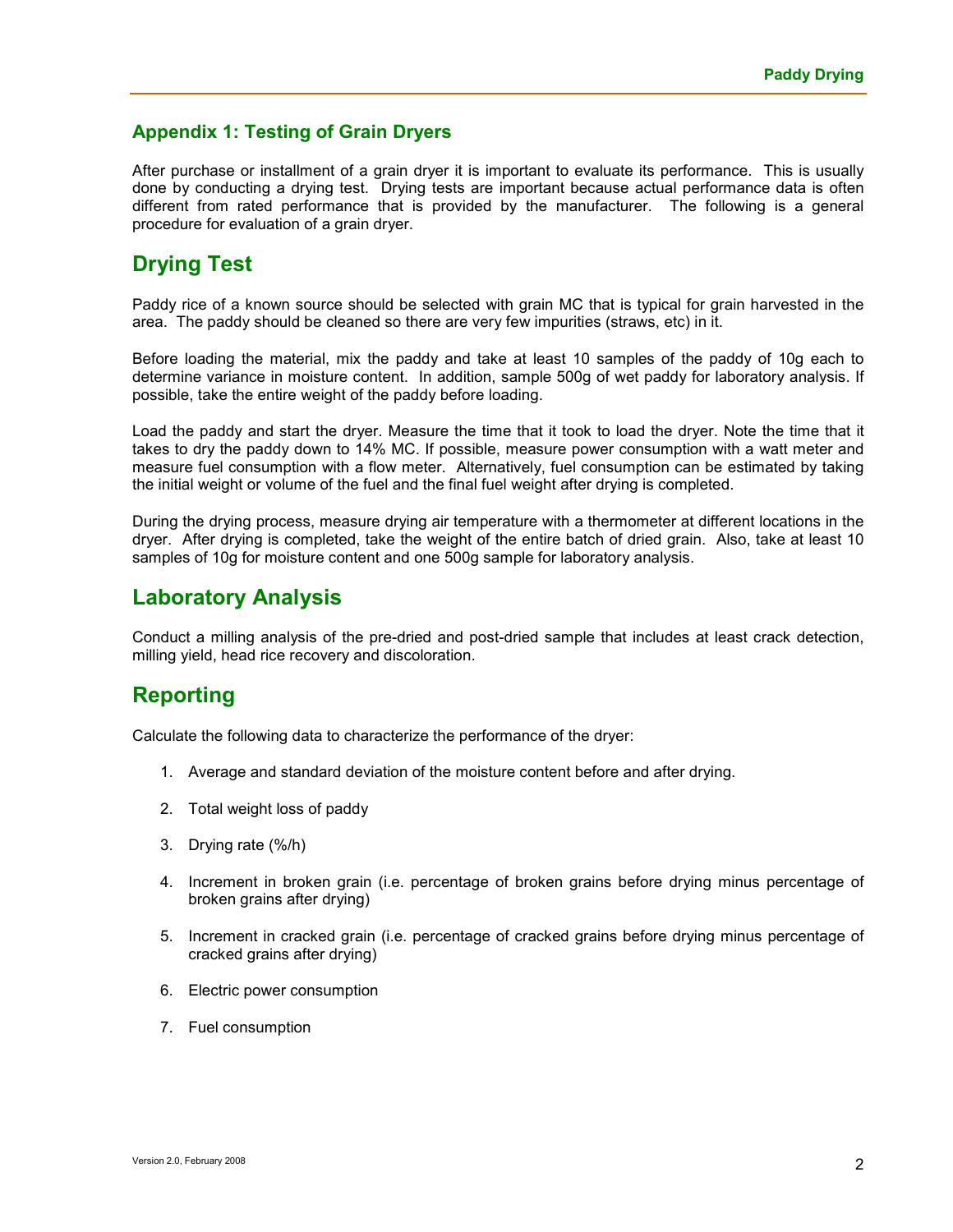# **Paddy Drying**

| Moisture content samples taken in a Flat Bed<br><b>Dryer</b> |          |                       |                 |                 |
|--------------------------------------------------------------|----------|-----------------------|-----------------|-----------------|
| Time                                                         | Location | Top,<br>$\frac{0}{6}$ | Middle,<br>$\%$ | Bottom,<br>$\%$ |
|                                                              |          |                       |                 |                 |
|                                                              |          |                       |                 |                 |
|                                                              |          |                       |                 |                 |
|                                                              |          |                       |                 |                 |
|                                                              |          |                       |                 |                 |
|                                                              |          |                       |                 |                 |
|                                                              |          |                       |                 |                 |
|                                                              |          |                       |                 |                 |
|                                                              |          |                       |                 |                 |
|                                                              |          |                       |                 |                 |
|                                                              |          |                       |                 |                 |
|                                                              |          |                       |                 |                 |
|                                                              |          |                       |                 |                 |
|                                                              |          |                       |                 |                 |
|                                                              |          |                       |                 |                 |
|                                                              |          |                       |                 |                 |

| Sun Drying |          |     |  |  |  |
|------------|----------|-----|--|--|--|
| Time       | Location | MC% |  |  |  |
|            |          |     |  |  |  |
|            |          |     |  |  |  |
|            |          |     |  |  |  |
|            |          |     |  |  |  |
|            |          |     |  |  |  |
|            |          |     |  |  |  |
|            |          |     |  |  |  |
|            |          |     |  |  |  |
|            |          |     |  |  |  |
|            |          |     |  |  |  |
|            |          |     |  |  |  |
|            |          |     |  |  |  |
|            |          |     |  |  |  |
|            |          |     |  |  |  |
|            |          |     |  |  |  |
|            |          |     |  |  |  |